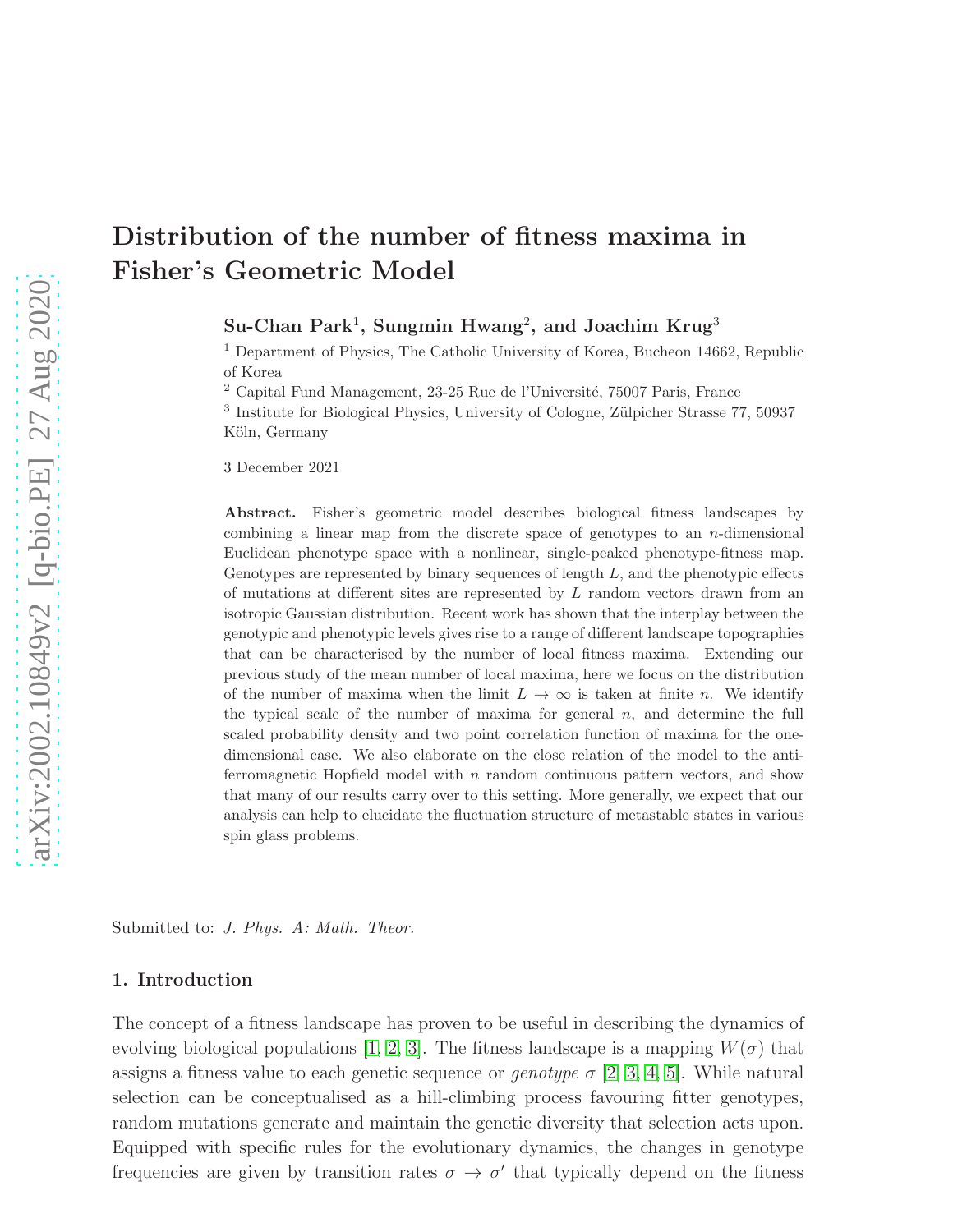differences  $W(\sigma') - W(\sigma)$  between neighbouring genotypes [\[6,](#page-33-4) [7,](#page-33-5) [8\]](#page-33-6). Thus, determining the functional form of  $W(\sigma)$  is a crucial step for modelling the evolution of populations.

Instead of considering a single instance of a fitness function, one often defines random fitness landscape ensembles based on a plausible set of assumptions [\[5,](#page-33-3) [9,](#page-33-7) [10\]](#page-33-8). By studying the statistical properties of such ensembles, topographical features of typical fitness landscapes corresponding to a given set of assumptions can be inferred. One large class of fitness landscape ensembles are phenotypic fitness landscapes. These ensembles introduce an intermediate phenotypic space [\[11,](#page-33-9) [12\]](#page-33-10) that mediates the mapping from genotype to fitness through a relation of the form  $W(\sigma) = f(\vec{z}(\sigma))$ , where  $\vec{z}(\sigma)$  is the phenotype and  $f(\vec{z})$  the phenotype-fitness map.

Fisher's geometric model (FGM) is the paradigmatic representative of a phenotypic fitness landscape ensemble [\[13,](#page-33-11) [14,](#page-33-12) [15,](#page-33-13) [16,](#page-33-14) [17,](#page-33-15) [18,](#page-33-16) [19\]](#page-33-17). Apart from additional modelspecific settings, it shares three major ingredients: i) An organism is characterised by a phenotype represented by a vector  $\vec{z} = (z_1, z_2, \dots, z_n)$  in an *n*-dimensional Euclidean space. The real-valued components  $z_i$  describe quantitative traits of the organism such as its body mass or size. ii) Mutations in the genotype space induce random displacements  $\vec{\xi}$  of phenotypes, by which the population explores the phenotype space. Importantly, the random displacements corresponding to different mutations are added vectorially [\[14\]](#page-33-12). iii) A single-peaked fitness function  $f(\vec{z})$  forms nonlinear fitness isoclines by which genotype-genotype interactions emerge [\[17,](#page-33-15) [20\]](#page-33-18). The peak of  $f(\vec{z})$  defines the location of the optimal phenotype which can be placed at the origin  $\vec{z} = 0$  of the trait space without loss of generality.

Having identified these elements, it is not difficult to establish a connection between FGM and disordered discrete spin models. It is based on three observations. First, the presence or absence of a mutation is encoded by a binary variable  $\tau_i = \{0, 1\}, i =$  $1, \dots, L$ , which can alternatively be represented by an Ising spin  $s_i = \{-1, 1\}$ . Second, the fitness plays the role of a Hamiltonian of the form  $-f(\vec{z}(\sigma))$  and third, the fitness function is determined by the choice of the random displacements  $\vec{\xi}$ , which introduce quenched disorder into the problem.

In fact, it will be shown below that FGM shares a close similarity with the celebrated Hopfield model of associative memory [\[21,](#page-33-19) [22,](#page-33-20) [23\]](#page-33-21). In this model, the Hamiltonian is designed such that a set of predefined patterns are the attractors of the corresponding dynamics. Thus, if the initial configuration is closest to one of the stored patterns, it can find it through the dynamics as long as the system is in the retrieval phase. These patterns correspond to the random mutational displacement vectors in FGM, but the interactions turn out to be antiferromagnetic, in the sense that the spin configurations try to avoid predefined patterns. The antiferromagnetic Hopfield model [\[24\]](#page-33-22) (AFHM) has been studied in various contexts such as the random orthogonal model [\[25\]](#page-33-23) or minority games [\[26,](#page-34-0) [27,](#page-34-1) [28,](#page-34-2) [29\]](#page-34-3). In the present work we will be particularly concerned with the one-dimensional AFHM which is closely related to the number partitioning problem [\[30,](#page-34-4) [31\]](#page-34-5).

In our recent contribution [\[19\]](#page-33-17), we have performed a detailed analysis of the mean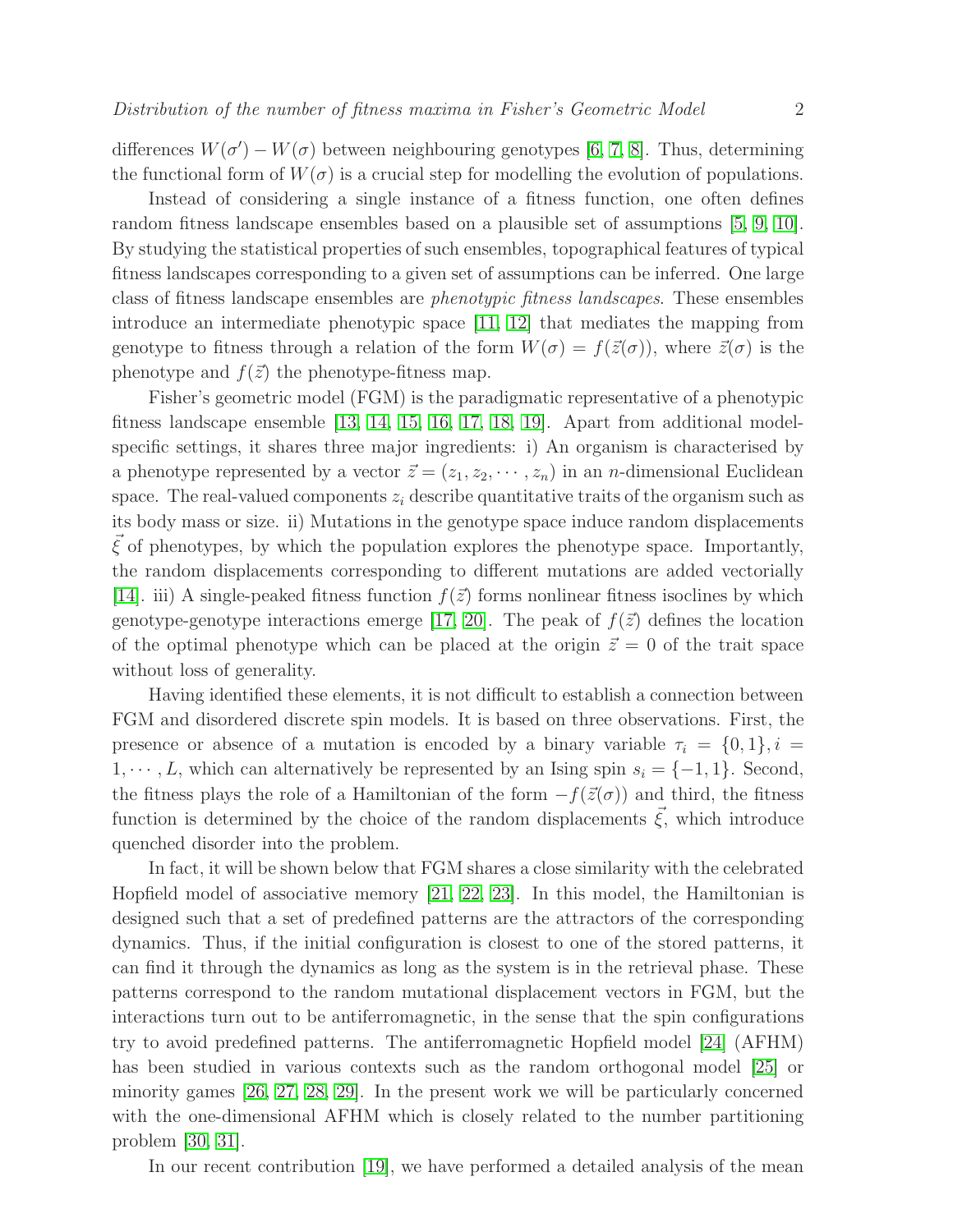number of local maxima in FGM and determined the phase diagram of the model. Three distinct phases were identified which correspond to different mechanisms by which genotype-genotype interactions and multiple fitness peaks are created. These results were however mostly limited to the mean number of local maxima despite our observation that the number of maxima fluctuates strongly in the limit  $L \to \infty$ . Here, we address this issue by computing the higher order moments of the number of maxima. In the case of a one-dimensional phenotype space  $(n = 1)$  this enables us to determine the full distribution of the number of maxima, which turns out to have a highly nontrivial shape.

In the context of disordered spin systems, the question addressed in this article can be phrased differently: How many metastable states that are stable under single spin flips<sup> $\ddagger$ </sup> exist at zero temperature? This type of question has been studied in various spin glass models using the so-called Tanaka-Edwards formalism [\[25,](#page-33-23) [30,](#page-34-4) [32,](#page-34-6) [33,](#page-34-7) [34,](#page-34-8) [35,](#page-34-9) [36,](#page-34-10) [37\]](#page-34-11). Despite these similarities, an advantage of our model in terms of solvability compared to other spin models relies on the fact that the quantities of interest can be written geometrically. As will be shown below, this feature provides a powerful tool for studying higher-order statistics.

The precise mathematical definition of FGM is provided in the next section. We then discuss the relation to spin models and establish the approximate equivalence with the AFHM in a scaling limit. The calculation of the moments of the number of fitness maxima for general  $n$  is explained in section [4,](#page-5-0) and in section [5](#page-7-0) we specialise to the one-dimensional case. In section [6](#page-13-0) we derive the pair correlation function of maxima for the one-dimensional model, and conclude in section [7](#page-15-0) with a summary and a discussion of the broader context of our work. Detailed derivations are mostly relegated to the appendices.

#### 2. Fisher's geometric model

Following a common convention in population genetics, a genotype is represented by a binary sequence of length L. We denote such a sequence by  $\sigma$ , which sometimes carries an index like  $\sigma_{\alpha}$ . The binary number appearing at the *i*th site of the sequence  $\sigma$  is denoted by  $\tau_i(\sigma)$  or simply by  $\tau_i$  if the genotype under consideration is clear from the context. The sequence with  $\tau_i = 0$  for all i will be called the wild-type genotype. In biological terms,  $\tau_i$  represents the presence  $(\tau_i = 1)$  or absence  $(\tau_i = 0)$  of a mutation at site i with respect to the wild type.

A phenotype is represented by a vector in the  $n$ -dimensional Euclidean trait space  $\mathbb{R}^n$ . As a consequence of the assumption of additivity of mutational effects on the

<span id="page-2-0"></span><sup>‡</sup> Note that these states do not necessarily correspond to metastable phases in the thermodynamic sense.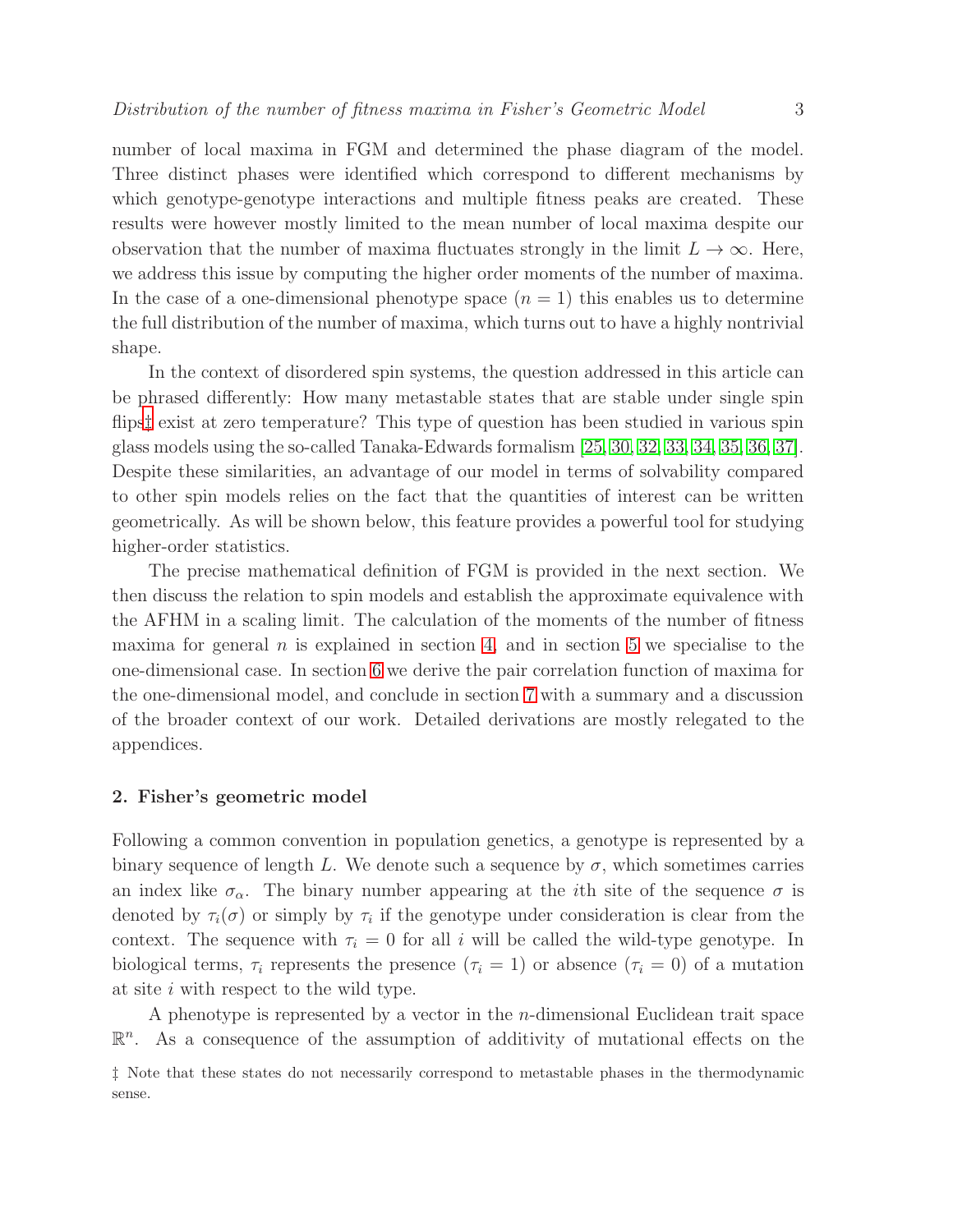phenotype [\[14\]](#page-33-12), the phenotype vector  $\vec{z}$  corresponding to a genotype  $\sigma$  is constructed as

<span id="page-3-1"></span><span id="page-3-0"></span>
$$
\vec{z}(\sigma) = \vec{Q} + \sum_{i=1}^{L} \tau_i \vec{\xi}_i, \tag{1}
$$

where  $\vec{Q}$  is the wild-type phenotype and  $\vec{\xi}_i$  describes the change in the phenotype due to a point mutation at site *i*. The  $\vec{\xi}_i$ 's are taken to be independent and identically distributed (i.i.d.) random vectors drawn from a common probability density  $p(\vec{\xi})$ . For convenience we usually choose  $p(\vec{\xi})$  as a multivariate Gaussian distribution

$$
p(\vec{\xi}) \equiv \frac{1}{(2\pi)^{n/2}} \exp\left(-\frac{1}{2}|\vec{\xi}|^2\right),\tag{2}
$$

but most of our results readily generalise to other probability densities that have a finite variance and non-vanishing weight at the origin. In [\(2\)](#page-3-0) the variance has been set to unity, which implies that distances in the trait space are measured in units of single mutational effects. In particular,  $|\vec{Q}|$  is proportional to the minimal number of mutations required to reach the fitness optimum from the wild type.

By composing [\(1\)](#page-3-1) with a phenotype-fitness map  $f(\vec{z})$ , we obtain the L-dimensional genotypic fitness landscape

$$
W(\sigma) \equiv f(\vec{z}(\sigma)).\tag{3}
$$

In the class of models know as FGM the phenotype-fitness function is taken to be single peaked, with the unique phenotypic optimum located at  $\vec{z} = 0$ . We will also assume isotropy in trait space, which implies that f depends only on  $|\vec{z}|$ . Different choices for the shape of the fitness peak have been considered in the literature [\[15\]](#page-33-13), and statistical analyses have been employed to infer the shape function, the dimensionality of trait space, n, and the distance of the wild type to the peak,  $|Q|$ , from experimental data [\[20,](#page-33-18) [38,](#page-34-12) [39\]](#page-34-13).

In this paper, we are interested in how the number  $\mathcal N$  of local fitness maxima in the genotypic landscape  $W(\sigma)$  is distributed for large L. Here, by a local maximum we mean a genotype whose fitness is larger than that of all L neighours that can be reached by adding  $(\tau_i = 0 \to 1)$  or removing  $(\tau_i = 1 \to 0)$  a single mutation. Since fitness is a decreasing function of the magnitude of the phenotype vector  $\vec{z}$ , the condition that a genotype is a local maximum is purely determined by the ordering of  $|\vec{z}|$ . Thus, we do not need specify the precise form of the phenotype-fitness map  $f(\vec{z})$  for our purposes.

## <span id="page-3-3"></span>3. Comparison to the antiferromagnetic Hopfield model

#### 3.1. FGM as a spin model

Our problem is identical to counting the number of local minima of the quadratic Hamiltonian defined as

<span id="page-3-2"></span>
$$
H_{\text{FGM}} \equiv |\vec{z}(\sigma)|^2 = |\vec{Q} + \sum_{i} \tau_i \vec{\xi}_i|^2 = |\vec{Q}|^2 + \sum_{ij} \vec{\xi}_i \cdot \vec{\xi}_j \tau_i \tau_j + 2\vec{Q} \cdot \sum_{i} \tau_i \vec{\xi}_i. \tag{4}
$$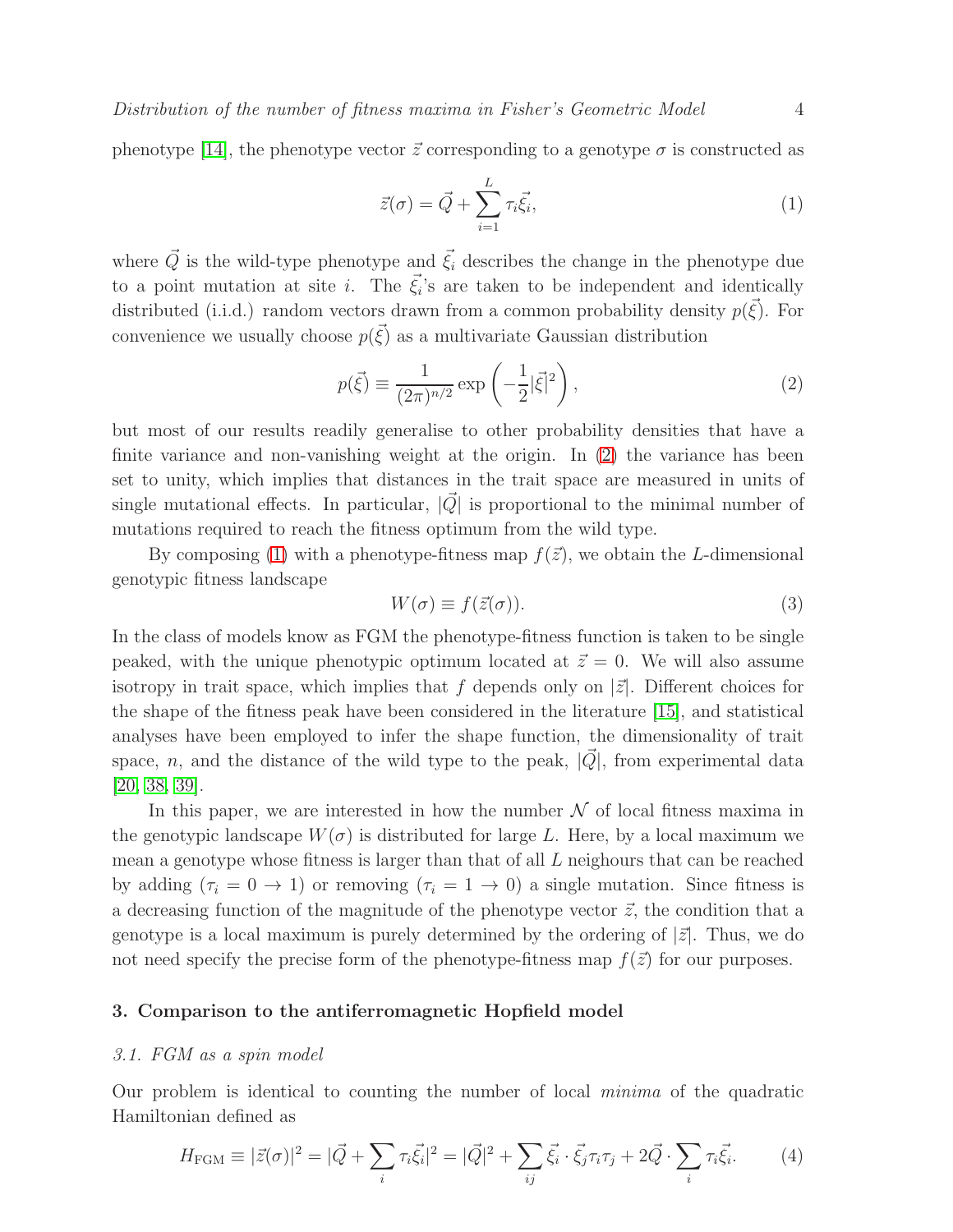To elucidate the meaning of the quadratic term we set  $\vec{Q} = 0$  and rewrite [\(4\)](#page-3-2) in terms of the Ising spins  $s_i \equiv 2\tau_i - 1$ . This yields

<span id="page-4-0"></span>
$$
H_{\text{FGM}}^{\vec{Q}=0} = \frac{1}{4} \sum_{ij} J_{ij} s_i s_j + \frac{1}{2} \sum_i \tilde{h}_i s_i + \frac{1}{4} \sum_{ij} J_{ij},\tag{5}
$$

<span id="page-4-1"></span>where

<span id="page-4-2"></span>
$$
J_{ij} \equiv \sum_{k=1}^{n} \xi_i^k \xi_j^k, \quad \tilde{h}_i = \sum_{k=1}^{n} \left( \sum_{j=1}^{L} \xi_j^k \right) \xi_i^k,
$$
\n(6)

and  $\xi_i^k$  is the kth component of  $\vec{\xi}_i$ . Since the last term in the Hamiltonian is a global constant for a given realization of  $\vec{\xi_i}$ 's, we can remove it without affecting the structure of the energy landscape. Up to a conventional scale factor  $\frac{1}{L}$ , the interaction term in [\(5\)](#page-4-0) is identical to the Hamiltonian of the antiferromagnetic Hopfield model

$$
H_{\text{AFHM}} = \frac{1}{4L} \sum_{ij} J_{ij} s_i s_j = \frac{1}{4L} \sum_{k=1}^{n} \left( \sum_{i=1}^{L} \xi_i^k s_i \right)^2 \tag{7}
$$

with *n* real-valued pattern vectors  $(\xi_1^k, \xi_2^k, \dots, \xi_L^k) \in \mathbb{R}^L$ . The AFHM Hamiltonian is minimised by spin configurations that are maximally orthogonal to the patterns [\[24\]](#page-33-22).

The FGM Hamiltonian differs from the AFHM by the presence of the random fields  $\tilde{h}_i$  which are determined by the pattern vectors through [\(6\)](#page-4-1). As a consequence the fields are correlated with the couplings  $J_{ij}$ . Although we will argue in the next subsection that these correlated random fields become negligible at least in certain limits, they enforce two fundamental differences between the two models. First, the random fields break the  $s_i \rightarrow -s_i$  Ising symmetry of  $H_{\text{AFHM}}$ . This symmetry implies in particular that the number of local energy minima  $\mathcal N$  has to be even for the AFHM, while no such constraint applies for FGM. Second, the correlations between the fields and the couplings ensure that the ground state value  $H_{\text{FGM}}^{\vec{Q}=0} = 0$  is realised by  $s_i \equiv -1$  ( $\tau_i = 0$ ), as is evident from the construction of the model. By contrast, the ground state of  $H_{\text{AFHM}}$  is nontrivial and generally unknown.

## 3.2. Joint limit  $L, n \to \infty$

Under the Gaussian distribution [\(2\)](#page-3-0) for the displacement vectors the interior sum in the definition of the  $\tilde{h}_i$  in [\(6\)](#page-4-1) can be written as

$$
\sum_{j=1}^{L} \xi_j^k = \sqrt{L} \eta_k,\tag{8}
$$

where the  $\eta_k$ 's are i.i.d. Gaussian random variables with unit variance. Moreover, since

$$
\left\langle \eta_k \xi_i^k \right\rangle = \frac{1}{\sqrt{L}} \left\langle \left(\xi_i^k\right)^2 \right\rangle = \frac{1}{\sqrt{L}}, \quad \left\langle \left(\eta_k \xi_i^k\right)^2 \right\rangle = 1 + \mathcal{O}(L^{-1}), \tag{9}
$$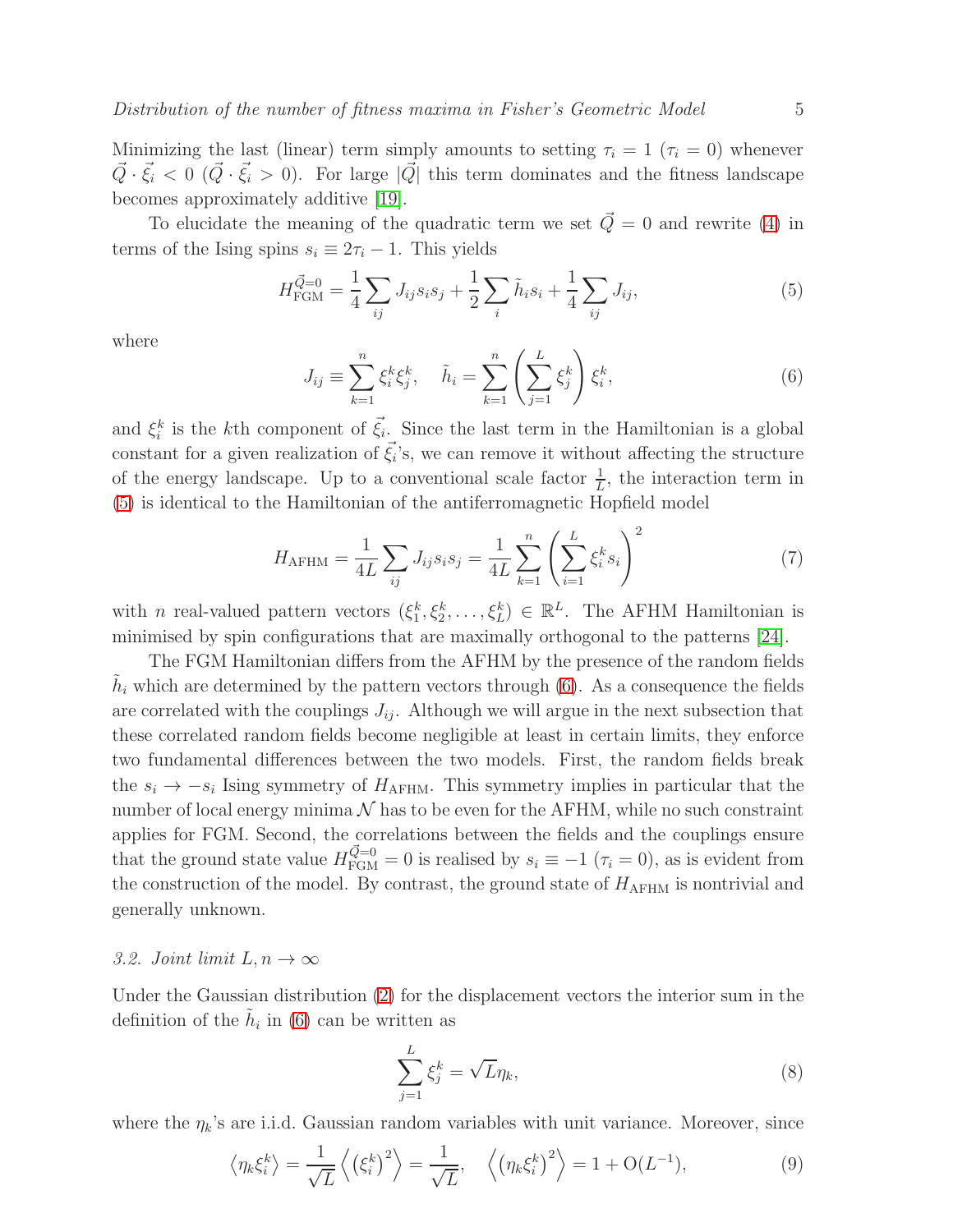we can apply the central limit theorem to obtain

<span id="page-5-1"></span>
$$
\tilde{h}_i = \sqrt{L} \sum_{k=1}^n \eta_k \xi_i^k \approx \sqrt{Ln} h_i,\tag{10}
$$

where the  $h_i$  are i.i.d. Gaussian random variables with zero mean and unit variance that become approximately independent of the  $\xi_j^k$  in the joint limit  $L, n \to \infty$ .

Specifically, if we take the limit  $L \to \infty$  with  $\alpha = n/L$  fixed, the FGM Hamiltonian formally maps to the AFHM with random fields of strength  $\sqrt{\alpha}$ ,

$$
\frac{1}{L} H_{\text{FGM}}^{\vec{Q}=0} \approx \frac{1}{4L} \sum_{ij} J_{ij} s_i s_j + \frac{1}{2} \sqrt{\alpha} \sum_i h_i s_i.
$$
\n(11)

The correlations between the couplings  $J_{ij}$  and the random fields  $h_i$  in [\(11\)](#page-5-1) can be estimated using Wick's theorem, which yields

$$
\frac{1}{L} \langle J_{ij} h_p \rangle \approx \frac{1}{L\sqrt{Ln}} \left\langle \sum_k \xi_i^k \xi_j^k \sum_{l=1}^n \sum_{q=1}^L \xi_p^l \xi_q^l \right\rangle \sim \begin{cases} O(\alpha) & i = j \\ O\left(\frac{1}{L}\right) & i = p \text{ or } j = p. \end{cases} \tag{12}
$$

This suggests that FGM and the AFHM without random fields should behave similarly at least when  $\alpha$  is small. A precise comparison can be made on the level of the exponential growth rate of the expected number of fitness peaks  $\langle N \rangle$  defined by [\[19\]](#page-33-17)

<span id="page-5-4"></span><span id="page-5-3"></span>
$$
\Sigma^* = \lim_{L \to \infty} \frac{\ln \langle \mathcal{N} \rangle}{L}.
$$
\n(13)

In [Appendix A](#page-17-0) we compute  $\Sigma^*$  for FGM, which behaves as

$$
\Sigma_{\text{FGM}}^* \simeq \ln 2 - \frac{\alpha}{2} \ln \left( -\frac{4 \ln \alpha}{e\alpha} \right) = \ln 2 - \frac{\alpha}{2} \ln \left( \frac{|\ln \alpha|}{\alpha} \right) - \frac{\alpha}{2} \ln \left( \frac{4}{e} \right) \tag{14}
$$

for  $\alpha \to 0$ . This should be compared with the result for the AFHM without random fields given by [\[25\]](#page-33-23)[§](#page-5-2)

$$
\Sigma_{\text{AFH}}^* \simeq \ln 2 - \frac{\alpha}{2} \ln \left( -\frac{2 \ln \alpha}{\text{e}\alpha} \right). \tag{15}
$$

The two expressions are seen to agree in the leading nontrivial behaviour, which shows that the correlated random fields in [\(11\)](#page-5-1) contribute only at the subleading order  $O(\alpha)$ .

In the following sections we focus on the case of finite  $n$ , with particular emphasis on the one-dimensional model.

## <span id="page-5-0"></span>4. Moments

The number  $\mathcal N$  of local fitness maxima in the genotypic landscape can be formally written as

$$
\mathcal{N} = \sum_{\sigma} \mathfrak{I}(\sigma),\tag{16}
$$

<span id="page-5-2"></span>§ In [\[25\]](#page-33-23),  $\alpha'$  is used in place of  $\alpha$ .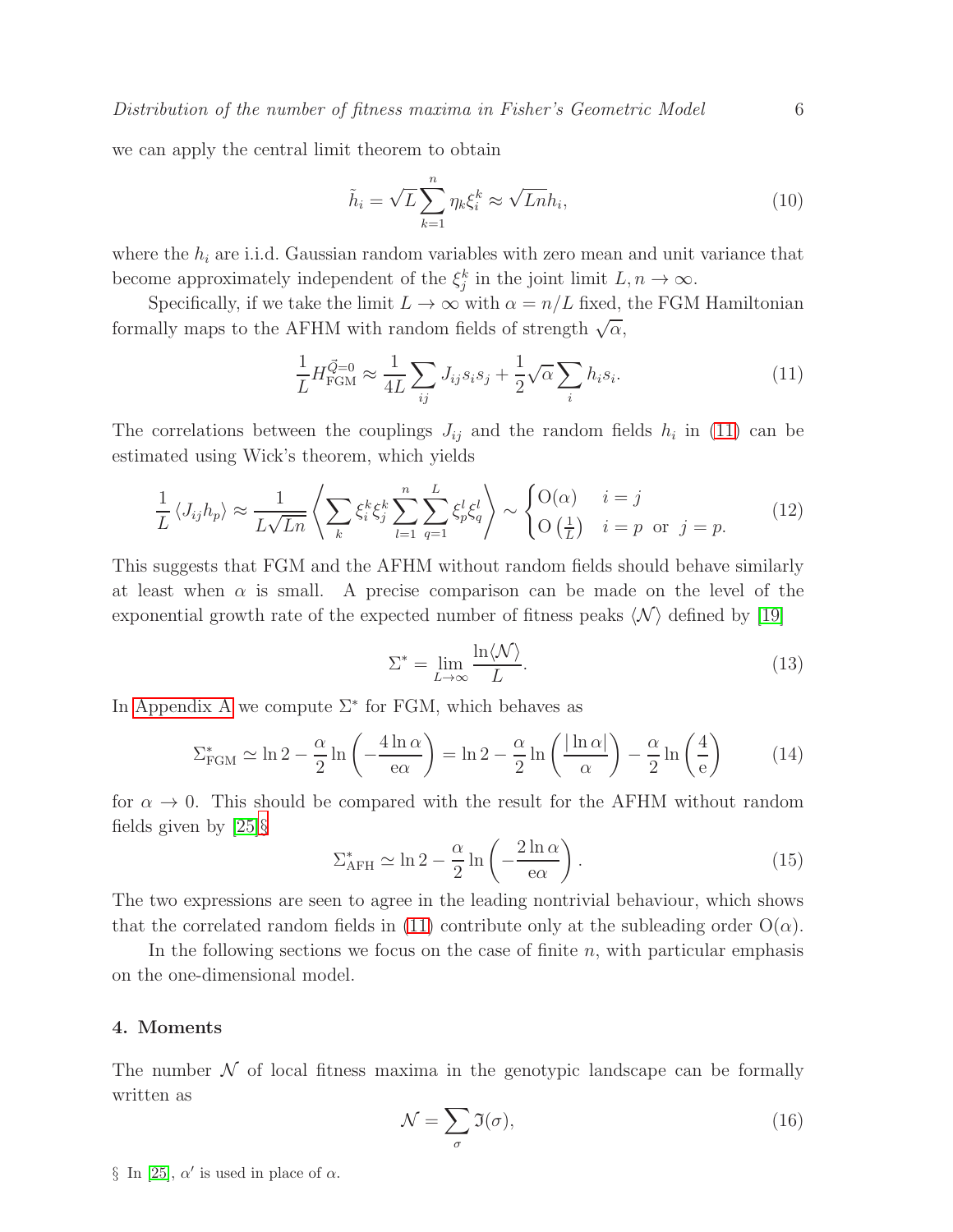where  $\mathfrak{I}(\sigma)$  is an indicator that takes the value 1 if  $\sigma$  is a local maximum and 0 otherwise. We begin by writing a formal expression for the mth moment

$$
\langle \mathcal{N}^m \rangle = \sum_{\sigma_1, \dots, \sigma_m} \left\langle \prod_{\alpha=1}^m \mathfrak{I}(\sigma_\alpha) \right\rangle, \tag{17}
$$

where  $\langle \cdots \rangle$  stands for the average over the ensemble of  $\vec{\xi}_i$ 's. Since  $\langle \mathfrak{I}(\sigma_1)\mathfrak{I}(\sigma_2) \dots \mathfrak{I}(\sigma_m) \rangle$ is simply the joint probability  $P_m(\sigma_1, \sigma_2, \ldots, \sigma_m)$  that the indicated genotypes are local maxima, we can rewrite the mth moment as

$$
\langle \mathcal{N}^m \rangle = \sum_{\sigma_1, \dots, \sigma_m} P_m(\sigma_1, \dots, \sigma_m). \tag{18}
$$

For a genotype  $\sigma_{\alpha}$  to be a local maximum, every  $\vec{\xi}_i$  has to satisfy the condition [\[19\]](#page-33-17)

<span id="page-6-1"></span>
$$
\left|\vec{z}_{\alpha} + (1 - 2\tau_i)\vec{\xi}_i\right| > \left|\vec{z}_{\alpha}\right|,\tag{19}
$$

where  $\vec{z}_{\alpha} = \vec{z}(\sigma_{\alpha})$  is the phenotype associated with genotype  $\sigma_{\alpha}$ . Defining the domain

$$
\mathcal{D}[\vec{z}] = \{ \vec{y} \in \mathbb{R}^n | |\vec{y} - \vec{z}| > |\vec{z}| \},\tag{20}
$$

we can succinctly write the condition for m genotypes to be simultaneous local maxima as

$$
\vec{\xi}_i \in \mathcal{A}_i \equiv \bigcap_{\alpha=1}^m \mathcal{D}\left[ (2\tau_{i,\alpha} - 1) \, \vec{z}_\alpha \right],\tag{21}
$$

where  $\tau_{i,\alpha} \equiv \tau_i(\sigma_\alpha)$ . Using the definition of phenotype vectors [\(1\)](#page-3-1), we get

$$
P_m = \int_{\mathbb{R}^n} \left( \prod_{\alpha=1}^m \mathrm{d}\vec{z}_{\alpha} \right) \left[ \prod_{j=1}^L \int_{\mathcal{A}_j} \mathrm{d}\vec{\xi}_j p(\vec{\xi}_j) \right] \prod_{\alpha=1}^m \delta \left( \vec{z}_{\alpha} - \vec{Q} - \sum_{l=1}^L \vec{\xi}_l \tau_{l,\alpha} \right)
$$
  
= 
$$
\int_{\mathbb{R}^n} \prod_{\alpha=1}^m \frac{\mathrm{d}\vec{z}_{\alpha} \mathrm{d}\vec{k}_{\alpha}}{(2\pi)^n} \exp \left( i \vec{k}_{\alpha} \cdot (\vec{z}_{\alpha} - \vec{Q}) \right) \left[ \prod_{j=1}^L \int_{\mathcal{A}_j} \mathrm{d}\vec{\xi}_j p(\vec{\xi}_j) \exp \left( -i \vec{\xi}_j \cdot \sum_{\beta=1}^m \vec{k}_{\beta} \tau_{j,\beta} \right) \right], \quad (22)
$$

where the Fourier representation of the delta function is used and the arguments of  $P_m$ are omitted for brevity.

Now we are ready to find a formal expression for the mth moment. Using that

$$
\sum_{\sigma_1,\dots,\sigma_m} \prod_j \int_{\mathcal{A}_j} d\vec{\xi}_j p(\vec{\xi}_j) \exp\left(-i\vec{\xi}_j \cdot \sum_{\beta=1}^m \vec{k}_{\beta} \tau_{j,\beta}\right)
$$
\n
$$
= \prod_{j=1}^L \left[ \sum_{\tau_{j,1}=0}^1 \cdots \sum_{\tau_{j,m}=0}^1 \int_{\mathcal{A}_j} d\vec{\xi}_j p(\vec{\xi}_j) \exp\left(-i\vec{\xi}_j \cdot \sum_{\beta=1}^m \vec{k}_{\beta} \tau_{j,\beta}\right) \right],
$$
\n(23)

we arrive at

<span id="page-6-0"></span>
$$
\langle \mathcal{N}^m \rangle = \int_{\mathbb{R}^n} \prod_{\alpha=1}^m \frac{\mathrm{d}\vec{z}_{\alpha} \mathrm{d}\vec{k}_{\alpha}}{(2\pi)^n} \exp\left(\mathrm{i}\vec{k}_{\alpha} \cdot (\vec{z}_{\alpha} - \vec{Q})\right) (S_m)^L, \tag{24}
$$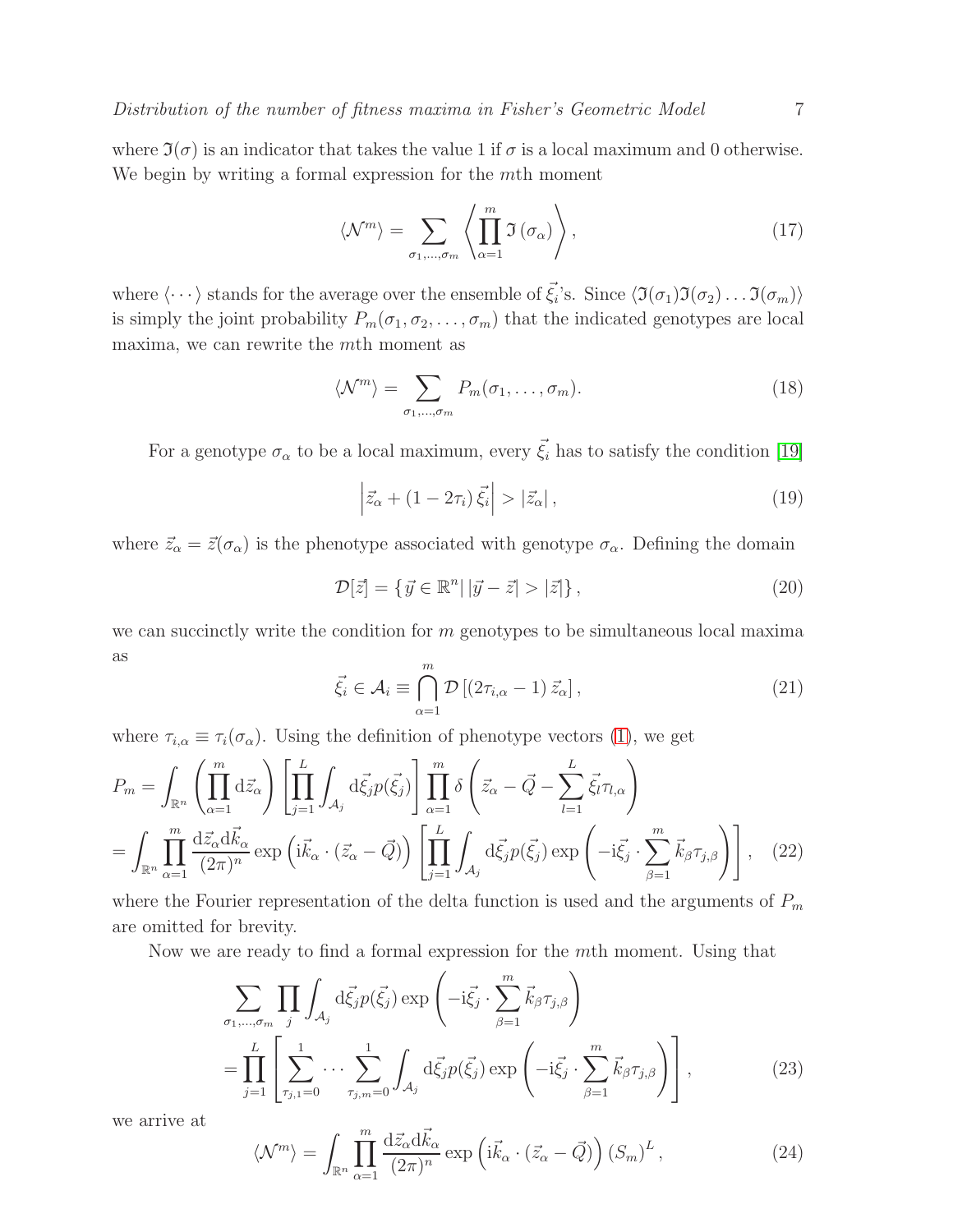Distribution of the number of fitness maxima in Fisher's Geometric Model 8

<span id="page-7-3"></span>where

$$
S_m \equiv \sum_{a_1=0}^1 \cdots \sum_{a_m=0}^1 \int_{\mathcal{A}(a)} d\vec{\xi} p(\vec{\xi}) \exp\left(-i\vec{\xi} \cdot \sum_{\beta=1}^m \vec{k}_{\beta} a_{\beta}\right),\tag{25}
$$

with the domain of integration

<span id="page-7-2"></span>
$$
\mathcal{A}(a) \equiv \bigcap_{\alpha=1}^{m} \mathcal{D} \left[ (2a_{\alpha} - 1)\vec{z}_{\alpha} \right].
$$
 (26)

In [Appendix B,](#page-19-0) we calculate  $S_m$  and find that for large L

$$
\langle \mathcal{N}^m \rangle \approx \mu_m \left( \frac{2^L}{L^{1+n/2}} \right)^m \exp \left( -\frac{2m}{m+1} |\vec{q}|^2 L^{2\gamma - 1} \right), \tag{27}
$$

where  $\mu_m$  is a constant independent of L (see [\(B.11\)](#page-21-0) for the definition). Within this derivation, the scaling of the wild-type phenotype was chosen to be of the form  $Q = \vec{q}L^{\gamma}$ with  $0 \leq \gamma < 1$ , which implies that  $q = |\vec{q}|$  can be treated perturbatively in the limit  $L \to \infty$ . This approach is no longer valid if  $\gamma = 1$  and a separate analysis is required to determine  $\langle \mathcal{N}^m \rangle$ . In [\[19\]](#page-33-17), the nontrivial behaviour of  $\langle \mathcal{N} \rangle$  for  $\gamma = 1$  is discussed in detail.

In the following we consider the case  $q = 0$ . The fact that  $\langle \mathcal{N}^m \rangle$  is proportional to  $\int_{-\infty}^{2L} 2^L$  $L^{1+n/2}$  $\int_{0}^{\infty}$  suggests that the rescaled random variable

<span id="page-7-1"></span>
$$
X = \frac{L^{1+n/2}}{2^L} \mathcal{N}
$$
\n<sup>(28)</sup>

attains a nondegenerate limit distribution when  $L \to \infty$ . This distribution will be explicitly computed for  $n = 1$  in the next section. For general n, the scaling [\(28\)](#page-7-1) implies that

$$
\lim_{L \to \infty} \frac{\ln \mathcal{N}}{L} = \ln 2 \tag{29}
$$

on the level of single realizations. This shows that the exponential growth rate defined in [\(13\)](#page-5-3) is  $\Sigma^* = \ln 2$  in agreement with the  $\alpha \to 0$  limit of [\(14\)](#page-5-4), and moreover  $\ln N$ becomes a deterministic (self-averaging) quantity for  $L \to \infty$ .

The calculation presented in this section carries over in a very similar form to the local energy mininima of the AFHM defined by the Hamiltonian [\(7\)](#page-4-2) (see [Appendix I\)](#page-29-0). The same scaling [\(28\)](#page-7-1) obtained for FGM applies, and the asymptotic expression for the moments given in [\(I.10\)](#page-30-0) differs from [\(27\)](#page-7-2) with  $q = 0$  by a factor  $(m + 1)^{n/2}$ .

#### <span id="page-7-0"></span>5. Exact distribution in one-dimensional phenotype space

In this section we limit ourselves to the one dimensional case with  $q = 0$  and derive the probability density of the rescaled number of fitness maxima in the large L limit. Due to the simple geometry of one-dimensional Euclidean space, it is possible to determine the exact form of the moments  $\mu_m$  for  $n = 1$ , from which the full distribution can be extracted.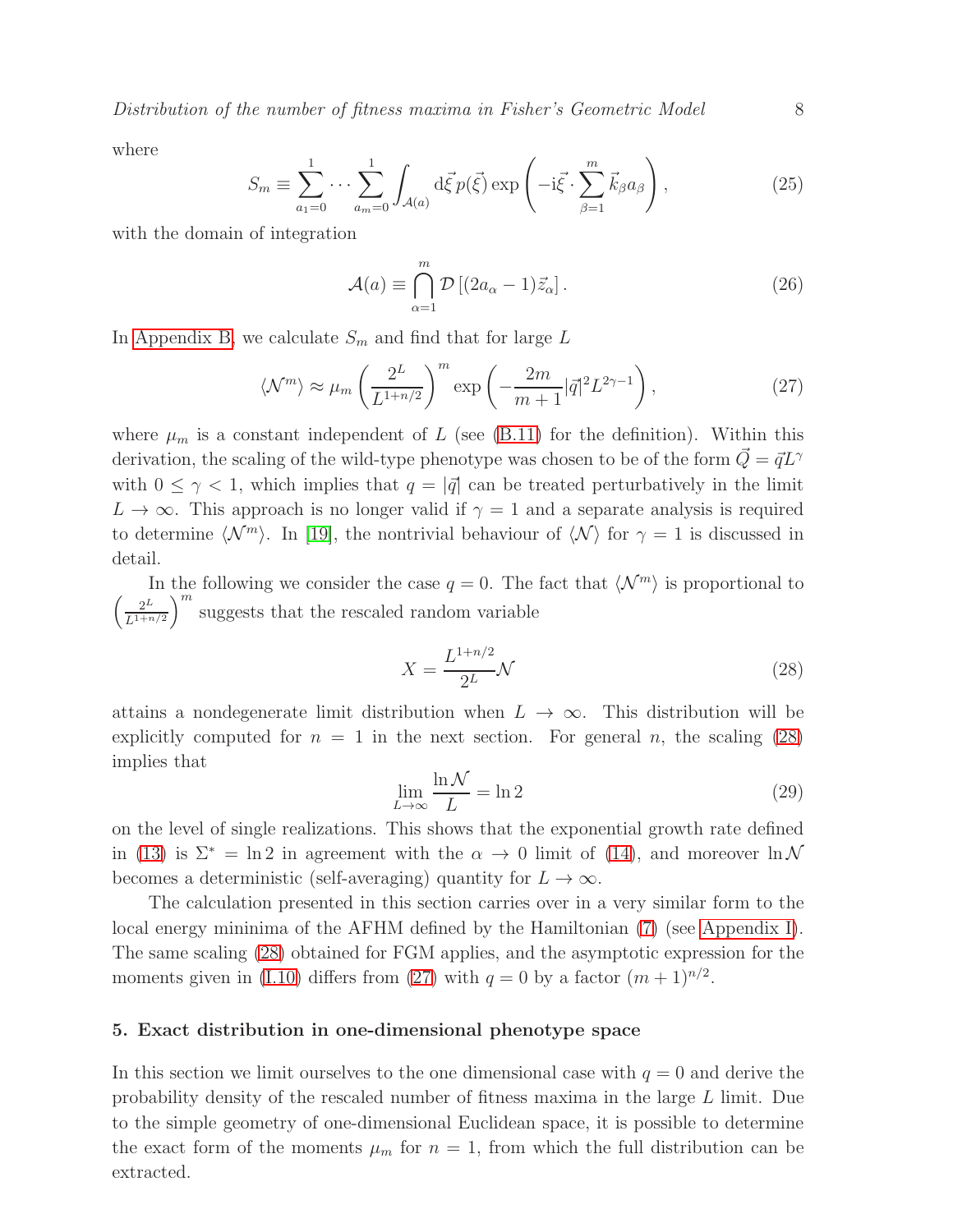### 5.1. Probability density

In [Appendix C,](#page-21-1) the  $\mu_m$  for  $n = 1$  are obtained as

$$
\mu_m = \frac{m! Q_m}{\sqrt{m+1}}, \quad Q_m \equiv \left[ \left( \frac{1}{2}; \frac{1}{2} \right)_m \right]^{-1}, \tag{30}
$$

where we use the  $q$ -Pochhammer symbol defined by

<span id="page-8-2"></span><span id="page-8-0"></span>
$$
(a;q)_m \equiv \prod_{k=0}^{m-1} (1 - aq^k), \tag{31}
$$

with  $(a;q)_0 \equiv 1$ . Some properties of the q-Pochhammer symbol are summarised in [Appendix D.](#page-22-0) The  $\mu_m$  are the moments of the rescaled random variable

<span id="page-8-4"></span>
$$
X = \frac{L^{3/2}}{2^L} \mathcal{N}
$$
\n(32)

defined in [\(28\)](#page-7-1) for general n, and we seek to derive the probability density  $P(x)$  of X.

We first consider the moment generating function  $\mathcal{G}(k)$  of X and its infinite series representation

<span id="page-8-3"></span>
$$
\mathcal{G}(k) \equiv \int_{-\infty}^{\infty} P(x) \exp\left(ikx\right) dx = \sum_{m=0}^{\infty} \frac{\mu_m}{m!} (ik)^m = \sum_{m=0}^{\infty} \frac{Q_m (ik)^m}{\sqrt{m+1}},\tag{33}
$$

where we use  $(30)$ . Because the radius of convergence of the infinite series is 1, we need an analytic continuation to find the probability density  $P(x)$ .

<span id="page-8-1"></span>As we will see,  $\mathcal{G}(k)$  can be written in terms of the Lerch transcendent defined as  $|40|$ 

$$
\Phi(z, s, v) \equiv \sum_{m=0}^{\infty} \frac{z^m}{(m+v)^s}.
$$
\n(34)

Although  $\Phi$  is defined for complex s and v, we are only interested in the case where  $v = 1$  and s is real throughout this article. The third argument of  $\Phi$  will therefore be dropped in what follows. The analytic continuation is obtained using the integral representation of  $\Phi(z, s)$  [\[40\]](#page-34-14)

$$
\Phi(z,s) = \frac{1}{\Gamma(s)} \int_0^\infty \frac{t^{s-1}}{e^t - z} dt.
$$
\n(35)

If a branch cut is made from  $z = 1$  to  $z = \infty$  along the real z axis,  $\Phi(z, s)$  is an analytic function in the cut plane for  $s > 0$ .

Using [\(D.4\)](#page-22-1) and [\(34\)](#page-8-1), we rewrite  $\mathcal{G}(k)$  as

$$
\mathcal{G}(k) = S \sum_{m=0}^{\infty} \frac{(\mathrm{i}k)^m}{\sqrt{m+1}} \sum_{l=0}^{\infty} \frac{2^{-lm}}{(2;2)_l}
$$
\n
$$
= S \sum_{l=0}^{\infty} \frac{1}{(2;2)_l} \sum_{m=0}^{\infty} \frac{(\mathrm{i}k 2^{-l})^m}{\sqrt{m+1}} = S \sum_{l=0}^{\infty} \frac{\Phi(\mathrm{i}k 2^{-l}, \frac{1}{2})}{(2;2)_l},
$$
\n(36)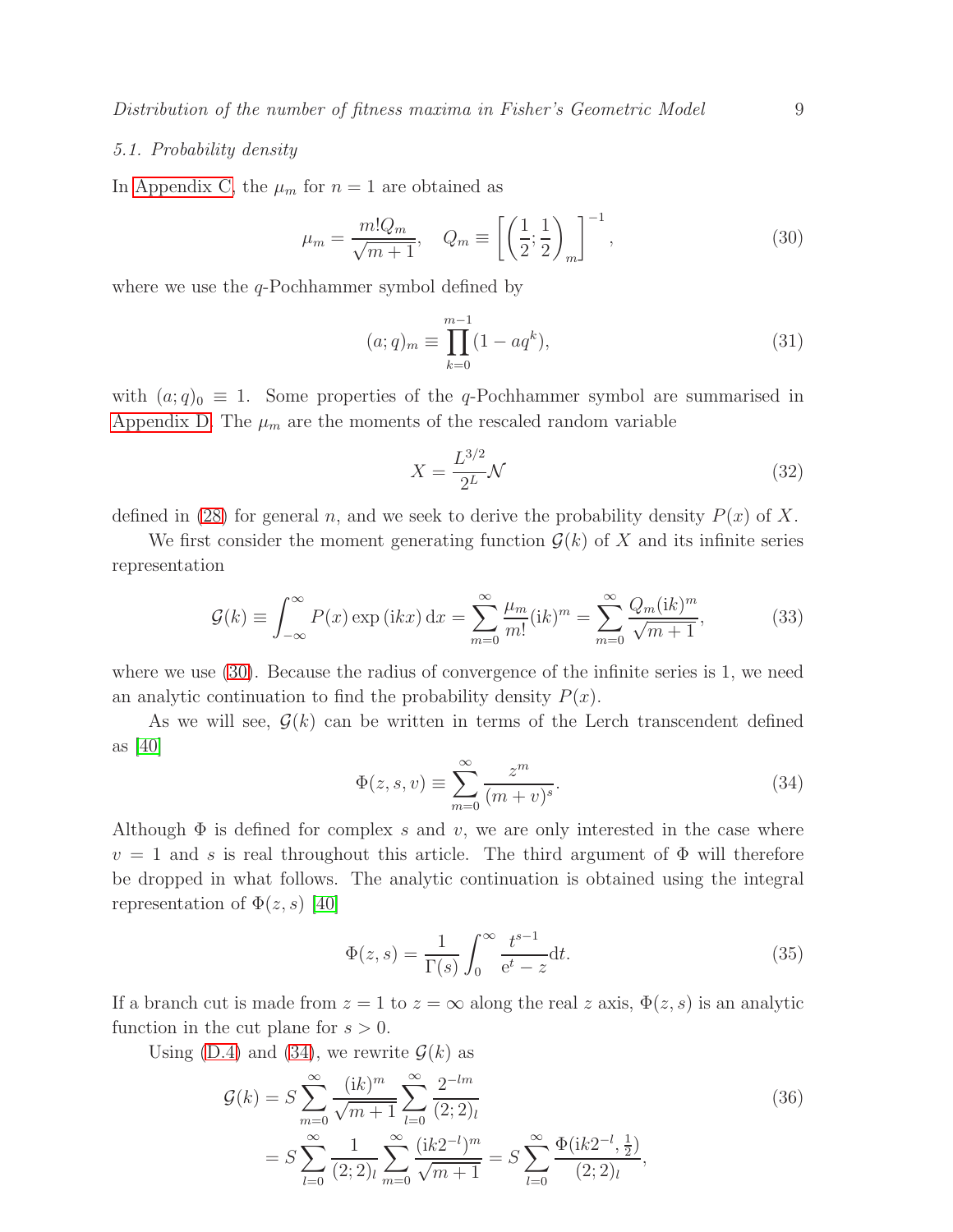

<span id="page-9-1"></span>**Figure 1.** Contour for the integral  $(39)$ . (a) Contour for negative y. (b) Contour for positive y. The branch point  $-i$  is indicated by a solid circle  $(\bullet)$  and the branch cut is indicated by a wiggly line.  $C_+$  is the contour from  $\varepsilon - i\infty$  to  $\varepsilon - i$  and  $C_-$  is that from  $-\varepsilon - i$  to  $-\varepsilon - i\infty$ . The limit  $\varepsilon \to 0$  is performed at the end of the calculation.

<span id="page-9-3"></span>where

$$
S \equiv \left[ \left( \frac{1}{2}; \frac{1}{2} \right)_{\infty} \right]^{-1} \approx 3.4627466. \tag{37}
$$

Thus, we found a continuation of  $\mathcal{G}(k)$  that is analytic in a Riemann sheet with a branch cut i $k > 1$ .

<span id="page-9-2"></span>Next, the probability density is obtained by the inverse Fourier transformation

$$
P(x) = \frac{1}{2\pi} \int_{-\infty}^{\infty} \exp(-ikx) \mathcal{G}(k) dk
$$
  
=  $\frac{S}{2\pi} \sum_{l=0}^{\infty} \frac{1}{(2;2)_l} \int_{-\infty}^{\infty} \exp(-ikx) \Phi\left(ik2^{-l}, \frac{1}{2}\right) dk = S \sum_{l=0}^{\infty} \frac{2^l}{(2;2)_l} \psi\left(2^l x\right),$  (38)

<span id="page-9-0"></span>where

$$
\psi(y) \equiv \frac{1}{2\pi} \int_{-\infty}^{\infty} \exp(-iky) \Phi\left(ik, \frac{1}{2}\right) dk.
$$
 (39)

For  $y < 0$ , we consider the contour in the complex k plane shown in figure [1](#page-9-1) (a). Since  $\Phi(ik)$  has a branch point at  $ik = 1$  $ik = 1$  and a branch cut  $ik > 1$  [see figure 1 (b)], the contour integral gives  $\psi(y) = 0$ . Thus,  $P(x) = 0$  for  $x < 0$  as it should be.

For positive y, we consider the contour in figure [1](#page-9-1) (b). Since  $\Phi(z, \frac{1}{2}) \sim 1/\sqrt{1-z}$ for  $|1-z| \ll 1$  [\[40\]](#page-34-14), the integral over  $C_{\varepsilon}$  approaches zero as  $\varepsilon \to 0$ . Hence, the nonzero contribution to the integral comes from the contours  $C_+$  and  $C_-\$ :

$$
\psi(y) = -\frac{1}{2\pi} \lim_{\varepsilon \to 0} \left[ \int_{C_+} + \int_{C_-} \right] \exp(-izy) \Phi\left( iz, \frac{1}{2} \right) dz
$$
  
\n
$$
= \frac{1}{2\pi i} \lim_{\varepsilon \to 0} \int_1^\infty e^{-yw} \left[ e^{-izy} \Phi\left( w + i\varepsilon, \frac{1}{2} \right) - e^{izy} \Phi\left( w - i\varepsilon, \frac{1}{2} \right) \right] dw
$$
  
\n
$$
= \frac{1}{\pi} \lim_{\varepsilon \to 0} \int_1^\infty e^{-yw} \Im \Phi\left( w + i\varepsilon, \frac{1}{2} \right) dw,
$$
 (40)

where  $\Im z$  stands for the imaginary part of z and we have used  $\Phi(z, s)^* = \Phi(z^*, s)$  (the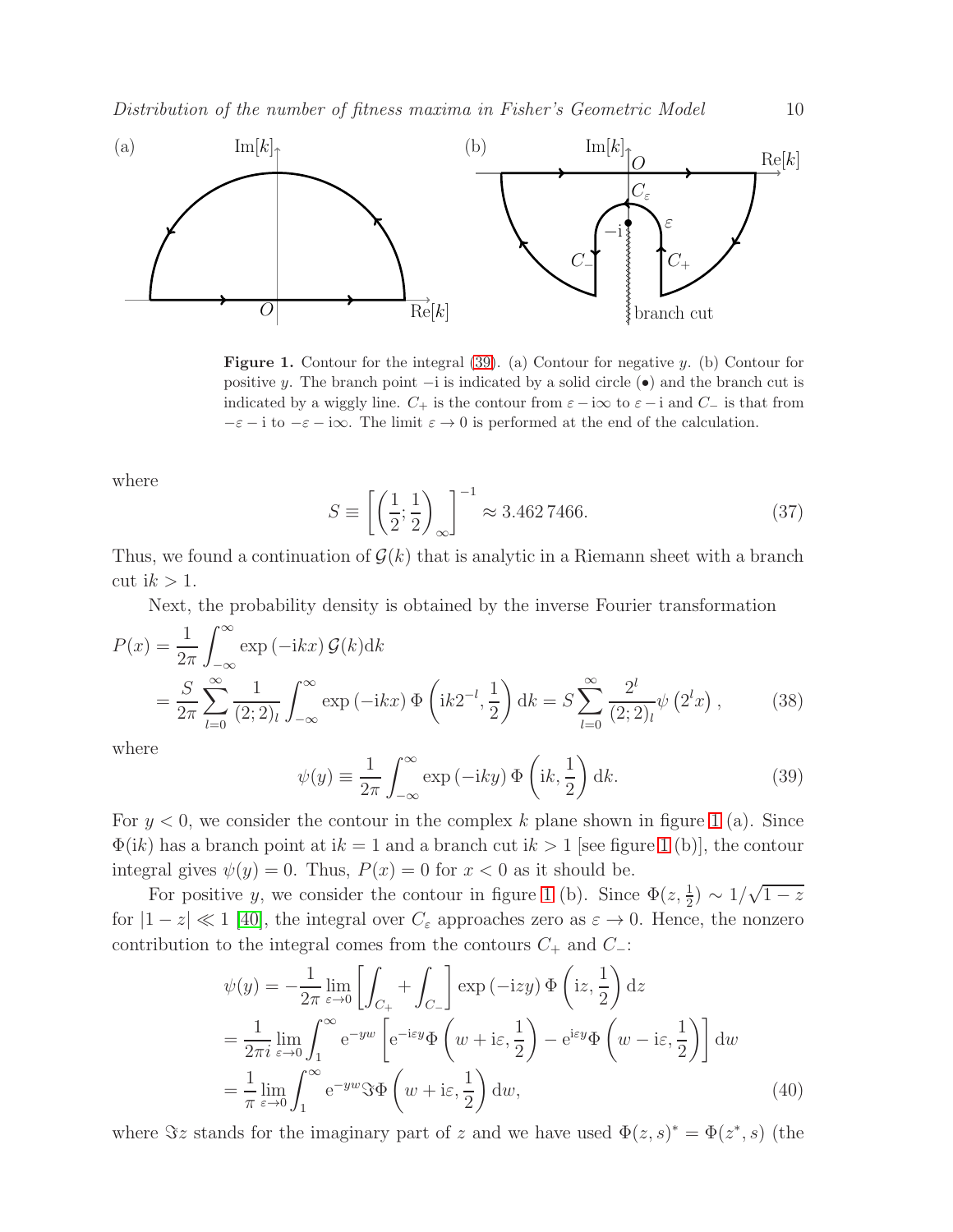asterisk represents complex conjugation). Using

$$
\lim_{\varepsilon \to 0} \frac{1}{x - i\varepsilon} = \frac{1}{x} + i\pi \delta(x),\tag{41}
$$

we obtain

$$
\Im \Phi \left( w + i \varepsilon, \frac{1}{2} \right) = \Im \int_0^\infty \frac{dt}{\sqrt{\pi t} (e^t - w - i \varepsilon)} = \frac{\sqrt{\pi}}{w \sqrt{\ln w}},\tag{42}
$$

which gives

<span id="page-10-0"></span>
$$
\psi(y) = \frac{1}{\sqrt{\pi}} \int_1^{\infty} \frac{\exp(-yw)}{w\sqrt{\ln w}} dw = \int_0^{\infty} \frac{\exp(-ye^t)}{\sqrt{\pi t}} dt.
$$
 (43)

In [Appendix E,](#page-24-0) we derive the same distribution using a slightly different method.

In figure [2,](#page-11-0) we depict  $P(x)$  obtained by numerical evaluation of [\(43\)](#page-10-0) and [\(38\)](#page-9-2). One may observe that  $P(x)$  seems to approach a nonzero value as  $x \to 0$ . A careful analysis presented in [Appendix F](#page-25-0) shows, however, that  $P(x) \to 0$  as  $x \to 0$  with an infinite slope. For large x,  $P(x)$  is dominated by the leading order  $l = 0$  term in [\(38\)](#page-9-2) and the asymptotics reflect that of  $\psi(x)$ . Taken together, the behaviour of  $P(x)$  for large and small  $x$  is found to be

<span id="page-10-1"></span>
$$
P(x) \sim \begin{cases} \frac{\ln 2}{\sqrt{-\pi \ln x}}, & \text{for } x \ll 1, \\ S\frac{\mathrm{e}^{-x}}{\sqrt{x}}, & \text{for } x \gg 1. \end{cases}
$$
 (44)

The asymptotic behavior is compared to the exact probability density in the inset of figure [2.](#page-11-0)

#### <span id="page-10-2"></span>5.2. Finite L correction

To facilitate the comparison to numerical simulations, we consider the finite- $L$ corrections to the distribution  $P(x)$ . In [Appendix G](#page-27-0) we obtain the  $O(1/L)$  correction to the moments of the rescaled variable  $X$  as

$$
\frac{\langle X^m \rangle - \mu_m}{m!} = -\frac{3}{4L} \frac{m^2(m+2)Q_m}{(m+1)^{3/2}} + \mathcal{O}(L^{-2}).\tag{45}
$$

Writing the moment generating function of X for finite L as  $\mathcal{G}(k) + \Delta \mathcal{G}(k)$ , we get

$$
-\frac{4L}{3}\Delta\mathcal{G} \approx \sum_{m=0}^{\infty} \frac{m^2(m+2)}{(m+1)^{3/2}} Q_m(\mathrm{i}k)^m
$$
  
= 
$$
\sum_{l=1}^{\infty} Q_{l-1} (l^{3/2} - l^{1/2} - l^{-1/2} + l^{-3/2}) (\mathrm{i}k)^{l-1}
$$
  
\equiv 
$$
\mathcal{G}_{3/2} - \mathcal{G}_{1/2} - \mathcal{G}_{-1/2} + \mathcal{G}_{-3/2},
$$
 (46)

where

$$
\mathcal{G}_s(k) = \sum_{l=1}^{\infty} Q_{l-1}(ik)^{l-1} l^{-s} = S \sum_{m=0}^{\infty} \frac{\Phi(ik2^{-m}, s)}{(2; 2)_m}.
$$
 (47)

Note that  $\mathcal{G}_{1/2}(k) = \mathcal{G}(k)$ .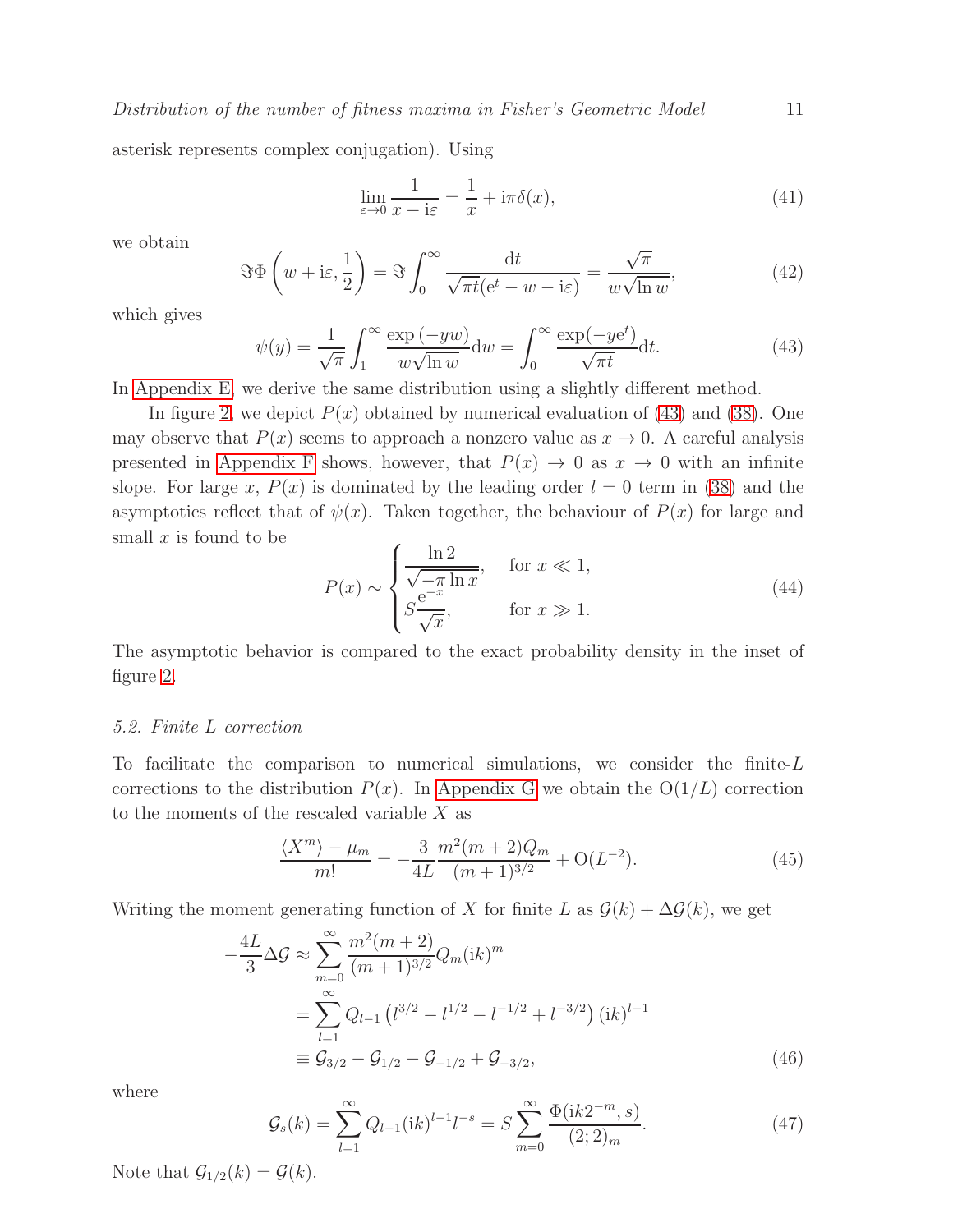

<span id="page-11-0"></span>**Figure 2.** Plot of the probability density  $P(x)$  of the scaled number of fitness maxima for FGM with  $n = 1$  (green open circles). For comparison, the leading asymptotic behaviour [\(44\)](#page-10-1) for large  $x$  is drawn as a red curve. Inset: semi-logarithmic plot of  $P(x)$  vs.  $-\ln x$  illustrating the behaviour [\(44\)](#page-10-1) for small x. A curve showing the leading asymptotics is drawn for comparison (dotted blue line).

If we denote the Fourier transform of  $\Phi(ik, s)$  by

$$
\psi_s(x) \equiv \frac{1}{2\pi} \int_{-\infty}^{\infty} \exp(-ikx) \Phi(ik, s) dk,
$$
\n(48)

we obtain a recursion relation

$$
\psi_{l-1}(x) = \frac{1}{2\pi} \int_{-\infty}^{\infty} \exp(-ikx) \Phi(ik, l-1) dk
$$
  
= 
$$
\frac{1}{2\pi} \int_{-\infty}^{\infty} \exp(-ikx) \frac{d}{dk} [k\Phi(ik, l)] dk = \left(-x \frac{d}{dx}\right) \psi_l(x), \qquad (49)
$$

where we have used

$$
\Phi(z, l-1) = \frac{\mathrm{d}}{\mathrm{d}z} \left[ z \Phi(z, l) \right]. \tag{50}
$$

Since  $\psi_{1/2}(x) = \psi(x)$  in [\(43\)](#page-10-0), we have

$$
\psi_{-1/2}(x) = \frac{x}{\sqrt{\pi}} \int_0^\infty \frac{\exp(t - xe^t)}{\sqrt{t}} dt,
$$
  

$$
\psi_{-3/2}(x) = -\psi_{-1/2}(x) + \frac{x^2}{\sqrt{\pi}} \int_0^\infty \frac{\exp(2t - xe^t)}{\sqrt{t}} dt.
$$
 (51)

To find  $\psi_{3/2}(x)$ , we use the integral representation for  $\Phi(z, \frac{3}{2})$ ,

$$
\Phi\left(z, \frac{3}{2}\right) = \Gamma\left(\frac{3}{2}\right)^{-1} \int_0^\infty \frac{\sqrt{t}}{e^t - z} dt \tag{52}
$$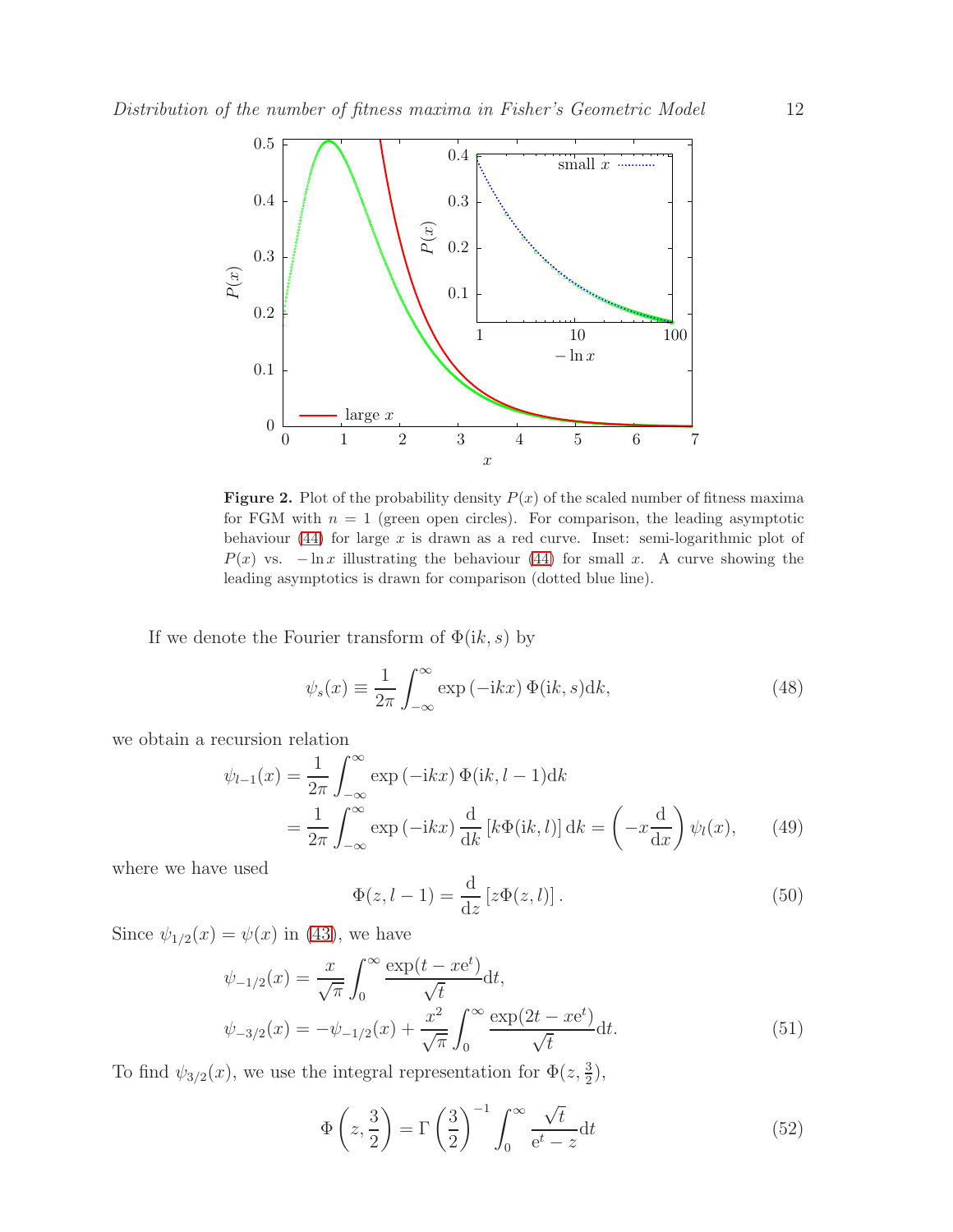

<span id="page-12-1"></span>**Figure 3.** Probability density of the scaled number of fitness maxima X for  $L = 20$ (left panel) and  $L = 50$  (right panel). Simulation results are compared to the asymptotic density  $P(x)$  [\(38\)](#page-9-2) and the first-order  $O(1/L)$  correction [\(54\)](#page-12-0).

and perform the contour integral along the contour in figure [1,](#page-9-1) which gives

$$
\psi_{3/2}(x) = \frac{2}{\sqrt{\pi}} \int_1^\infty \frac{\exp\left(-wx\right)\sqrt{\ln w}}{w} dw = \frac{2}{\sqrt{\pi}} \int_0^\infty \sqrt{t} \exp\left(-xe^t\right) dt. \tag{53}
$$

Hence the correction to the probability density  $P(x)$  is given by

<span id="page-12-0"></span>
$$
\Delta P(x) = -\frac{3S}{4L} \sum_{l=0}^{\infty} \frac{\Psi(x2^l)}{(2;2)_l},\tag{54}
$$

where

$$
\Psi(x) = \frac{1}{\sqrt{\pi}} \int_0^\infty dt \frac{\exp(-xe^t)}{\sqrt{t}} \left(2t - 1 - 2xe^t + x^2 e^{2t}\right).
$$
 (55)

In figure [3,](#page-12-1) we compare our prediction with simulations, which shows an excellent agreement already for  $L = 20$ . The simulation method is explained in [Appendix H.](#page-28-0)

#### 5.3. One-dimensional AFHM and the number partioning problem

In [Appendix I](#page-29-0) the calculation of the probability density is repeated for the onedimensional AFHM, and the limiting distribution is found to be

<span id="page-12-2"></span>
$$
P_{\text{AFHM}}(x) = S \sum_{l=0}^{\infty} \frac{2^l}{(2;2)_l} \exp\left(-2^l x\right). \tag{56}
$$

Again the behaviour for large x is determined by the  $l = 0$  term and is simply exponential in this case. However, the behaviour for small  $x$  differs markedly from that of FGM. In fact the expression [\(56\)](#page-12-2) can be shown to have vanishing derivatives of all orders at  $x = 0$ , which implies an essential singularity at the origin (figure [4\)](#page-13-1). Thus, whereas small values of X are relatively likely for FGM, they are very rare in the AFHM.

The one-dimensional AFHM is closely related to the number partioning problem (NPP) [\[30,](#page-34-4) [31\]](#page-34-5). In this problem one asks for the optimal subdivision of  $L$  positive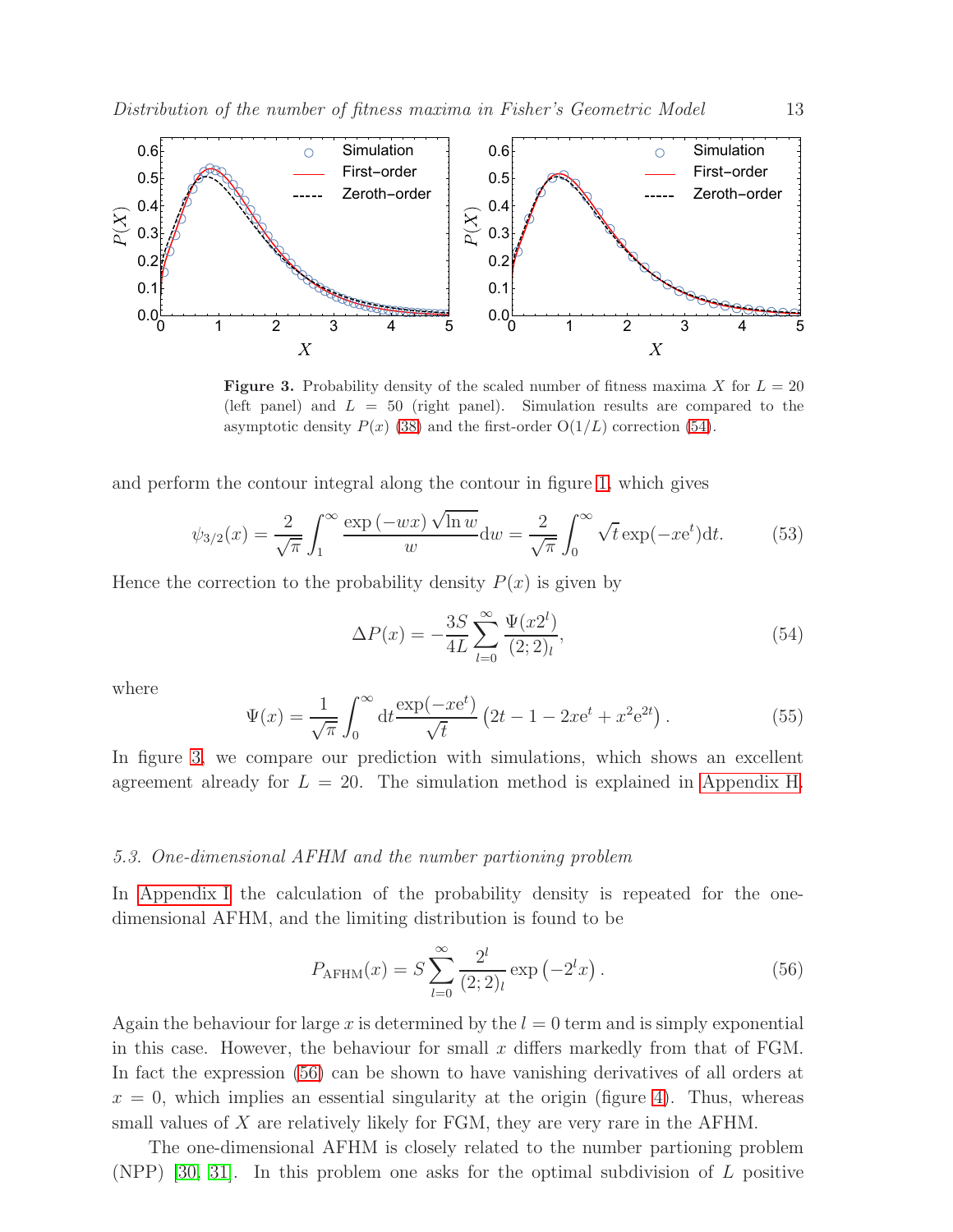

<span id="page-13-1"></span>**Figure 4.** (a) Probability density  $P(x)$  of the scaled number of fitness maxima for the AFHM with  $n = 1$  (symbols) together with the exponential behaviour  $Se^{-x}$ for large x (line), where S is defined in [\(37\)](#page-9-3). The function  $P(x)$  is obtained by numerical summation of [\(56\)](#page-12-2). (b) Plot of  $-\ln(P(x))$  vs.  $-\ln x$  (symbols). The fitting function  $f(x) = ax^2 + bx + c$  with  $a = 0.851$ ,  $b = 1.64$ ,  $c = -0.215$  (line) is almost indistinguishable from the numerical data (see [Appendix I](#page-29-0) for details).

random numbers  $\xi_i$ ,  $i = 1, ..., L$  into two subsets  $S_1, S_2$  such that the difference  $\Delta$ between the sums of the  $\xi_i$  over the subsets is as small as possible. Setting  $s_i = 1$  if  $i \in \mathcal{S}_1$  and  $s_i = -1$  if  $i \in \mathcal{S}_2$  the difference can be written as

$$
\Delta = \sum_{i \in S_1} \xi_i - \sum_{j \in S_2} \xi_j = \sum_{i=1}^L \xi_i s_i,
$$
\n(57)

and  $|\Delta|^2$  is seen to be proportional to the one-dimensional AFHM Hamiltonian. In [\[30\]](#page-34-4) the expected number of local minima of  $|\Delta|^2$  was computed for the case when the  $\xi_i$  are uniform random variable on the interval [0, 1]. The result

$$
\langle \mathcal{N} \rangle_{\text{NPP}} \sim \sqrt{\frac{24}{\pi}} \frac{2^L}{L^{3/2}}, \quad L \to \infty,
$$
\n(58)

displays the same scaling with L that we have obtained for FGM and AFHM. The prefactor can be obtained from our result [\(I.11\)](#page-30-1) for the AFHM using the rescaling [\(C.8\)](#page-22-2) with  $\omega^2 = \frac{1}{12}$  and  $p(0) = 1$  for the uniform distribution.

#### <span id="page-13-0"></span>6. Correlation between local maxima

In this section we consider the conditional probability  $P(\sigma_2|\sigma_1)$  that a genotype  $\sigma_2$  is a local maximum, given that  $\sigma_1$  is also a local maximum, for FGM with a one-dimensional phenotype space. This is to be compared to the unconditional probability  $P_1(\sigma_2)$  that  $\sigma_2$  is a local maximum. Using the notation in section [4,](#page-5-0) we define

$$
C(\sigma_1, \sigma_2) = \frac{P(\sigma_2 | \sigma_1)}{P_1(\sigma_2)} = \frac{P_2(\sigma_1, \sigma_2)}{P_1(\sigma_1)P_1(\sigma_2)}.
$$
\n(59)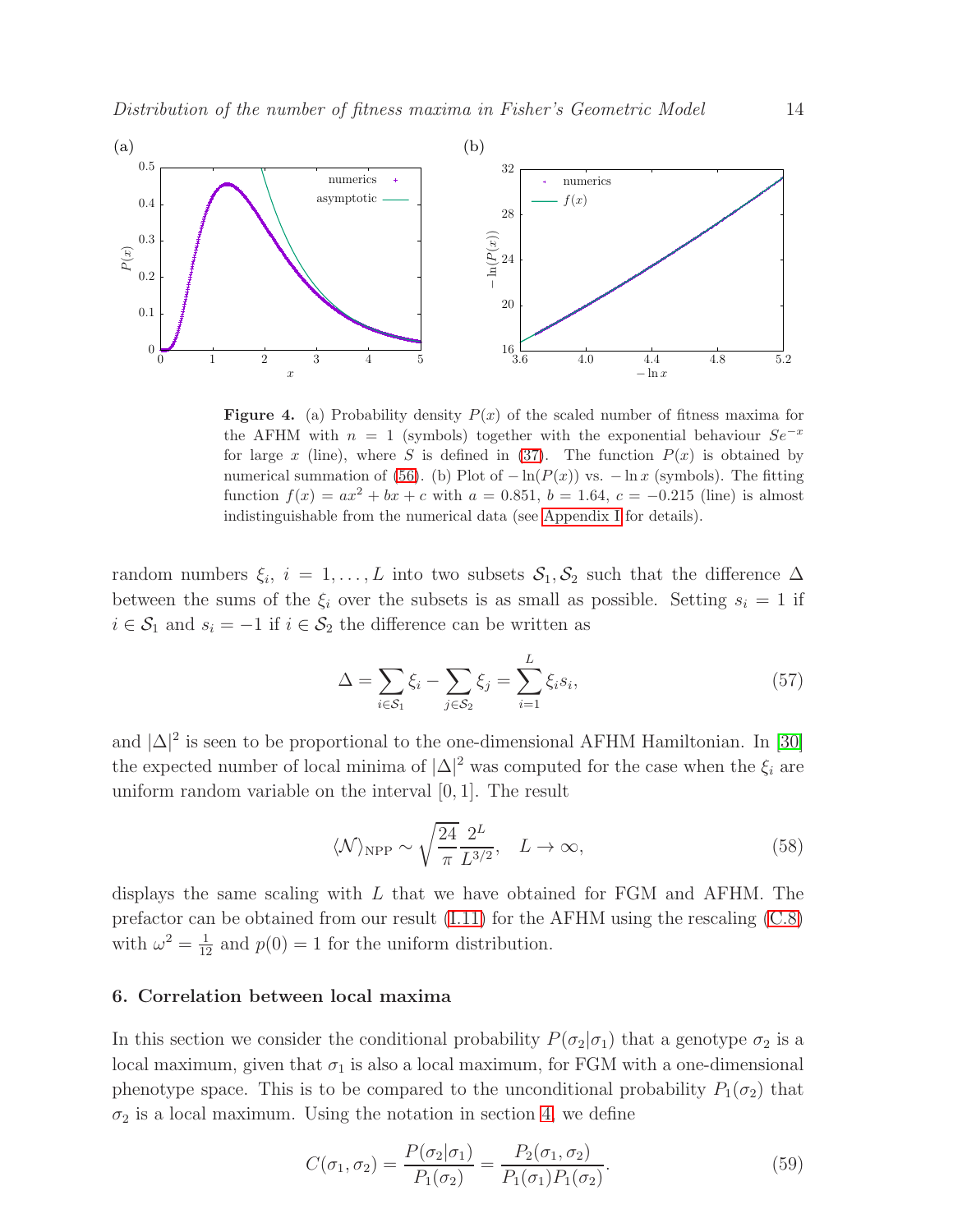Due to permutation symmetry,  $P_2$  depends only on the following four parameters:

<span id="page-14-2"></span>
$$
u_0 \equiv \sum_{i=1}^{L} \left[1 - \tau_i(\sigma_1)\right] \left[1 - \tau_i(\sigma_2)\right], \quad u_1 \equiv \sum_{i=1}^{L} \left[1 - \tau_i(\sigma_1)\right] \tau_i(\sigma_2),
$$
  

$$
u_2 \equiv \sum_{i=1}^{L} \tau_i(\sigma_1) \left[1 - \tau_i(\sigma_2)\right], \qquad u_3 \equiv \sum_{i=1}^{L} \tau_i(\sigma_1) \tau_i(\sigma_2).
$$
 (60)

Obviously,  $u_0 + u_1 + u_2 + u_3 = L$ . These parameters can be interpreted as follows:  $u_0$ is the number of shared non-mutated sites (i.e., the number of 00 pairs in a sequence alignment),  $u_3$  is the number of shared mutated sites (11 pairs),  $u_1$  is the number of sites that do not have mutations in  $\sigma_1$  but have mutations in  $\sigma_2$  (01 pairs), and  $u_2$  is the number of sites that do not have mutations in  $\sigma_2$  but have mutations in  $\sigma_1$  (10) pairs); see [\(J.1\)](#page-31-0) for a pictorial representation. As shown in [Appendix J,](#page-31-1) for large  $u_i$  the probabilities  $P_1$  and  $P_2$  can be approximated as

<span id="page-14-0"></span>
$$
P_1(\sigma_1) = \frac{1}{L\sqrt{d_1}}, \quad P_1(\sigma_2) = \frac{1}{L\sqrt{d_2}},\tag{61}
$$

$$
P_2(\sigma_1, \sigma_2) = \frac{3}{\left(L + d_{12}\right)\left(2L - d_{12}\right)\left(d_1d_2 - u_3^2\right)^{1/2}},\tag{62}
$$

which yields

<span id="page-14-1"></span>
$$
C(\sigma_1, \sigma_2) = 3\left(1 + \frac{d_{12}}{L}\right)^{-1} \left(2 - \frac{d_{12}}{L}\right)^{-1} \left(1 - \frac{u_3^2}{d_1 d_2}\right)^{-1/2}
$$
(63)

with  $d_1 = u_2 + u_3$ ,  $d_2 = u_1 + u_3$ , and  $d_{12} = u_1 + u_2$ . Here  $d_i$  is the Hamming distance from the wild type to  $\sigma_i$  and  $d_{12}$  is the Hamming distance between  $\sigma_1$  and  $\sigma_2$ .

To discuss the significance of [\(61\)](#page-14-0), [\(62\)](#page-14-0), and [\(63\)](#page-14-1), we first consider two genotypes with  $d_1/L \approx d_2/L \approx d_{12}/L \approx \frac{1}{2}$  $\frac{1}{2}$  for large L, or  $u_i/L \approx \frac{1}{4}$  $\frac{1}{4}$  for  $i = 0, 1, 2, 3$ . For this set of values, we get

$$
P_1^* = \sqrt{2}L^{-3/2} = \mu_1 L^{-3/2} = \frac{\langle \mathcal{N} \rangle}{2^L}, \quad P_2^* = \frac{16}{\sqrt{27}L^3} = \mu_2 L^{-3} = \frac{\langle \mathcal{N}^2 \rangle}{2^{2L}}.
$$
 (64)

This shows that a local maximum is typically located around  $d = L/2$  and similarly a typical pair of local maxima is separated by Hamming distance  $d_{12} = L/2$ , as would be expected for entropic reasons. For two randomly chosen genotypes we therefore have

$$
C^* \equiv \frac{P_2^*}{\left(P_1^*\right)^2} = \frac{\mu_2}{\mu_1^2} = \frac{8}{\sqrt{27}} \simeq 1.54 > 1\tag{65}
$$

simply because the distribution of the scaled number of maxima has a nonzero width.

Next we observe that when  $u_3 = 0$  (no shared mutations), C takes on its minimal value  $\frac{4}{3}$  when  $d_{12} = \frac{1}{2}$  $\frac{1}{2}L$ . As C is an increasing function of  $u_3$  for fixed  $d_{12}$ , this constitutes a global lower bound on C,

$$
C(\sigma_1, \sigma_2) \ge C_{\min} = \frac{4}{3} < C^*.
$$
\n(66)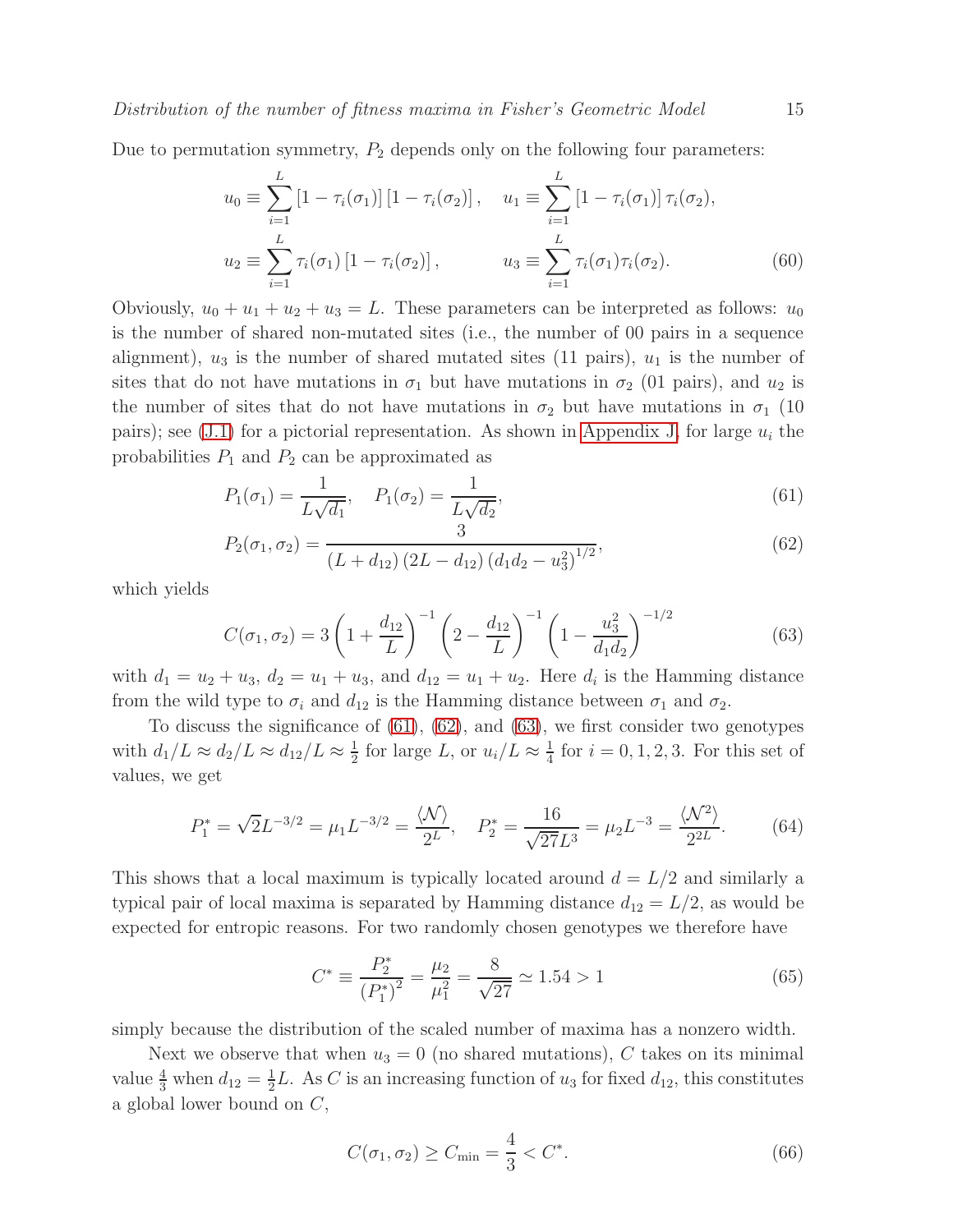

<span id="page-15-2"></span>Figure 5. Correlation between two local maxima located at the same distance  $d_1 = d_2 = d$  from the wild type. (a)  $C(\sigma_1, \sigma_2)$  as a function of  $d_{12}/(2d)$  for different values of  $v = d/L \leq 1/2$ ; see [\(67\)](#page-15-1). Since we are considering the infinite L limit,  $v = 0$  does not necessarily mean  $d = 0$ , but rather that d is small compared to L (for example,  $d = \sqrt{L}$ ). (b)  $C(\sigma_1, \sigma_2)$  as a function of  $d_{12}/(2L - 2d)$  for different values of  $v = d/L \ge 1/2$ ; see [\(68\)](#page-15-1). In both panels the random expectation  $C^*$  and the lower bound  $C_{\min}$  are depicted as horizontal lines.

Two randomly chosen genotypes conditioned to have no shared mutations are thus less likely to be maxima than expected for unconstrained sequences.

It is also instructive to analyse the symmetric case  $d_1 = d_2 = d$ , where both genotypes are at the same distance from the wild type. Since  $d_{12} \leq 2 \min(d, L - d)$ , we choose  $w \equiv d_{12}/[2 \min(d, L-d)]$  as our free parameter. In terms of w, C can be written as

<span id="page-15-1"></span>
$$
C = \frac{3}{2\sqrt{w}(1+2vw)(1-vw)(2-w)^{1/2}}, \qquad \text{for } v \le \frac{1}{2}, \qquad (67)
$$

$$
C = \frac{3v}{2\sqrt{w(1-v)}[1+2(1-v)w][1-(1-v)w][(2+w)v-w]^{1/2}}, \text{ for } v \ge \frac{1}{2},
$$
 (68)

where  $v \equiv d/L$ . The divergence for  $w \ll 1$  shows that nearby maxima are clustered in sequence space, an effect that has been found also in other fitness landscape models [\[41\]](#page-34-15). Nevertheless there are regions where maxima effectively repel, in the sense that C is smaller than the random expectation  $C^*$ , and moreover the correlations do not always vary monotonically with  $d_{12}$  (figure [5\)](#page-15-2).

#### <span id="page-15-0"></span>7. Summary and discussion

In this paper, we studied the distribution of the number  $\mathcal N$  of local maxima in the genotypic fitness landscapes generated according to Fisher's geometric model (FGM) with phenotypic dimension n. We first examined the connection between FGM and the anti-ferromagnetic Hopfield model (AFHM) with  $n$  real-valued patterns, where local fitness maxima correspond to zero-temperature metastable states that are stable under single spin flips. When the phenotypic dimension  $n$  and the genotype sequence length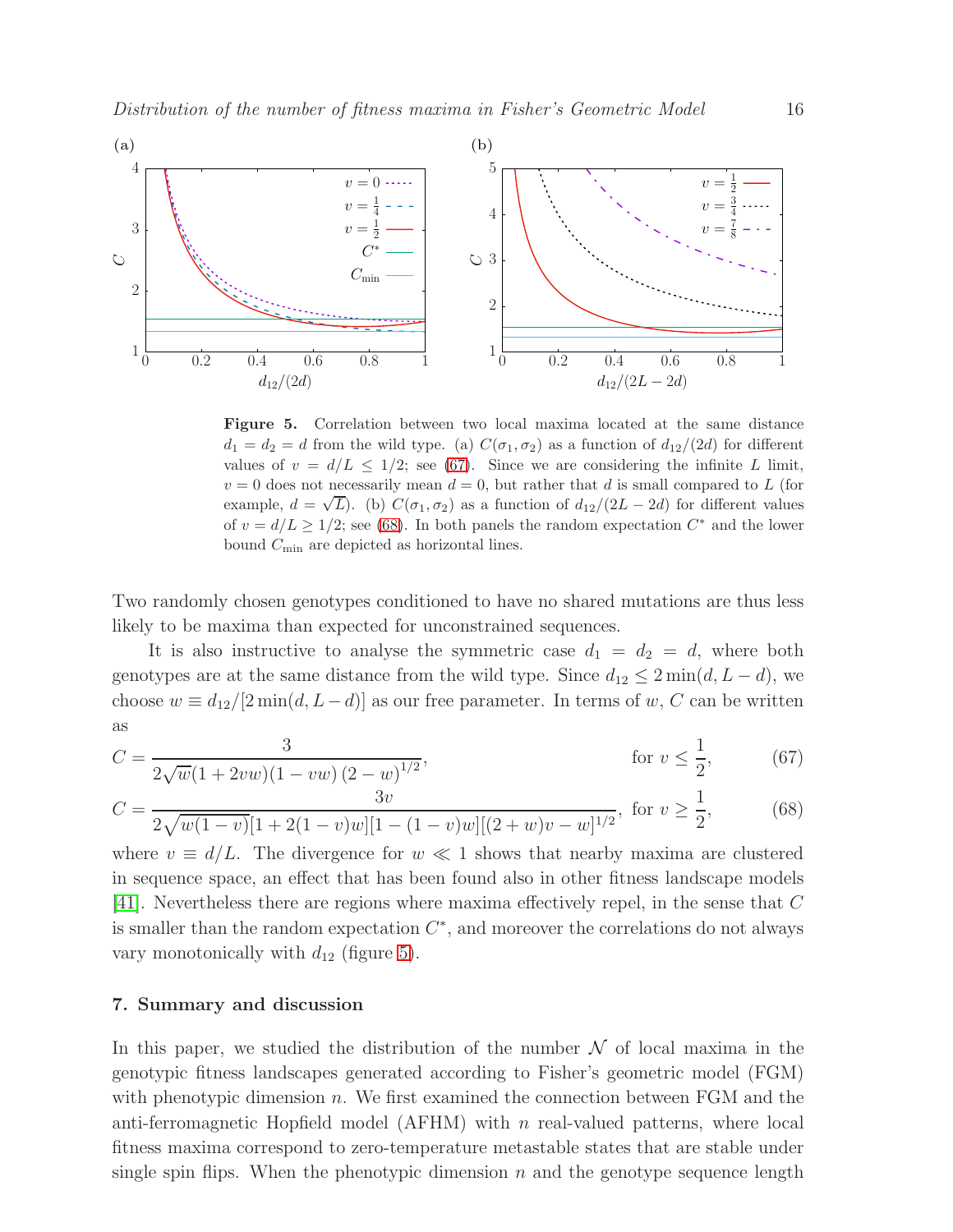L (corresponding to the number of spins in the AFMH) are jointly taken to infinity at fixed but small ratio  $\alpha = n/L$ , we find that the exponential growth rate  $\Sigma^*$  of the mean number of maxima is identical for the two models up to  $O(\alpha \ln |\ln \alpha|)$ .

More detailed results are obtained when the limit  $L \to \infty$  is performed at finite n. In this case, we show that  $X = \mathcal{N}L^{1+n/2}/2^L$  is an appropriate rescaled random variable with a well-defined probability density both for FGM and the AFHM. In particular, we derive the exact probability densities  $P(X)$  for both models in the case  $n = 1$ . Despite the identical scaling, the two densities display remarkably different behaviours for small X. Furthermore, we compute the leading finite size correction to the distribution and show that the obtained analytic expression agrees well with simulation results. Finally, we provide a detailed analysis of the pairwise correlations between the positions of local fitness maxima in the one-dimensional FGM, finding a pronounced clustering of maxima at small Hamming distance. To the best of our knowledge these are the first analytic results for the correlation between maxima in a fitness landscape model with nontrivial structure.

The full distribution of fitness maxima has been found only in a few fitness landscape models so far, but already this small number of examples suggests a diverse range of possible scenarios. The simplest genotypic fitness landscape is the House-of-Cards (HoC) model, where fitness values are drawn from a continuous probability distribution and assigned independently to genotypes [\[42,](#page-34-16) [43\]](#page-34-17); the corresponding spin system is known as the Random Energy model [\[44\]](#page-34-18). In the HoC model the distribution converges to a Gaussian for large  $L$ , with a variance that is proportional to the mean [\[45,](#page-34-19) [46\]](#page-34-20). This implies that the number of maxima  $\mathcal N$  itself becomes a deterministic (self-averaging) quantity.

Another solvable case is the NK block model, where the L sites of the sequence are subdivided into disjoint subsets of size  $k$ . The fitness landscape of each subset is an uncorrelated HoC landscape, and the fitness of the genotype is the sum of the contributions of the subsets [\[10,](#page-33-8) [47\]](#page-34-21). The total number of fitness maxima is then the product of the numbers of maxima of the sublandscapes, and therefore the distribution of N becomes log-normal in the limit  $L \to \infty$  at fixed k [\[48\]](#page-34-22). As a consequence  $\ln N$ is self-averaging, but a scaling form for  $N$  similar to that found here for FGM does not exist, because the moment  $\langle \mathcal{N}^m \rangle$  does not scale as the mth power of  $\langle \mathcal{N} \rangle$ . It would be of interest to investigate the limiting distribution of the number of maxima that arises in this model (as well as in other versions of the NK model [\[10\]](#page-33-8)) when the joint limit  $k, L \to \infty$  is performed at fixed ratio  $k/L$ .

Yet stronger fluctuations in  $\mathcal N$  are found in FGM when the distance of the wildtype phenotype to the fitness optimum is nonzero and scales as  $|Q| = qL$ . In [\[19\]](#page-33-17) the exponential growth rate  $\Sigma^*$  of the mean number of maxima was computed as a function of q, and was found to vanish at  $q_c \approx 0.924809$ . On the other hand, the typical value of  $\ln N$  can be obtained from a thermodynamic calculation of the entropy of the model [\[49\]](#page-34-23), which shows that the extensive part of  $\langle \ln N \rangle$  vanishes already at  $q = \frac{1}{\sqrt{2}}$  $\frac{1}{2\pi} \approx 0.399$ . Thus for  $0 < q < q_c$ ,  $\ln \langle N \rangle \gg \langle \ln N \rangle$  and the self-averaging property breaks down also on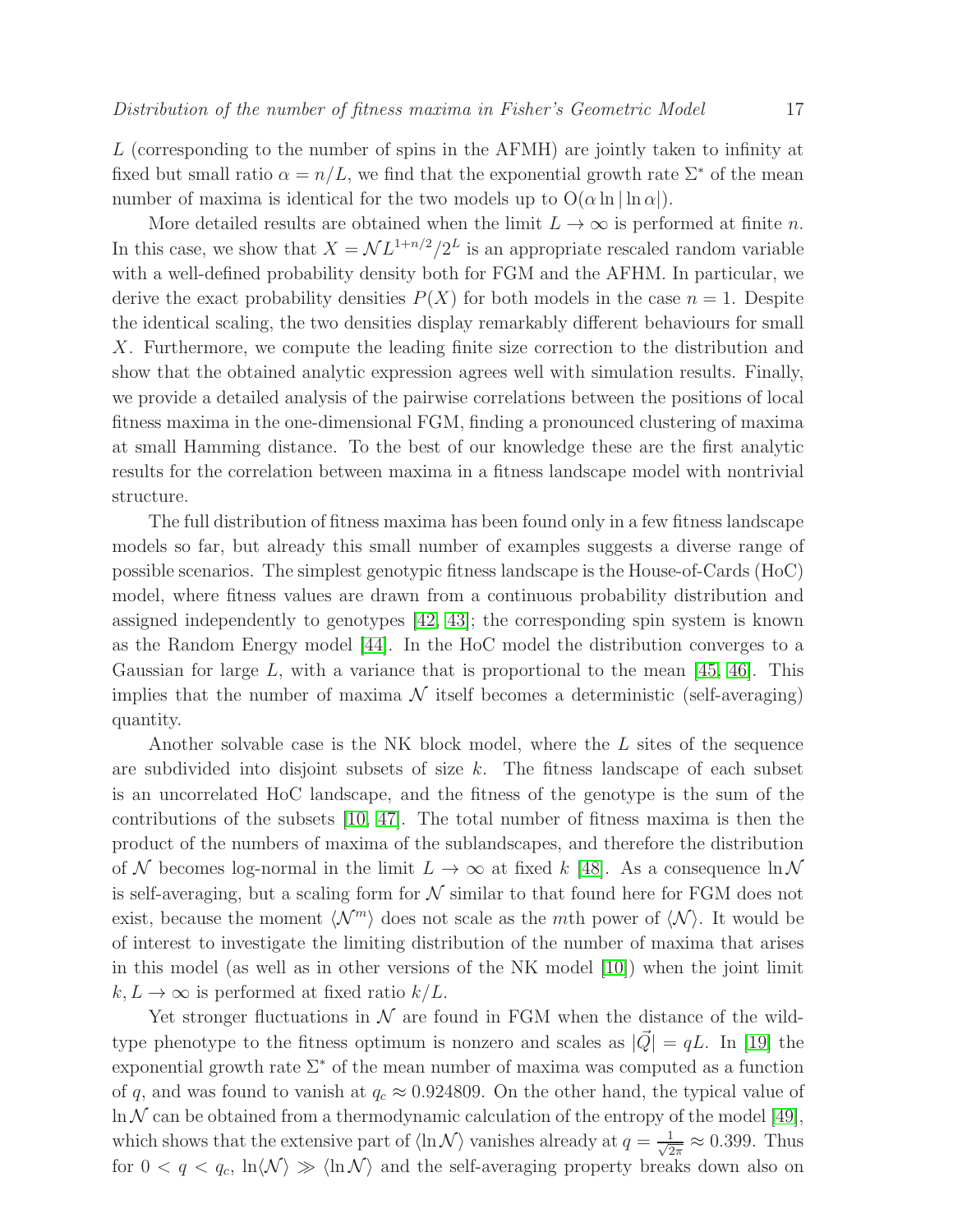the level of ln N. Preliminary work on the thermodynamics of the model for general  $\alpha$ suggests that this glassy behavior is typical throughout the  $\alpha - q$ -phase diagram, such that  $\ln N$  is self-averaging only at the point  $\alpha = q = 0$ .

From a biological perspective it is of interest to go beyond the assumption of binary genotype sequences and consider models where the number of possible states per site (the number of alleles) is  $A > 2$  [\[50,](#page-34-24) [51\]](#page-35-0). This modification has opposing effects on the number of fitness maxima. On the one hand, the total number of genotypes increases trivially to  $A<sup>L</sup>$ , but at the same time the number of conditions that have to be satisfied for a genotype to be a fitness peak also increases. For the HoC model [\[43\]](#page-34-17) and the NK block model [\[48\]](#page-34-22) these effects are easily accounted for. However, for FGM the analysis of the multiallelic generalization proposed in [\[19\]](#page-33-17) is highly nontrivial and will be presented elsewhere [\[52\]](#page-35-1).

To conclude, FGM is a paradigm for understanding how complex genotypic fitness landscapes arise from combining a simple (linear) genotype-phenotype map with an equally simple (nonlinear but single-peaked) phenotype-fitness map [\[11,](#page-33-9) [12\]](#page-33-10). This paradigm is becoming increasingly relevant for the analysis of large-scale empirical data sets encompassing hundreds of thousands of genetic sequences [\[53\]](#page-35-2). Sample-tosample fluctuations in summary statistics such as the number of fitness peaks constitute a significant obstacle to inference methods aimed at extracting low-dimensional phenotypes from genotype-fitness data [\[38\]](#page-34-12). We hope that the present case study can help to address this problem and contribute to the further development of fitness landscape methods in evolutionary genetics.

## Acknowledgments

SCP acknowledges support by the Basic Science Research Program through the National Research Foundation of Korea (NRF) funded by the Ministry of Science and ICT (Grant No. 2017R1D1A1B03034878); and by the Catholic University of Korea, research fund 2019. SH and JK acknowledge support by DFG within CRC 680 and CRC 1310. The authors furthermore thank the Regional Computing Center of the University of Cologne (RRZK) for providing computing time on the DFG-funded High Performance Computing (HPC) system CHEOPS.

## <span id="page-17-0"></span>Appendix A. Small  $\alpha$  limit for  $\vec{Q}=0$

As discussed in section [3,](#page-3-3) FGM with  $\vec{Q} = 0$  can be mapped into a certain variant of the AFHM. Here, we perform a direct comparison between the two models in terms of the exponential growth rate of the mean number of maxima  $\Sigma^*$  defined in [\(13\)](#page-5-3). In our recent study of FGM [\[19\]](#page-33-17), we have shown that  $\Sigma^*$  is obtained by maximizing the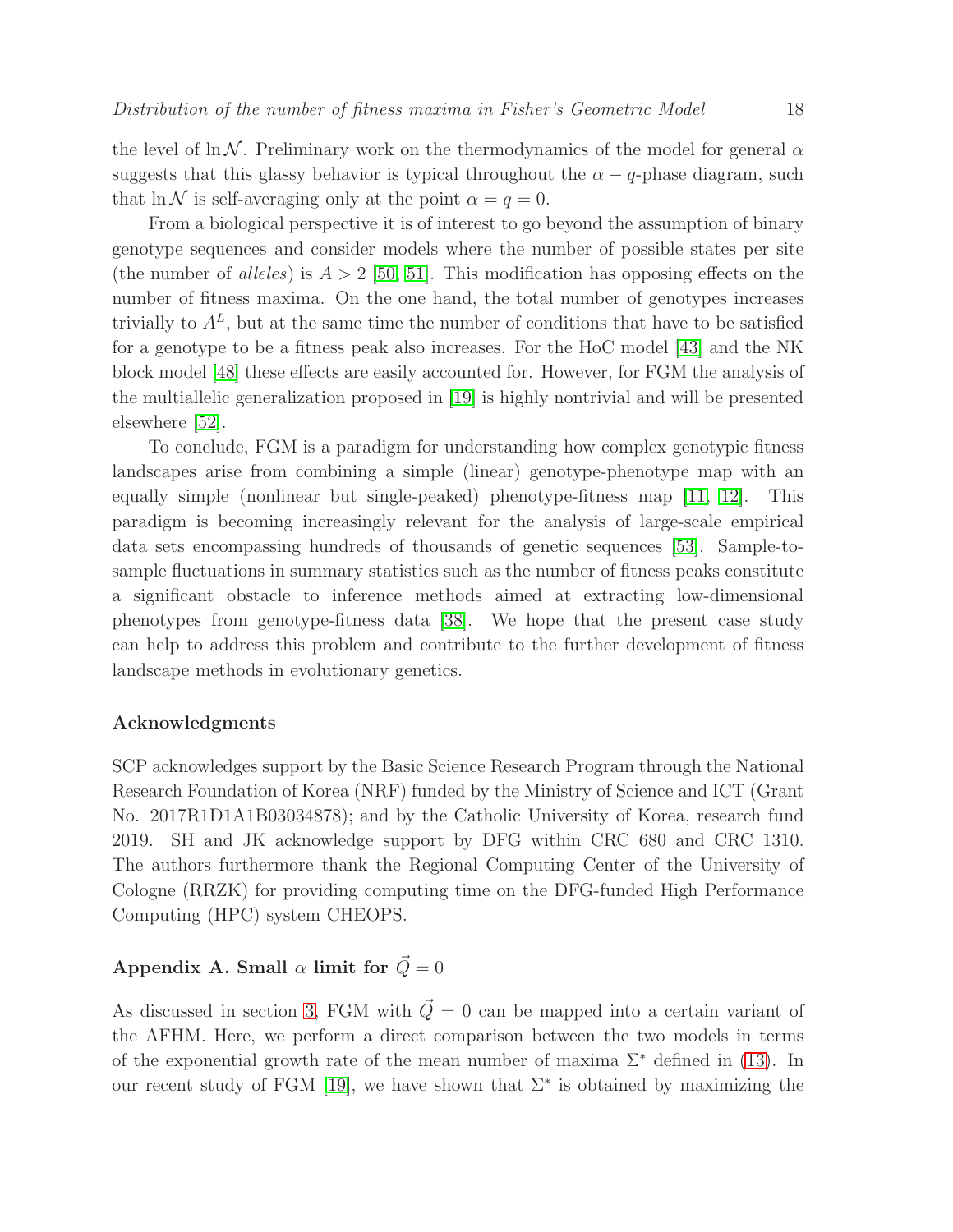Distribution of the number of fitness maxima in Fisher's Geometric Model 19

function  $\Sigma(a, b, c)$  with respect to a, b, and c,, where

<span id="page-18-2"></span>
$$
\Sigma(a,b,c) = -\frac{\alpha}{2} \ln \left( \frac{\alpha^2}{ac+b^2} \right) + \alpha + b - 2c + \ln M, \tag{A.1}
$$

$$
M \equiv \frac{1}{2} \left[ \text{erf}\left(\frac{\alpha + 2b}{\sqrt{2a}}\right) + 1 \right] + \frac{e^{2c}}{2} \left[ \text{erf}\left(\frac{\alpha}{\sqrt{2a}}\right) + 1 \right],\tag{A.2}
$$

and  $\text{erf}(x)$  is the error function. By taking derivatives with respect to each variable, we get

<span id="page-18-1"></span>
$$
\frac{\alpha c}{2\left(ac+b^2\right)} - \frac{(\alpha+2b)X + \alpha Y}{2Ma\sqrt{2\pi a}} = 0,
$$
\n(A.3)

$$
1 + \frac{\alpha b}{ac + b^2} + \left(\frac{2}{a\pi}\right)^{1/2} \frac{X}{M} = 0,
$$
\n(A.4)

$$
\frac{a\alpha}{2\left(ac+b^2\right)} - \frac{1}{M}\left[\text{erf}\left(\frac{\alpha+2b}{\sqrt{2a}}\right) + 1\right] = 0,\tag{A.5}
$$

where

$$
X \equiv \exp\left(-\frac{(\alpha + 2b)^2}{2a}\right), \quad Y \equiv \exp\left(2c - \frac{\alpha^2}{2a}\right). \tag{A.6}
$$

The solution  $(a, b, c) = (a^*, b^*, c^*)$  of  $(A.3)$ ,  $(A.4)$ , and  $(A.5)$  determines  $\Sigma^* =$  $\Sigma(a^*,b^*,c^*)$ .

To find an approximate solution, we first observe that  $\Sigma^* = \ln 2$  for  $\alpha = 0$  according to [\(27\)](#page-7-2). Thus for  $\alpha \to 0$ , M should approach 2 and the arguments of both error functions in [\(A.2\)](#page-18-2) should diverge, which suggests (we drop the asterisks for brevity)

<span id="page-18-5"></span><span id="page-18-3"></span>
$$
a = \frac{1}{2}\alpha^2 A(\alpha),\tag{A.7}
$$

with  $A(\alpha) \to 0$  as  $\alpha \to 0$ .

From [\(A.5\)](#page-18-1) together with the above observation, we get

$$
\frac{a\alpha}{ac+b^2} = 2 + o(1) \rightarrow c + \frac{b^2}{a} = \frac{1}{2}\alpha + o(\alpha),\tag{A.8}
$$

from which we conclude that  $|b| \ll \alpha$  (accordingly,  $\alpha + 2b \approx \alpha$ ) and  $c \ll 1$ . Note that because of  $(A.3)$  c is positive. Therefore, we have

<span id="page-18-4"></span>
$$
X \approx Y \approx \exp\left(-\frac{1}{A}\right). \tag{A.9}
$$

Using  $(A.8)$  and  $(A.9)$ , we can approximate  $(A.3)$  and  $(A.4)$  as

$$
c \approx \frac{\exp(-1/A)}{(4\pi A)^{1/2}}, \quad 1 + \frac{2b}{a} + \frac{2c}{\alpha} \approx 0.
$$
 (A.10)

Since c is at most  $O(\alpha)$ , b must be  $O(a)$ , which, along with  $(A.8)$  and  $(A.7)$ , gives

<span id="page-18-6"></span>
$$
c \approx \frac{1}{2}\alpha. \tag{A.11}
$$

<span id="page-18-0"></span>|| The original equation (46) in [\[19\]](#page-33-17) used an alternative variational parameter g which is defined as  $16q^2c = \alpha^2 - g^2$ . However, in our setting  $q = 0$ , and it is natural to use c since g is simply  $\alpha$ .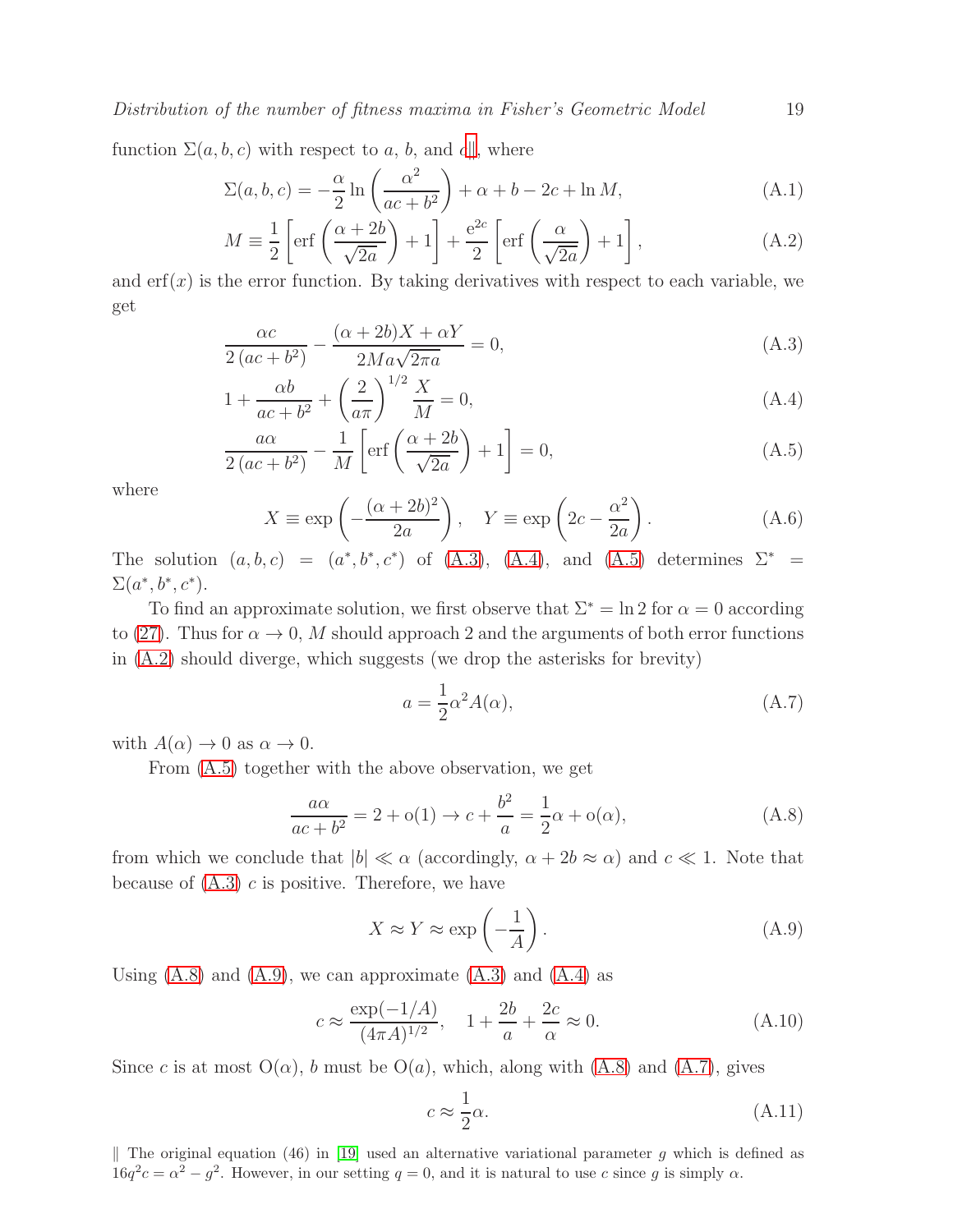Distribution of the number of fitness maxima in Fisher's Geometric Model 20

Thus, [\(A.10\)](#page-18-6) yields  $b \approx -a$  and

<span id="page-19-3"></span><span id="page-19-2"></span><span id="page-19-1"></span>
$$
\frac{\exp(-1/A)}{(\pi A)^{1/2}} \approx \alpha.
$$
\n(A.12)

Using successive approximations to solve  $(A.12)$ , we get

$$
\frac{1}{A} = \ln \frac{1}{\alpha \sqrt{\pi}} + \frac{1}{2} \ln \frac{1}{A} \approx \ln \frac{1}{\alpha \sqrt{\pi}} + \frac{1}{2} \ln \left( \ln \frac{1}{\alpha \sqrt{\pi}} \right). \tag{A.13}
$$

To find the asymptotic behaviour of  $\Sigma^*$  for small  $\alpha$ , we exploit the asymptotics of the error function  $\mathrm{erf}(x) \sim 1 - \exp(-x^2) / (\sqrt{\pi}x)$  to write

$$
\operatorname{erf}\left(\frac{\alpha+2b}{\sqrt{2a}}\right) \simeq \operatorname{erf}\left(\frac{\alpha}{\sqrt{2a}}\right) = \operatorname{erf}\left(\frac{1}{\sqrt{A}}\right) \sim 1 - A \frac{\exp\left(-1/A\right)}{\left(\pi A\right)^{1/2}} \approx 1 - \alpha A, \quad \text{(A.14)}
$$

where we use  $(A.12)$ . We can now approximate M as

$$
M \approx (2 - \alpha A) \frac{1 + e^{2c}}{2} \approx (2 - \alpha A) \left( 1 + \frac{\alpha}{2} \right) \approx 2 + \alpha - \alpha A. \tag{A.15}
$$

Using  $(A.8)$ ,  $(A.12)$ ,  $(A.13)$ , and  $(A.15)$ , we finally arrive at

$$
\Sigma^* \approx \ln 2 + \ln \left( 1 + \frac{\alpha (1 - A)}{2} \right) - \frac{\alpha}{2} \ln \left( \frac{4}{\alpha A} \right) \approx \ln 2 - \frac{\alpha}{2} \left[ \ln \left( \frac{4}{\alpha A} \right) + A \right]
$$

$$
\approx \ln 2 - \frac{\alpha}{2} \left[ \ln \left( -\frac{4 \ln \alpha}{\alpha \alpha} \right) + \frac{1}{2} \ln \left( \frac{e^2}{\pi} \ln \frac{1}{\alpha} \right) \left( \ln \frac{1}{\alpha} \right)^{-1} \right], \tag{A.16}
$$

which is identical, up to  $O(\alpha \ln |\ln \alpha|)$ , to  $\Sigma^*$  of the AFHM given in equation (37) of [\[25\]](#page-33-23).

### <span id="page-19-0"></span>Appendix B. Derivation of [\(27\)](#page-7-2)

To find the moments of the number of fitness maxima  $\mathcal{N}$ , we first have to calculate the expression defined in [\(25\)](#page-7-3) as

$$
S_m \equiv \sum_{\vec{a}} \int_{\mathcal{A}(a)} d\vec{\xi} \, p(\vec{\xi}) \exp\left(-i\vec{\xi} \cdot \sum_{\beta=1}^m \vec{k}_{\beta} a_{\beta}\right),\tag{B.1}
$$

where we introduce the short-hand notation

$$
\sum_{\tilde{a}} = \sum_{a_1=0}^{1} \cdots \sum_{a_m=0}^{1} .
$$
 (B.2)

The integral over the domain  $A(a)$  is expressed as the difference between the same integral over the whole space  $\mathbb{R}^n$  and over the complement  $\mathbb{R}^n \setminus \mathcal{A}(a)$ . Accordingly,  $S_m$ is decomposed into two parts as

$$
S_m = 2^m F - 2^m K. \tag{B.3}
$$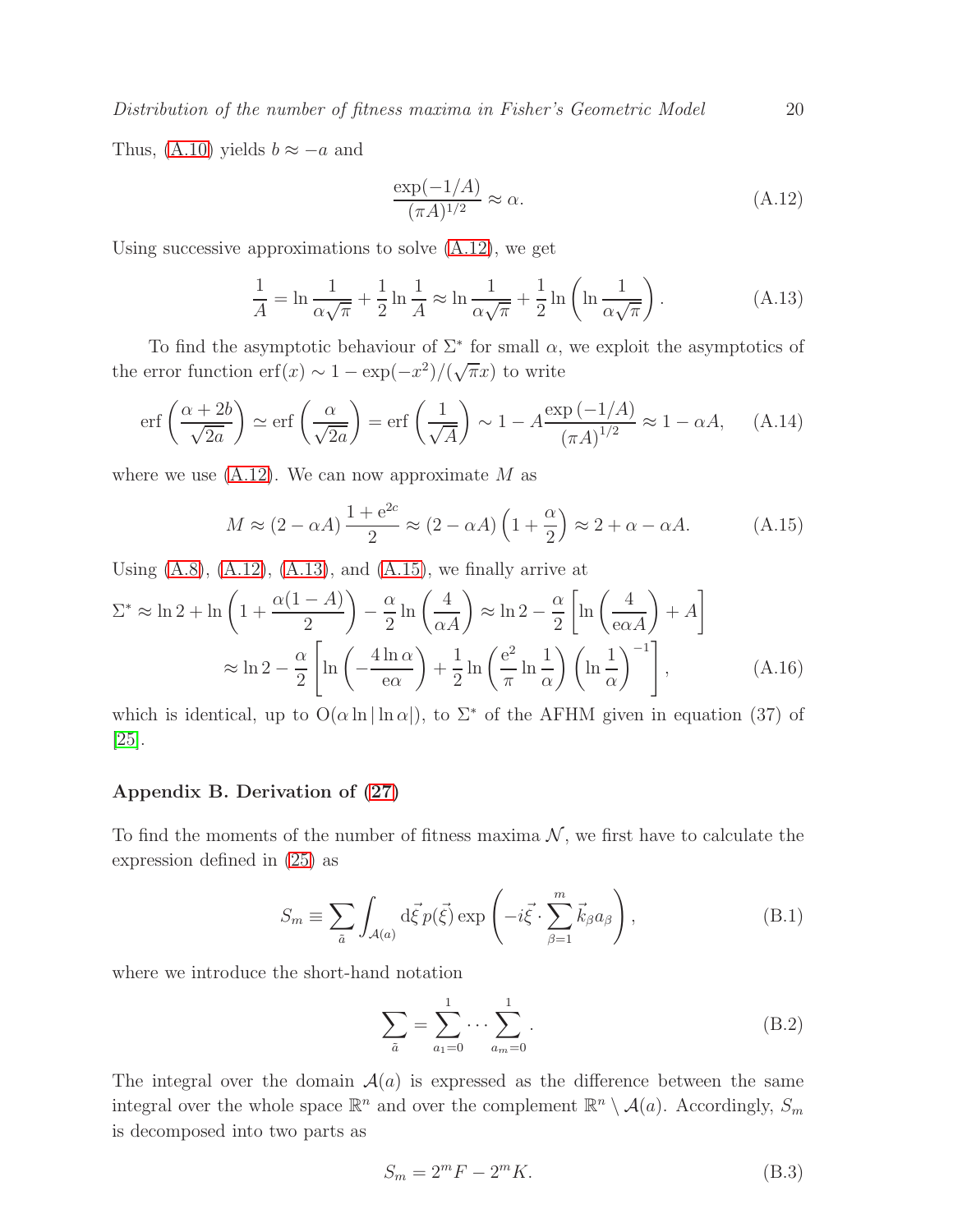The first term simply corresponds to the characteristic function of  $p(\vec{\xi})$ , i.e.,

$$
F = \frac{1}{2^m} \sum_{\tilde{a}} G\left(\sum_{\beta=1}^m \vec{k}_{\beta} a_{\beta}\right),\tag{B.4}
$$

where  $G(\vec{k}) \equiv \int d\vec{\xi} p(\vec{\xi}) \exp(-i\vec{k} \cdot \vec{\xi})$ . The second term is

$$
K = \frac{1}{2^m} \sum_{\tilde{a}} \int_c d\vec{\xi} p(\vec{\xi}) \exp\left(-i\vec{\xi} \cdot \sum_{\beta=1}^m \vec{k}_{\beta} a_{\beta}\right),\tag{B.5}
$$

where  $\int_c$  represents the integral over the complement  $\mathbb{R}^n \setminus \mathcal{A}(a)$ . We can thus rewrite [\(24\)](#page-6-0) as

<span id="page-20-0"></span>
$$
\langle \mathcal{N}^m \rangle = \frac{2^{mL}}{(2\pi)^{mn}} \int \prod_{\alpha=1}^m \mathrm{d}\vec{z}_{\alpha} \mathrm{d}\vec{k}_{\alpha} \exp\left[i\vec{k}_{\alpha} \cdot \vec{z}_{\alpha} - iL^{\gamma}\vec{k}_{\alpha} \cdot \vec{q} + L\ln(F - K)\right],\tag{B.6}
$$

where we have introduced the scaling relation  $\vec{Q} = \vec{q} L^{\gamma}$  with  $|\vec{q}| = O(1)$ .

The integral [\(B.6\)](#page-20-0) can now be solved by means of the saddle point method in the limit  $L \to \infty$ . Depending on the choice of the scaling of  $\vec{Q}$ , the integral forms a saddle point at the scale  $|\vec{z}_\alpha| \sim O(L)$  or  $|\vec{z}_\alpha| \sim O(1)$ , which determines the typical phenotypes giving rise to local maxima [\[19\]](#page-33-17). If the choice  $\gamma$  < 1 is made, it was shown in [19] that typical realizations of the  $\xi_i$  can find a subset of phenotypes that are close to the origin, and thus the integral is dominated by the region  $|\vec{z}_\alpha| \sim O(1)$  and accordingly  $|\vec{k}_{\alpha}| = O(L^{-3/2})$ . Around this point, F is expanded into

$$
F \approx \frac{1}{2^m} \sum_{\tilde{a}} \left[ 1 - \frac{1}{2} \left( \sum_{\beta=1}^m \vec{k}_{\beta} a_{\beta} \right)^2 \right] = \frac{1}{2^m} \left( 2^m - \frac{1}{2} \sum_{\alpha,\beta} \vec{k}_{\alpha} \cdot \vec{k}_{\beta} \sum_{\tilde{a}} a_{\alpha} a_{\beta} \right)
$$

$$
= 1 - \frac{1}{2^{m+1}} \sum_{\alpha,\beta} \vec{k}_{\alpha} \cdot \vec{k}_{\beta} \left[ \delta_{\alpha\beta} 2^{m-1} + (1 - \delta_{\alpha\beta}) 2^{m-2} \right] = 1 - \sum_{\alpha,\beta} \vec{k}_{\alpha} \cdot \vec{k}_{\beta} A_{\alpha\beta}, \tag{B.7}
$$

where  $A_{\alpha\beta} = \frac{1}{8}$  $\frac{1}{8}(1+\delta_{\alpha\beta})$ . Note that the above approximation is valid as long as the standard deviation of  $p(\vec{\xi})$  is finite. In general, the sum over  $\alpha, \beta$  in the last expression is multiplied by the variance of the distribution, which here has been set to unity.

Next, K can be expanded in a similar manner. In the region  $|\vec{z}_\alpha| \sim O(1)$ ,

<span id="page-20-2"></span>
$$
K \approx 2^{-m} p(0)V, \quad V = V[\{\vec{z}_{\alpha}\}_{\alpha=1,\dots,m}] \equiv \sum_{\tilde{a}} \int_{c} d\vec{\xi} \sim O(|\vec{z}_{\alpha}|^{n}). \tag{B.8}
$$

Note that the term  $i\vec{k}_{\alpha} \cdot \vec{z}_{\alpha}$  is negligible for this choice of  $\gamma$ , which allows the integrals over the  $\vec{k}_{\alpha}$ 's and the  $\vec{z}_{\alpha}$ 's in [\(B.6\)](#page-20-0) to be treated independently. The integration over  $k$ 's are evaluated as follows:

$$
\int \prod_{\alpha=1}^{m} d\vec{k}_{\alpha} \exp\left(-L \sum_{\alpha,\beta} \vec{k}_{\alpha} \cdot \vec{k}_{\beta} A_{\alpha\beta} + iL^{\gamma} \sum_{\alpha} \vec{k}_{\alpha} \cdot \vec{q}\right)
$$
\n
$$
= \left(\frac{8\pi}{L}\right)^{nm/2} \frac{1}{(m+1)^{n/2}} \exp\left(-L^{2\gamma-1} \frac{2m}{m+1} |\vec{q}|^{2}\right),
$$
\n(B.9)

<span id="page-20-1"></span>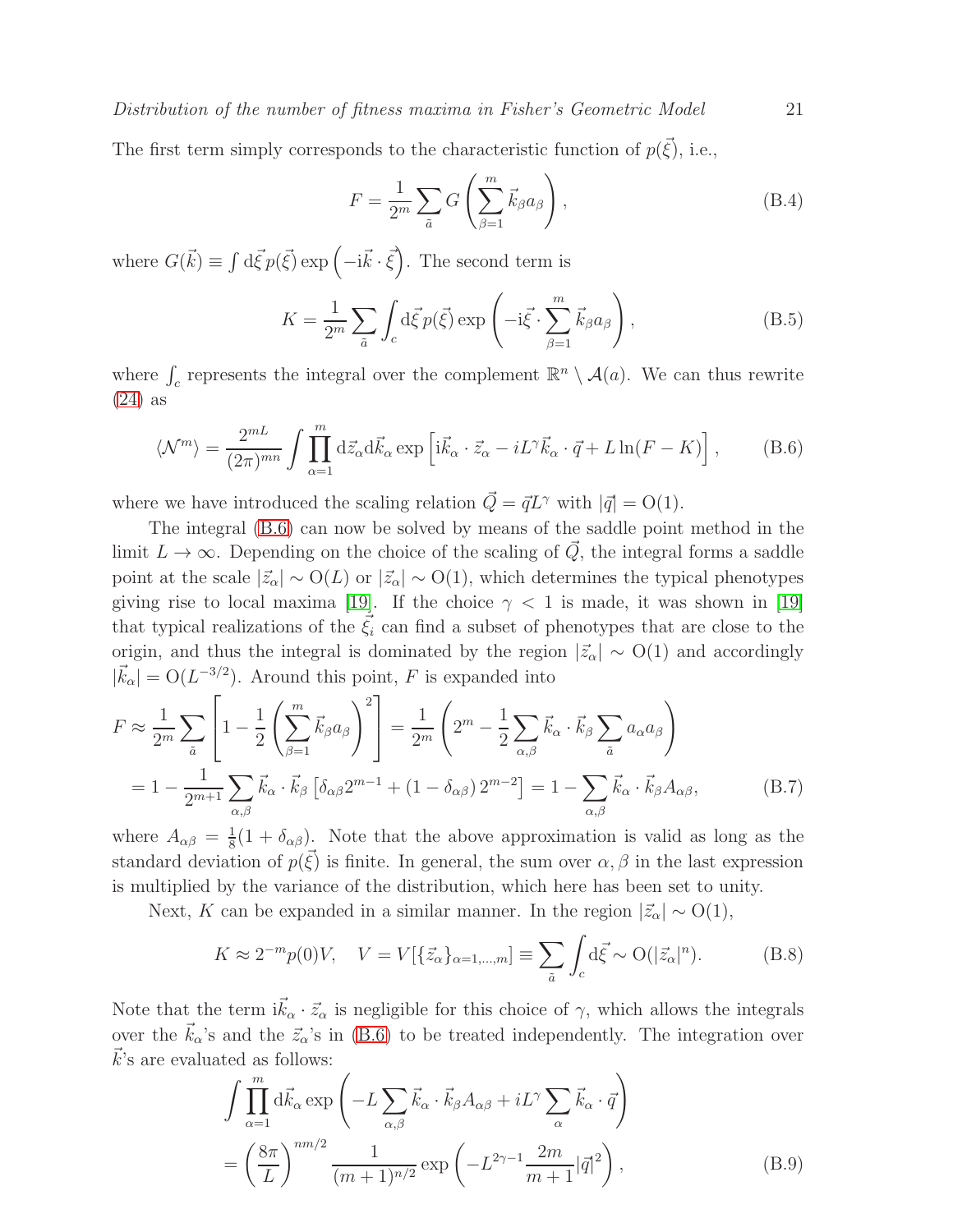Distribution of the number of fitness maxima in Fisher's Geometric Model 22

where we have used the fact that

$$
A_{\mu\nu}^{-1} = 8\left(\delta_{\mu\nu} - \frac{1}{m+1}\right), \qquad \frac{1}{4} \sum_{\mu,\nu} \vec{q}_{\mu} \cdot \vec{q}_{\nu} A_{\mu\nu}^{-1} = -\frac{2m}{m+1} |\vec{q}|^2. \tag{B.10}
$$

Introducing a symbol  $\mu_m$  for the remaining integral over  $\vec{z}_\alpha$ , we thus obtain [\(27\)](#page-7-2) with

<span id="page-21-0"></span>
$$
\mu_m = L^m \left(\frac{2^m}{\pi^m(m+1)}\right)^{n/2} \int \prod_{\alpha} d\vec{z}_{\alpha} \exp\left[-Lp(0)2^{-m}V\right]
$$

$$
= \left(\frac{2^m}{\pi^m(m+1)}\right)^{n/2} \int \prod_{\alpha} d\vec{z}_{\alpha} \exp\left[-p(0)2^{-m}V\right],\tag{B.11}
$$

where, in the last equality, we have changed the variables  $L^{1/n} z^k_\alpha \mapsto z^k_\alpha$  for all components of  $\vec{z}_\alpha$ .

## <span id="page-21-1"></span>Appendix C. Moments for  $n = 1$  and  $Q = 0$

In this appendix, we present the exact leading asymptotic behaviour of all moments for the case of  $n = 1$  at  $Q = 0$ . In the following  $z_{\alpha}$  should be understood as a real number which can take negative values rather than the magnitude of the vector  $|\vec{z}_\alpha|$ . Setting  $n = 1$  in [\(B.11\)](#page-21-0), we write

<span id="page-21-2"></span>
$$
\mu_m = \frac{1}{\sqrt{m+1}} \left(\frac{2}{\pi}\right)^{m/2} \int \prod_{\alpha} dz_{\alpha} \exp\left[-p(0)2^{-m}V\right],\tag{C.1}
$$

where

$$
V = \sum_{\tilde{a}} \int_{c} dx = 2 \sum_{\tilde{a}} \left[ \max(0, -s_1 z_1, \dots, -s_m z_m) - \min(0, -s_1 z_1, \dots, -s_m z_m) \right]
$$
  
=  $4 \sum_{\tilde{a}} \max(0, s_1 z_1, \dots, s_m z_m),$  (C.2)

with  $s_{\alpha} \equiv 2a_{\alpha}-1$ . In the above equation, we have used the identities  $-\min(0, -s_{\alpha}z_{\alpha}) =$  $\max(0, s_\alpha z_\alpha)$  and  $\sum_{\tilde{a}} \max(0, -s_\alpha z_\alpha) = \sum_{\tilde{a}} \max(0, s_\alpha z_\alpha)$ .

Since V is invariant under the transformation  $z_{\alpha} \mapsto -z_{\alpha}$  for each  $\alpha$  as well as under all permutations of the indices  $\alpha$ , we can write [\(C.1\)](#page-21-2), after making the change of variables  $y_{\alpha} = p(0)2^{2-m}z_{\alpha}$ , as

<span id="page-21-3"></span>
$$
\mu_m = \frac{2^{m^2}}{\sqrt{m+1}} \left(\frac{2}{\pi}\right)^{m/2} \frac{1}{[4p(0)]^m} 2^m m! \times \int_0^\infty dy_1 \int_{y_1}^\infty dy_2 \dots \int_{y_{m-1}}^\infty dy_m \exp\left[-\sum_{\tilde{a}} \max(0, s_1 y_1, \dots, s_m y_m)\right].
$$
 (C.3)

Now the domains of integration with respect to  $y_\alpha$  are arranged in such a way that  $y_1 < y_2 < \ldots < y_m$ . Within this ordering, we can establish the following identity

$$
\sum_{\tilde{a}} \max(0, s_1 y_1, \dots, s_m y_m) = 2^{m-1} y_m + 2^{m-2} y_{m-1} + \dots + 2 y_2 + y_1 = \sum_{k=1}^m 2^{k-1} y_k.
$$
 (C.4)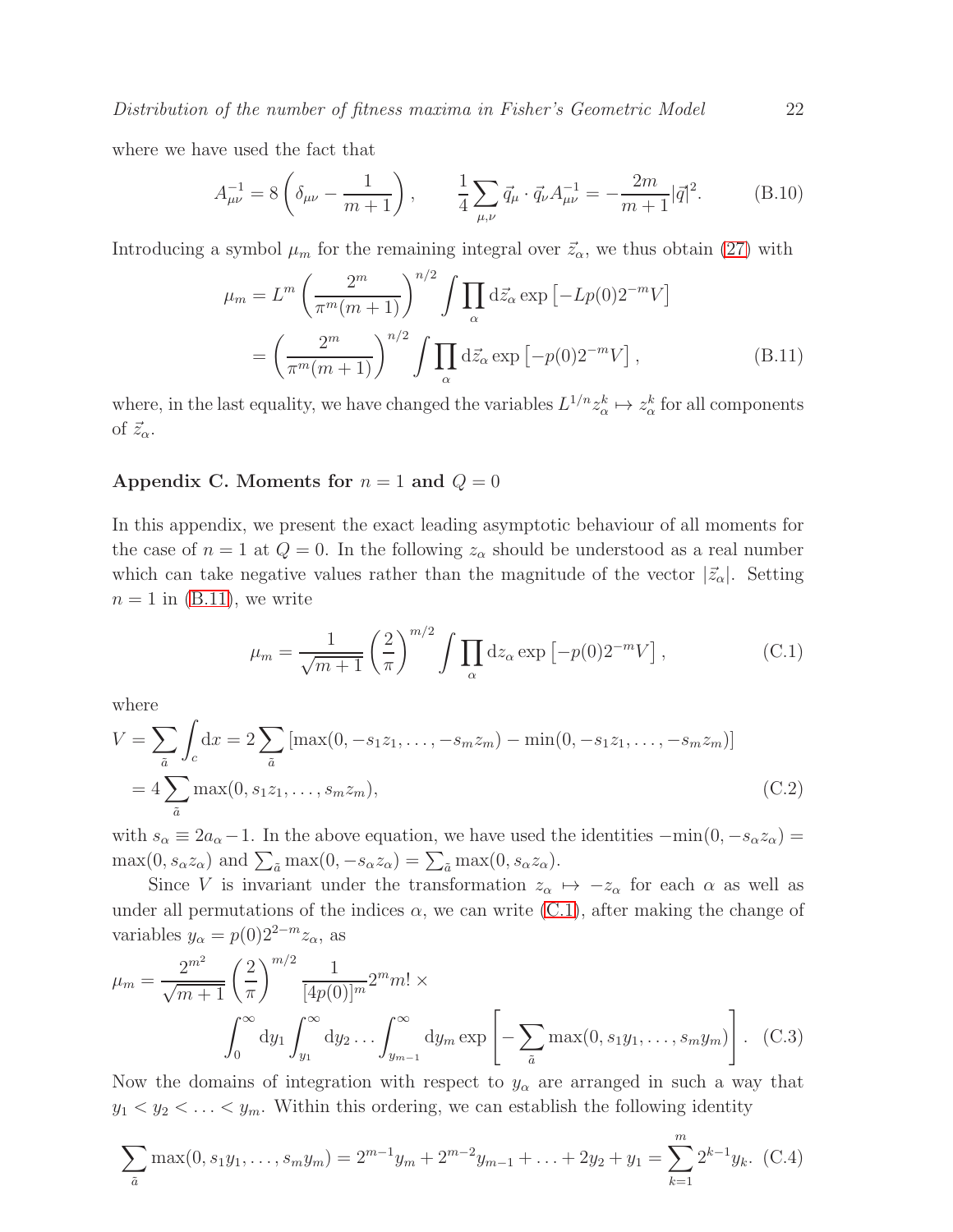Then, the integrals in [\(C.3\)](#page-21-3) are computed recursively as follows:

$$
I_m(y_{m-1}) = \int_{y_{m-1}}^{\infty} \exp\left(-2^{m-1}y_m\right) dy_m = \frac{1}{2^{m-1}} \exp\left(-2^{m-1}y_{m-1}\right), \text{(C.5)}
$$

$$
I_{m-1}(y_{m-2}) = \int_{y_{m-2}}^{\infty} \exp\left(-2^{m-1}y_{m-1}\right) I_m(y_{m-1}) dy_{m-1}
$$

$$
= \frac{1}{2^{m-1}} \frac{1}{2^{m-1} + 2^{m-2}} \exp\left[-(2^{m-1} + 2^{m-2})y_{m-2}\right], \text{(C.6)}
$$

and so on. Inserting the value  $p(0) = \frac{1}{\sqrt{2}}$  $\frac{1}{2\pi}$  for the Gaussian distribution [\(2\)](#page-3-0), we thus get

$$
\mu_m = \frac{2^{m^2} m!}{\sqrt{m+1}} \prod_{k=1}^m \frac{1}{\sum_{j=1}^k 2^{m-j}} = \frac{2^{m^2} m!}{\sqrt{m+1}} \prod_{k=1}^m \frac{1}{2^m - 2^{m-k}} = \frac{m!}{\sqrt{m+1}} \prod_{k=1}^m \frac{1}{1 - 2^{-k}}. \tag{C.7}
$$

The first few moments are  $\mu_1 = \sqrt{2}$ ,  $\mu_2 = 16/\sqrt{27}$  and  $\mu_3 = 64/7$ . For general distributions  $p(\xi)$  with zero mean and variance  $\omega^2$  the expression [\(C.7\)](#page-22-3) is multiplied by a factor according to

<span id="page-22-3"></span><span id="page-22-2"></span>
$$
\mu_m \mapsto \left(2\pi\omega^2 p(0)^2\right)^{-\frac{m}{2}} \mu_m. \tag{C.8}
$$

## <span id="page-22-0"></span>Appendix D. The q-Pochhammer symbol

This appendix summarises some properties of the q-Pochhammer symbol that are used in this paper. The  $q$ -Pochhammer symbol was defined in  $(31)$ . From the definition, we obtain

<span id="page-22-4"></span>
$$
(a;q)_k = (-1)^k a^k q^{k(k-1)/2} (a^{-1}; q^{-1})_k.
$$
 (D.1)

If  $(a;q)_{\infty}$  exists, we can write

$$
\frac{1}{(a;q)_k} = \frac{1}{(a;q)_\infty} \prod_{l=k}^\infty (1 - aq^l) = \frac{(aq^k;q)_\infty}{(a;q)_\infty}
$$
(D.2)

Using [\(D.2\)](#page-22-4) and the infinite series representation

<span id="page-22-5"></span>
$$
(qx;q)_{\infty} = \sum_{l=0}^{\infty} \frac{x^l}{(q^{-1};q^{-1})_l},
$$
\n(D.3)

we can write for  $q=\frac{1}{2}$ 2

<span id="page-22-1"></span>
$$
\frac{1}{(\frac{1}{2};\frac{1}{2})_k} = S \sum_{l=0}^{\infty} \frac{2^{-kl}}{(2;2)_l},\tag{D.4}
$$

where  $S \equiv \left[\left(\frac{1}{2}\right)$  $\frac{1}{2}$ ;  $\frac{1}{2}$  $(\frac{1}{2})_{\infty}$ ]<sup>-1</sup>  $\approx 3.4627466$ . Let

$$
a_k \equiv S \sum_{l=0}^{\infty} \frac{l^k 2^l}{(2;2)_l} = S \left( x \frac{d}{dx} \right)^k \left( \frac{x}{2}; \frac{1}{2} \right)_{\infty} \Big|_{x=2}, \tag{D.5}
$$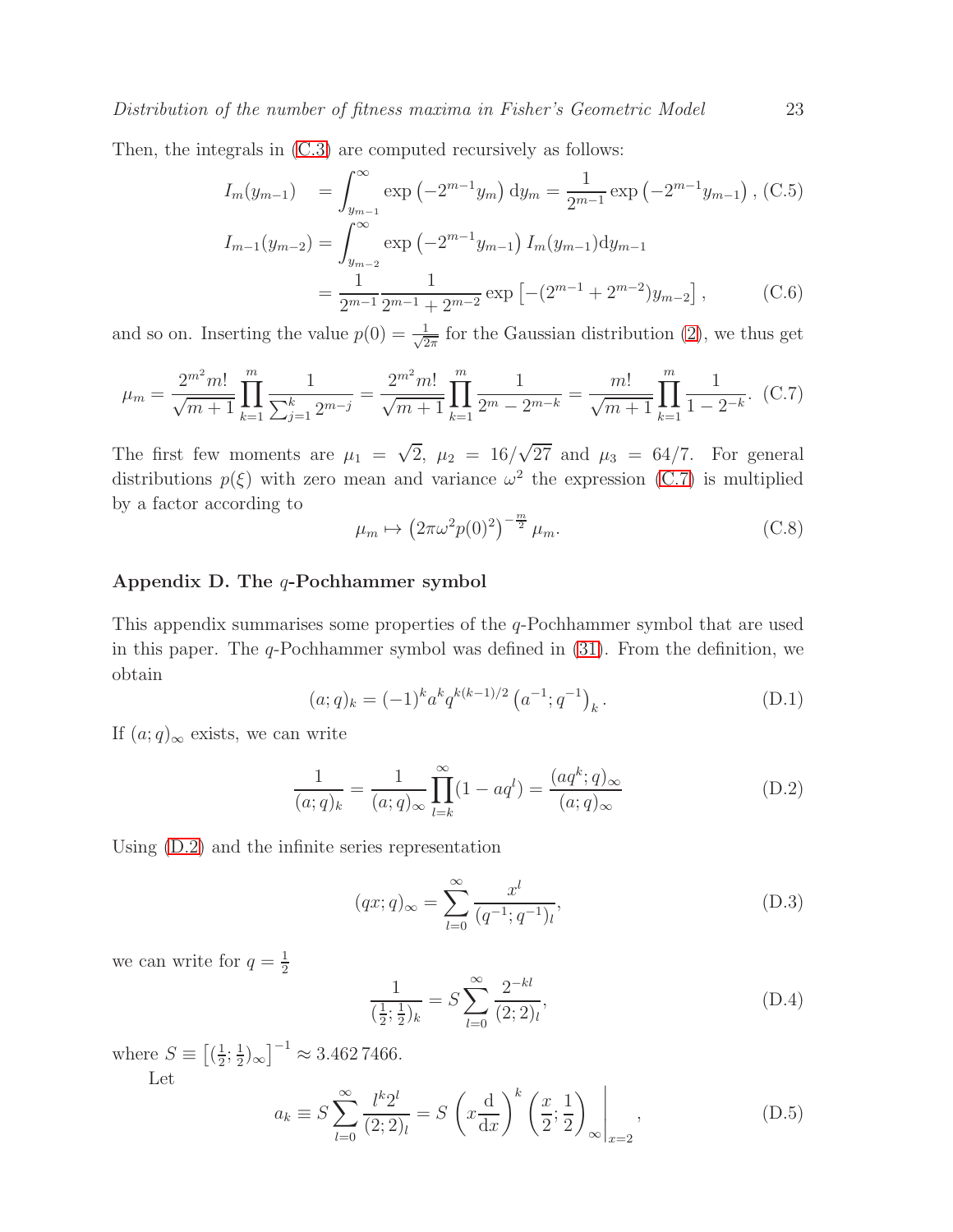where we have used  $(D.3)$  to obtain the differential form. As the sum converges quickly, the partial sum of the first few terms already produces an accurate estimate of  $a_k$ . The error of the  $l_0$ th order approximation is given by

$$
e_k \equiv S \left| \sum_{l=l_0+1}^{\infty} \frac{l^k 2^l}{(2;2)_l} \right| \le S \sum_{l=l_0+1}^{\infty} \frac{l^k 2^l}{|(2;2)_l|}.
$$
 (D.6)

Since

$$
\frac{1}{(2;2)_l} = 2^{-l(l+1)/2} \prod_{k=1}^l (1 - 2^{-k})^{-1} \le S 2^{-l(l+1)/2},
$$
\n(D.7)

we have

$$
e_k \le S^2 \sum_{l=l_0+1}^{\infty} l^n 2^{-l(l-1)/2} = S^2 l_0^n \sum_{k=1}^{\infty} \left( 1 + \frac{k}{l_0} \right)^k 2^{-(l_0+k)(l_0+k-1)/2}
$$
  

$$
\le S^2 l_0^k 2^{-l_0(l_0-1)/2} \sum_{r=1}^{\infty} \exp\left[ -\frac{\ln 2}{2} r^2 - \left( \frac{2l_0-1}{2} \ln 2 - \frac{k}{l_0} \right) r \right], \qquad (D.8)
$$

where we use that  $1+x \le e^x$  for  $x \ge 0$ . If we choose  $l_0$  such that  $l_0(2l_0-1)\ln 2-2k \ge 0$ , we get

$$
e_k \le S^2 l_0^k 2^{-(l_0^2 + l_0 + 1)/2} e^{k/l_0} \sum_{r=1}^{\infty} \exp\left(-\frac{\ln 2}{2} r^2\right)
$$
  

$$
\le S^2 l_0^k 2^{-(l_0^2 + l_0 + 1)/2} e^{k/l_0} \int_0^{\infty} dr \exp\left(-\frac{\ln 2}{2} r^2\right) = S^2 \sqrt{\frac{\pi}{\ln 4}} l_0^k 2^{-(l_0^2 + l_0 + 1)/2} e^{k/l_0}.
$$
 (D.9)

For example, if we choose  $l_0 = 12$  for  $k = 5$ , we obtain  $e_5 \leq 1.6 \times 10^{-17}$ .

In particular, we can get exact formulae for  $k = 0$  and  $k = 1$ . Since

$$
\sum_{l=0}^{\infty} \frac{2^l}{(2;2)_l} = \left(1; \frac{1}{2}\right)_{\infty} = 0,
$$
\n(D.10)

we trivially have  $a_0 = 0$ . To find  $a_1$ , we write

 $\begin{array}{c} \hline \end{array}$  $\overline{\phantom{a}}$  $\overline{\phantom{a}}$  $\begin{array}{c} \end{array}$ 

$$
\left(\frac{x}{2};\frac{1}{2}\right)_{\infty} \equiv \left(1-\frac{x}{2}\right)g(x),\tag{D.11}
$$

where

$$
g(x) = \prod_{l=1}^{\infty} \left( 1 - \frac{x}{2^{l+1}} \right).
$$
 (D.12)

Note that  $g(2) = S^{-1}$ . From this identity, we find

$$
a_1 = \frac{x}{g(2)} \frac{d}{dx} \left[ \left( 1 - \frac{x}{2} \right) g(x) \right] \Big|_{x=2} = -1.
$$
 (D.13)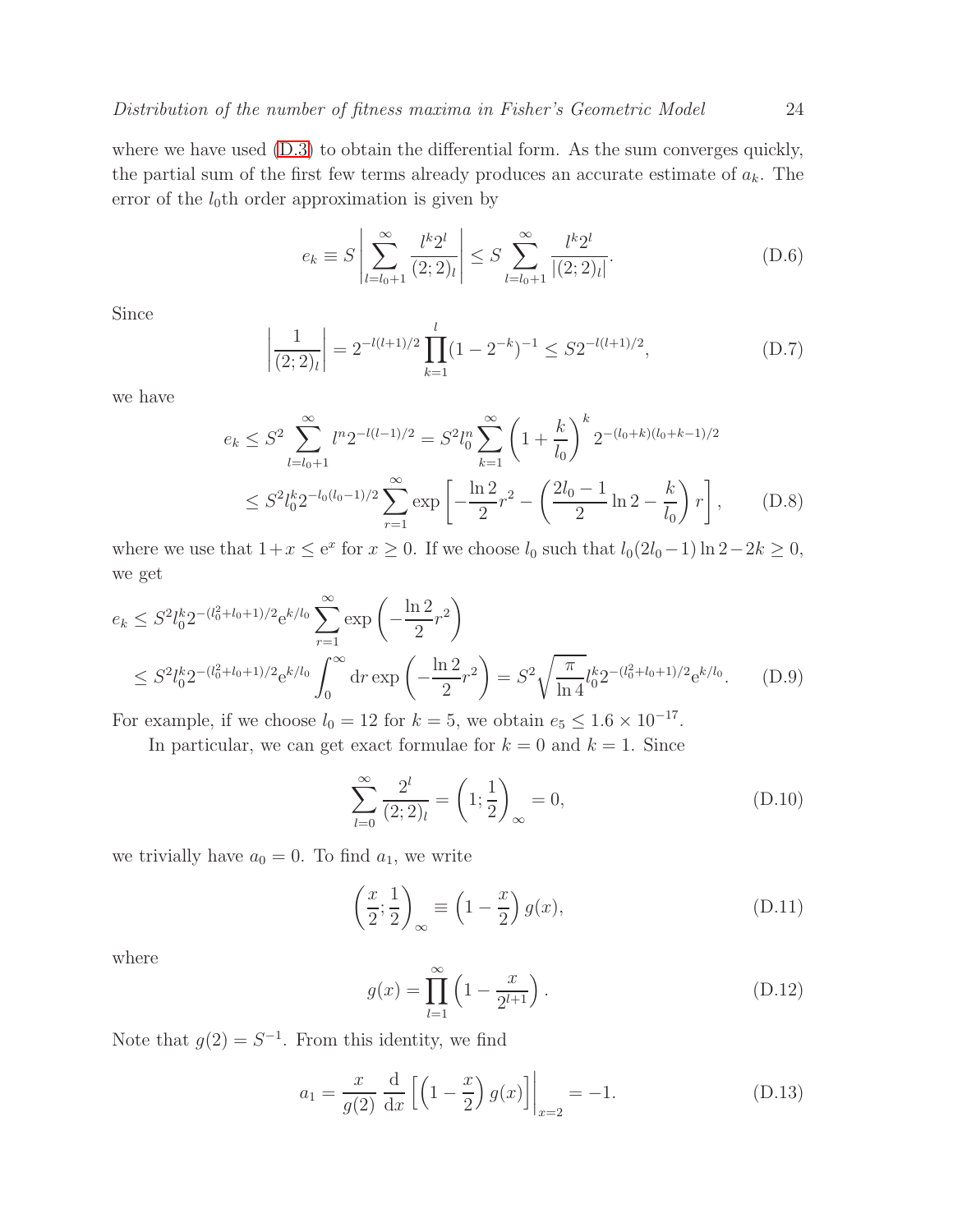## <span id="page-24-0"></span>Appendix E. Another way of finding  $P(x)$

We first observe that

$$
\frac{1}{\sqrt{m+1}} = \frac{1}{\sqrt{\pi}} \int_0^\infty \frac{e^{-(m+1)t}}{\sqrt{t}} dt.
$$
 (E.1)

Inserting this into [\(33\)](#page-8-3) yields

$$
\mathcal{G}(k) = \frac{1}{\sqrt{\pi}} \sum_{m=0}^{\infty} \frac{(ik)^m}{(\frac{1}{2}; \frac{1}{2})_m} \int_0^{\infty} \frac{e^{-(m+1)t}}{\sqrt{t}} dt = \frac{1}{\sqrt{\pi}} \int_0^{\infty} dt \frac{e^{-t}}{\sqrt{t}} \sum_{m=0}^{\infty} \frac{(ike^{-t})^m}{(\frac{1}{2}; \frac{1}{2})_m}
$$

$$
= \frac{1}{\sqrt{\pi}} \int_0^{\infty} dt \frac{e^{-t}}{\sqrt{t}} \prod_{l=0}^{\infty} \frac{1}{1 - ike^{-t}2^{-l}},
$$
(E.2)

where we have exchanged the orders of summation and integration to arrive at the second equality and used the relation

$$
\sum_{m=0}^{\infty} \frac{x^m}{(q;q)_m} = (x;q)_{\infty}^{-1}
$$
 (E.3)

to obtain the last equality. Hence

$$
P(x) = \frac{1}{2\pi} \int_{-\infty}^{\infty} dk \exp(-ikx) \mathcal{G}(k)
$$
  
= 
$$
\frac{1}{\sqrt{\pi}} \int_{0}^{\infty} dt \frac{e^{-t}}{\sqrt{t}} \int dk \frac{\exp(-ikx)}{2\pi} \prod_{l=0}^{\infty} \frac{1}{1 - ike^{-t}2^{-l}},
$$
(E.4)

where we again changed the order of integration. Since there are poles at  $k = -ie^{t}2^{l}$  $(l = 0, 1, 2, ...)$  in the complex k plane,  $P(x) = 0$  for  $x < 0$ . The integral over k for  $x > 0$  can be performed as

$$
\frac{1}{2\pi} \int \mathrm{d}k \exp\left(-ikx\right) \prod_{l=0}^{\infty} \frac{1}{1 - ike^{-t}2^{-l}} = e^t \sum_{m=0}^{\infty} 2^m \exp\left(-2^m x e^t\right) \prod_{l \neq m} \frac{1}{1 - 2^{m-l}}
$$
\n
$$
= S e^t \sum_{m=0}^{\infty} 2^m \exp\left(-2^m x e^t\right) \prod_{l=1}^m \frac{1}{1 - 2^l} = S e^t \sum_{m=0}^{\infty} 2^m \exp\left(-2^m x e^t\right) \frac{1}{(2;2)_m},\tag{E.5}
$$

which gives

<span id="page-24-1"></span>
$$
P(x) = \frac{S}{\sqrt{\pi}} \sum_{m=0}^{\infty} \frac{2^m}{(2;2)_m} \int_0^{\infty} dt \frac{\exp(-2^m x e^t)}{\sqrt{t}} = \frac{S}{\sqrt{\pi}} \sum_{m=0}^{\infty} \frac{2^m}{(2;2)_m} \int_1^{\infty} dt \frac{\exp(-2^m x t)}{t \sqrt{\ln t}}
$$
  

$$
\equiv S \sum_{m=0}^{\infty} \frac{2^m}{(2;2)_m} \psi(2^m x), \tag{E.6}
$$

where

$$
\psi(x) \equiv \frac{1}{\sqrt{\pi}} \int_1^{\infty} \frac{e^{-xt}}{t\sqrt{\ln t}} dt = \int_0^{\infty} \frac{\exp(-xe^t)}{\sqrt{\pi t}} dt
$$
(E.7)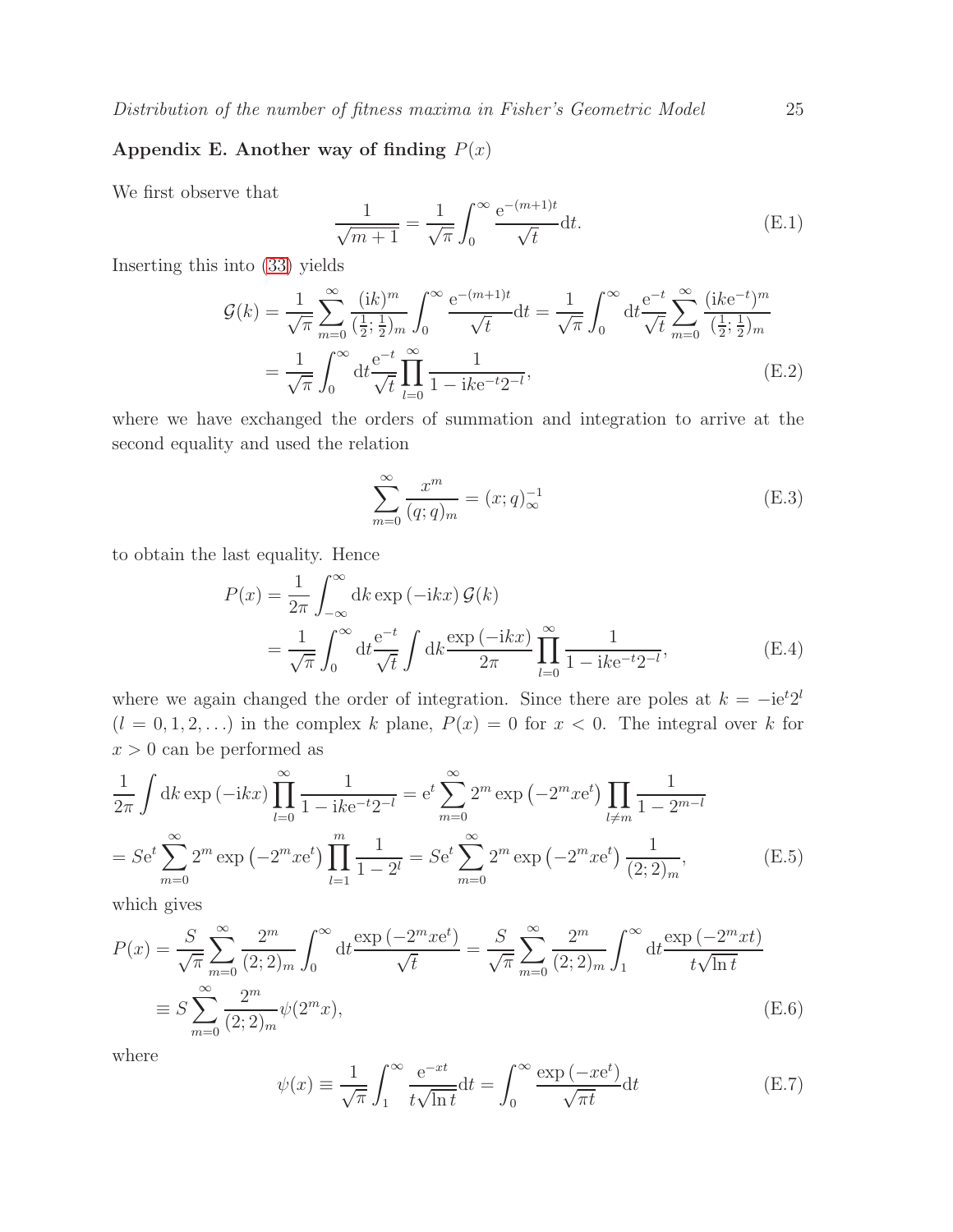in agreement with [\(43\)](#page-10-0). To confirm, we calculate the mth moment  $\mu_m$  from [\(E.6\)](#page-24-1) as

$$
\mu_m \equiv \int_0^\infty x^m P(x) dx = \frac{S}{\sqrt{\pi}} \sum_{p=0}^\infty \frac{2^p}{(2;2)_p} \int_0^\infty \frac{dt}{\sqrt{t}} \int_0^\infty x^m \exp\left(-2^p e^t x\right) dx
$$
  
\n
$$
= m! \frac{S}{\sqrt{\pi}} \sum_{p=0}^\infty \frac{2^p}{(2;2)_p} \int_0^\infty \frac{dt}{\sqrt{t}} 2^{-p(m+1)} e^{-(m+1)t}
$$
  
\n
$$
= \frac{m!}{\sqrt{m+1}} S \sum_{p=0}^\infty \frac{2^{-mp}}{(2;2)_p} = \frac{m!}{\sqrt{m+1}} \frac{(2^{-m-1};\frac{1}{2})_\infty}{(\frac{1}{2};\frac{1}{2})_\infty} = \frac{m!}{\sqrt{m+1}(\frac{1}{2};\frac{1}{2})_m},
$$
(E.8)

<span id="page-25-0"></span>which is the desired result.

## Appendix F. Asymptotic behaviour of  $P(x)$

When  $x \gg 1$ , we can approximate [\(43\)](#page-10-0) as

$$
\psi(x) = \frac{1}{\sqrt{\pi}} e^{-x} \int_0^\infty \frac{e^{-xt}}{(1+t)\sqrt{\ln(1+t)}} dt \approx \frac{1}{\sqrt{\pi}} e^{-x} \left[ \int_0^\infty \frac{e^{-xt}}{\sqrt{t}} dt + O(e^{-x}) \right]
$$
  
=  $\frac{e^{-x}}{\sqrt{x}} + O(e^{-2x})$  (F.1)

Since the terms with  $l \ge 1$  in [\(38\)](#page-9-2) contribute at most  $O(e^{-2x})$ , the leading behaviour of  $P(x)$  is  $Se^{-x}/\sqrt{x}$ .

For small x, we write  $\psi(x) = (I_1 + I_2 + I_3)/\sqrt{\pi}$  with

$$
I_1 = \int_0^\chi \frac{\exp\left(-e^{t-\chi}\right)}{\sqrt{t}} dt = \int_0^\chi \frac{\exp\left(-e^{-t}\right)}{\sqrt{\chi - t}} dt,
$$
  
\n
$$
I_2 = \int_0^\chi \frac{\exp\left(-e^t\right)}{\sqrt{t+\chi}} dt, \quad I_3 = \int_\chi^\infty \frac{\exp\left(-e^t\right)}{\sqrt{t+\chi}} dt,
$$
\n(F.2)

and  $\chi = -\ln x$ . I<sub>3</sub> is at most O(e<sup>-x</sup>) because

$$
I_3 = \int_0^\infty \frac{\exp(-e^{t+x})}{\sqrt{t+2\chi}} dt \le \frac{1}{\sqrt{2\chi}} \int_0^\infty \exp(-t e^{\chi}) dt = \frac{e^{-\chi}}{\sqrt{2\chi}}.
$$
 (F.3)

Next, we find the asymptotic behaviour of  $I_2$  as

$$
I_2 = \frac{1}{\sqrt{\chi}} \int_0^\chi \exp\left(-e^t\right) \left(1 + \frac{t}{\chi}\right)^{-1/2} dt = \frac{1}{\sqrt{\chi}} \int_0^\chi \exp\left(-e^t\right) \left[1 - \frac{t}{2\chi} + O(\chi^{-2})\right] dt
$$
  
=  $\frac{1}{\sqrt{\chi}} \left[\lambda_1 - \frac{\lambda_2}{\chi} + O(\chi^{-2})\right],$  (F.4)

where

$$
\lambda_1 = \int_0^\infty \exp\left(-e^t\right) dt, \qquad \lambda_2 = \frac{1}{2} \int_0^\infty t \exp\left(-e^t\right) dt, \tag{F.5}
$$

and we have used

$$
\int_{\chi}^{\infty} \frac{t^n}{\exp(e^t)} dt = \int_{0}^{\infty} \frac{(\chi + t)^n}{\exp(e^{\chi + t})} dt \leq \chi^n \int_{0}^{\infty} \exp\left(-\left(e^{\chi} - \frac{n}{\chi}\right)t\right) dt = O(e^{-\chi}). \tag{F.6}
$$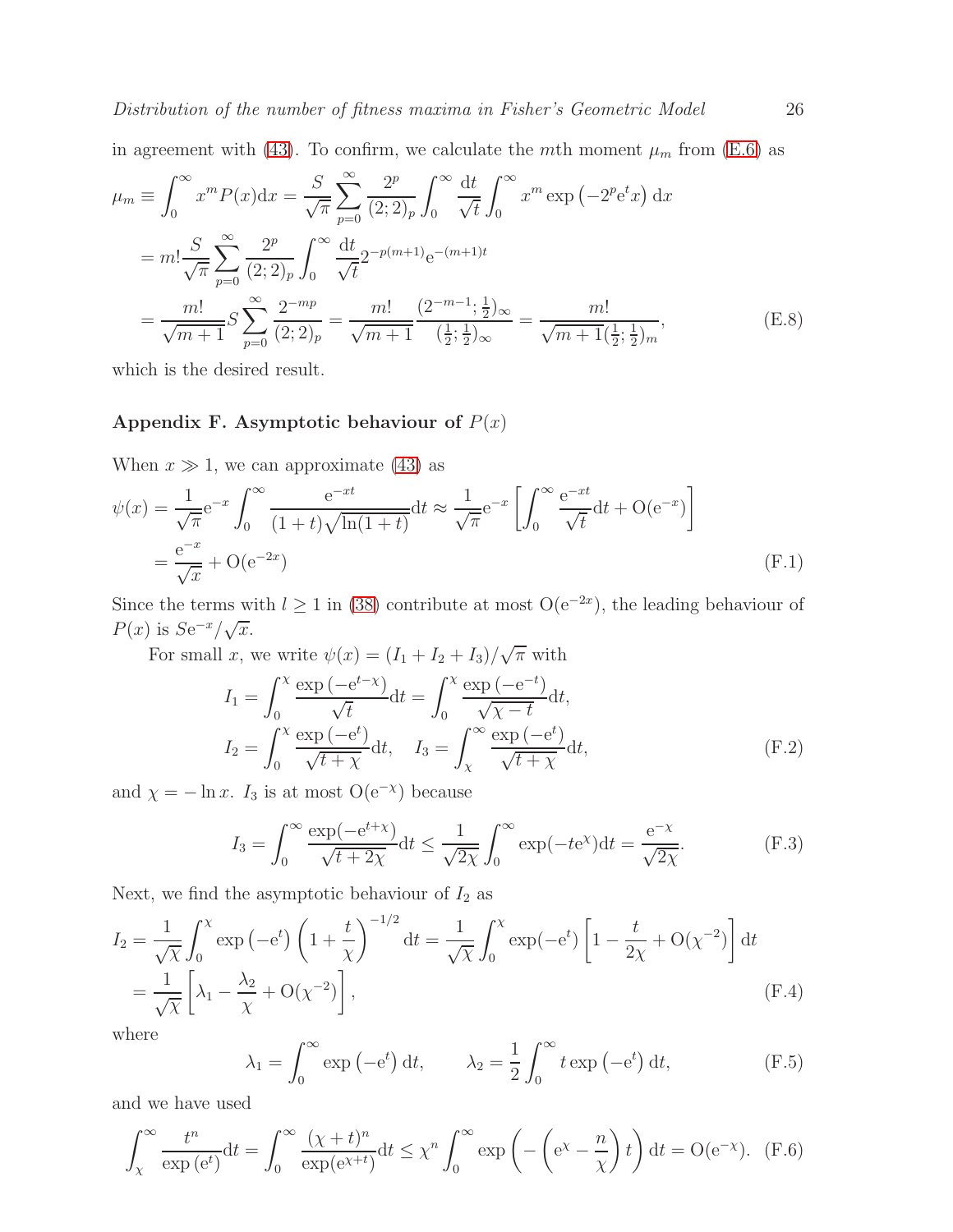The leading behaviour of  $\psi$  comes from  $I_1$ ,

$$
I_1 = 2\sqrt{\chi - t} \exp(-e^{-t})\Big|_{t=0}^{\chi} + 2\int_0^{\chi} \sqrt{\chi - t} \exp(-t - e^{-t}) dt
$$
  
\n
$$
= \frac{2}{e}\sqrt{\chi} + 2\sqrt{\chi} \int_0^{\chi} \exp(-t - e^{-t})(1 - t/\chi)^{1/2} dt
$$
  
\n
$$
\approx \frac{2}{e}\sqrt{\chi} + 2\sqrt{\chi} \int_0^{\chi} \exp(-t - e^{-t}) \left(1 - \frac{t}{2\chi} - \frac{t^2}{8\chi^2}\right) dt
$$
  
\n
$$
= 2\sqrt{\chi} - 2\sqrt{\chi} \int_0^{\infty} \exp(-t - e^{-t}) \left(\frac{t}{2\chi} + \frac{t^2}{8\chi^2}\right) dt = 2\sqrt{\chi} - \frac{\lambda_3}{\sqrt{\chi}} - \frac{\lambda_4}{\chi^{3/2}},
$$
 (F.7)

with

$$
\lambda_3 = \int_0^\infty t \exp(-t - e^{-t}) dt = \int_{-\infty}^\infty t \exp(-t - e^{-t}) dt - \int_{-\infty}^0 t \exp(-t - e^{-t}) dt,
$$
  
\n
$$
= \gamma + \int_0^\infty t \exp(t - e^{t}) dt = \gamma - t \exp(-e^{t}) \Big|_0^\infty + \int_0^\infty \exp(-e^{t}) dt = \gamma + \lambda_1, \quad (F.8)
$$
  
\n
$$
\lambda_4 = \int_0^\infty \frac{t^2}{4} \exp(-t - e^{-t}) dt = \int_{-\infty}^\infty \frac{t^2}{4} \exp(-t - e^{-t}) dt - \int_{-\infty}^0 \frac{t^2}{4} \exp(-t - e^{-t}) dt
$$
  
\n
$$
= \frac{\gamma^2}{4} + \frac{\pi^2}{24} - \int_0^\infty \frac{t^2}{4} \exp(t - e^{t}) dt
$$
  
\n
$$
= \frac{\gamma^2}{4} + \frac{\pi^2}{24} + \frac{t^2}{4} \exp(-e^{t}) \Big|_{t=0}^\infty - \frac{1}{2} \int_0^\infty t \exp(-e^{t}) dt = \frac{\gamma^2}{4} + \frac{\pi^2}{24} - \lambda_2, \quad (F.9)
$$

where  $\gamma \approx 0.5772$  is the Euler-Mascheroni number. Hence the asymptotic behaviour of  $\psi(x)$  is

$$
\psi(x) = \frac{2}{\sqrt{\pi}}\sqrt{\chi} - \frac{\gamma}{\sqrt{\pi\chi}} - \left(\frac{\gamma^2}{4} + \frac{\pi^2}{24}\right)\frac{1}{\sqrt{\pi}\chi^{3/2}} = \frac{2}{\sqrt{\pi}}\sqrt{\chi} - \frac{\gamma}{\sqrt{\pi}\chi} - \frac{\lambda}{\sqrt{\pi}\chi^{3/2}},\tag{F.10}
$$

where  $\lambda \approx 0.494$  528. Since

$$
\sqrt{\pi}\psi(2^l x) = 2\left(\chi - l\ln 2\right)^{1/2} - \gamma(\chi - l\ln 2)^{-1/2} - \lambda(\chi - l\ln 2)^{-3/2}
$$
  
=  $2\sqrt{\chi} - \frac{l\ln 2 + \gamma}{\sqrt{\chi}} + \chi^{-3/2}\left(-\lambda - \frac{1}{4}l^2\ln^2 2 - \frac{1}{2}\gamma l\ln 2\right)$   
 $-\frac{1}{8}\chi^{-5/2}\left(l^3\ln^3 2 + 3\gamma l^2\ln^2 2 + 12\lambda l\ln 2\right),$  (F.11)

we get

$$
P(x) \approx \frac{\ln 2}{\sqrt{\pi}} \chi^{-1/2} - \frac{a_2 \ln^2 2 - 2\gamma \ln 2}{4\sqrt{\pi}} \chi^{-3/2} + \frac{12\lambda \ln 2 - 3\gamma a_2 \ln^2 2 - a_3 \ln^3 2}{8\sqrt{\pi}} \chi^{-5/2}
$$
  
= 
$$
\frac{\ln 2}{\sqrt{-\pi \ln x}} \left( 1 + \frac{0.094944}{\ln x} + \frac{0.150994}{\ln^2 x} \right).
$$
 (F.12)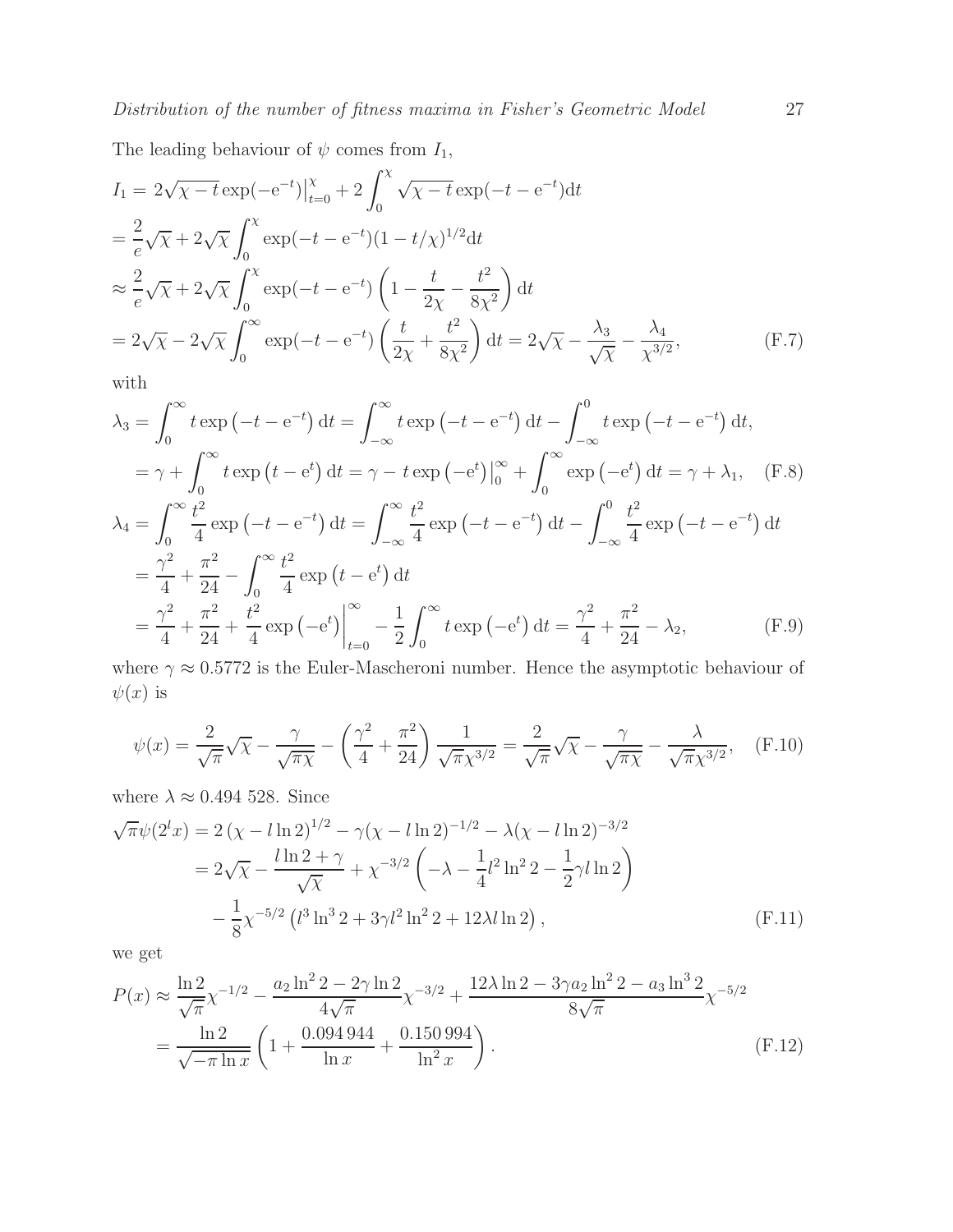## <span id="page-27-0"></span>Appendix G. Finite size corrections to  $\langle \mathcal{N}^m \rangle$  for  $n = 1$

In this appendix, we compute the finite size corrections to [\(27\)](#page-7-2) for  $n = 1$  and  $q = 0$ . To this end, we expand  $F$  defined in  $(B.4)$  up to fourth order of  $k$ ,

$$
F \approx 1 - P + B, \quad P \equiv \sum_{\alpha,\beta} k_{\alpha} A_{\alpha\beta} k_{\beta}, \quad B \equiv \frac{1}{2^m} \frac{1}{8} \sum_{\tilde{a}} \left( \sum_{\alpha} k_{\alpha} a_{\alpha} \right)^4. \tag{G.1}
$$

The quantity B can be expressed as

$$
2^{m+3}B = \sum_{j_1} k_{j_1}^4 2^{m-1} + \sum_{j_1 \neq j_2} k_{j_1}^3 k_{j_2} 2^{m-2} {4 \choose 3} + \sum_{j_1 < j_2} k_{j_1}^2 k_{j_2}^2 2^{m-2} {4 \choose 2} + \sum_{j_1} \sum_{j_2 < j_3, j_1 \neq j_2, j_3} k_{j_1}^2 k_{j_2} k_{j_3} 2^{m-3} {4 \choose 2} 2 + \sum_{j_1 < j_2 < j_3 < j_4} k_{j_1} k_{j_2} k_{j_3} k_{j_4} 2^{m-4} 4!.
$$
 (G.2)

Expanding the higher orders up to  $O(k_i^4)$  and  $O(z_i^2)$ , we have for large L

<span id="page-27-1"></span>
$$
\langle \mathcal{N}^m \rangle = \frac{2^{mL}}{(2\pi)^m} \int \prod_{i=1}^m dz_i dk_i \exp[L \ln(1 - P + B - K)]
$$
  
=  $\frac{2^{mL}}{(2\pi)^m} \int \prod_{i=1}^m dz_i dk_i \exp[-L(P + K)] \left(1 + BL - \frac{LK^2}{2} - LKP - \frac{LP^2}{2}\right)$ .(G.3)

The terms in the parenthesis are simply a collection of multi-variate polynomials of  $k_i$ 's. They are evaluated on a case-by-case basis using the following formulae:

$$
\int \prod_{i=1}^{m} dk_i e^{-LP} k_j^4 = \frac{48m^2}{L^2(m+1)^2} \frac{1}{L^{m/2}} \sqrt{\frac{(8\pi)^m}{m+1}},
$$
  

$$
\int \prod_{i=1}^{m} dk_i e^{-LP} k_{j_1}^3 k_{j_2} = -\frac{48m}{L^2(m+1)^2} \frac{1}{L^{m/2}} \sqrt{\frac{(8\pi)^m}{m+1}},
$$
  

$$
\int \prod_{i=1}^{m} dk_i e^{-LP} k_{j_1}^2 k_{j_2}^2 = \frac{16(m^2+2)}{L^2(m+1)^2} \frac{1}{L^{m/2}} \sqrt{\frac{(8\pi)^m}{m+1}},
$$
  

$$
\int \prod_{i=1}^{m} dk_i e^{-LP} k_{j_1}^2 k_{j_2} k_{j_3} = -\frac{16(m-2)}{L^2(m+1)^2} \frac{1}{L^{m/2}} \sqrt{\frac{(8\pi)^m}{m+1}},
$$
  

$$
\int \prod_{i=1}^{m} dk_i e^{-LP} k_{j_1} k_{j_2} k_{j_3} k_{j_4} = \frac{48}{L^2(m+1)^2} \frac{1}{L^{m/2}} \sqrt{\frac{(8\pi)^m}{m+1}},
$$
(G.4)

where the indices of  $k$  in the integrals on the left-hand side are assumed to be different. Integrating out the  $k_i$  in [\(G.3\)](#page-27-1), we get

$$
\langle \mathcal{N}^m \rangle = \frac{2^{mL}}{(2\pi)^m} \frac{1}{L^{m/2}} \sqrt{\frac{(8\pi)^m}{m+1}} \int \prod_{i=1}^m dz_i \exp(-LK) \times \left[ 1 + \frac{3 \ m \ (m^2 + m + 2)}{8L(m+1)} - \frac{LK^2}{2} - K\frac{m}{2} - \frac{m(m+2)}{8L} \right].
$$
\n(G.5)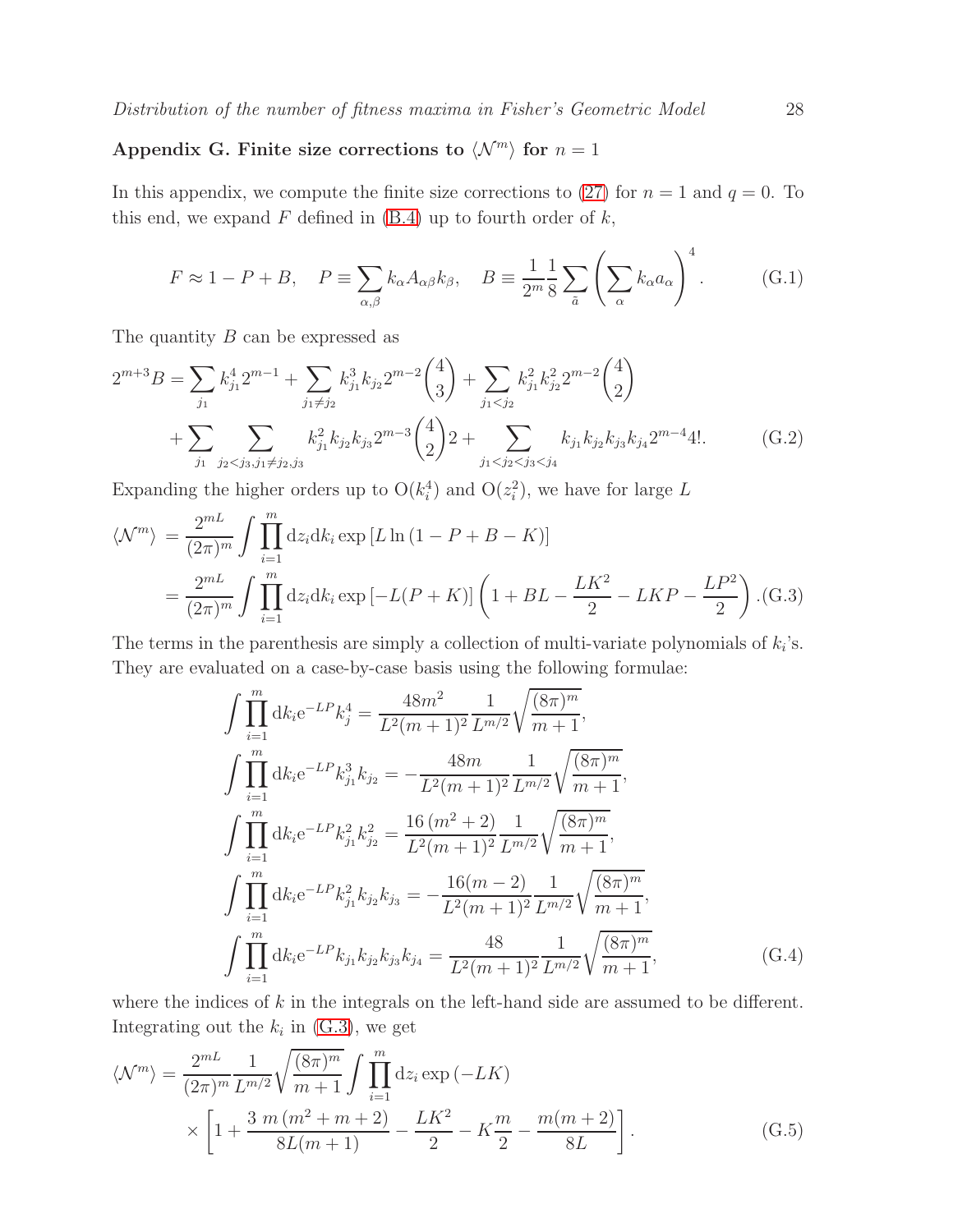Distribution of the number of fitness maxima in Fisher's Geometric Model 29

Finally, using [\(C.7\)](#page-22-3)

$$
\int \prod_{i=1}^{m} dz_i \exp(-LK) = \frac{m!}{L^m} \left(\frac{\pi}{2}\right)^{m/2} Q_m \tag{G.6}
$$

with  $Q_m = \left[\left(\frac{1}{2}\right)\right]$  $\frac{1}{2}$ ;  $\frac{1}{2}$  $(\frac{1}{2})_m$ ]<sup>-1</sup>, we have

$$
\langle \mathcal{N}^m \rangle = Q_m \frac{m! 2^{Lm} L^{-3m/2}}{\sqrt{m+1}} \left[ 1 - \frac{3m^2(m+2)}{4L(m+1)} \right]. \tag{G.7}
$$

## <span id="page-28-0"></span>Appendix H. Numerical estimate of  $P(X)$  for large L

The probability density  $P(X)$  of the rescaled random variable [\(28\)](#page-7-1) can be computed by counting the number of local maxima for many different fitness landscape realizations. We will refer to this algorithm as the exact enumeration (EE) method. Since the number of genotypes increases exponentially with  $L$ , the EE method becomes unfeasible for sufficiently large L. To circumvent this difficulty, we employ a trick to count the number of local maximum for a given fitness landscape. This appendix explains our numerical method used for  $n = 1$ , but the extension to higher dimensions is straightforward.

Since the number of local maxima is on average  $\sim 2^L L^{-3/2}$ , the probability of a randomly chosen genotype being a local maximum is  $\sim L^{-3/2}$ . For a given fitness landscape, we choose M genotypes randomly and check if the chosen genotype is a local maximum. If there are m local maxima out of M randomly chosen genotypes, we evaluate  $X$  as

$$
X \approx \frac{m}{M} L^{3/2},\tag{H.1}
$$

because  $\mathcal{N}/2^L$  is the probability that a randomly chosen genotype is a local maximum.

We choose M such that the bin size is larger than the expected statistical error of the Monte Carlo method. With  $99\%$  probability, m should lie in the interval

$$
|m - Mp| < 3\sqrt{Mp},\tag{H.2}
$$

where  $p = XL^{-3/2}$ . Accordingly,

$$
\left| \frac{m}{M} L^{3/2} - X \right| < 3 \sqrt{\frac{X L^{3/2}}{M}}. \tag{H.3}
$$

Notice that for  $M = 10^5 L^{3/2}$  the statistical error is about 0.01 when  $X \approx 1$ . Thus, in simulations, we set  $M = 10<sup>5</sup>L<sup>3/2</sup>$  and choose the bin size 0.01.

When M is smaller than  $2^L$ , this Monte Carlo approach is more efficient than the EE method. As a rule of thumb, the Monte Carlo method is found to be more efficient than the EE method if  $L \geq 24$ .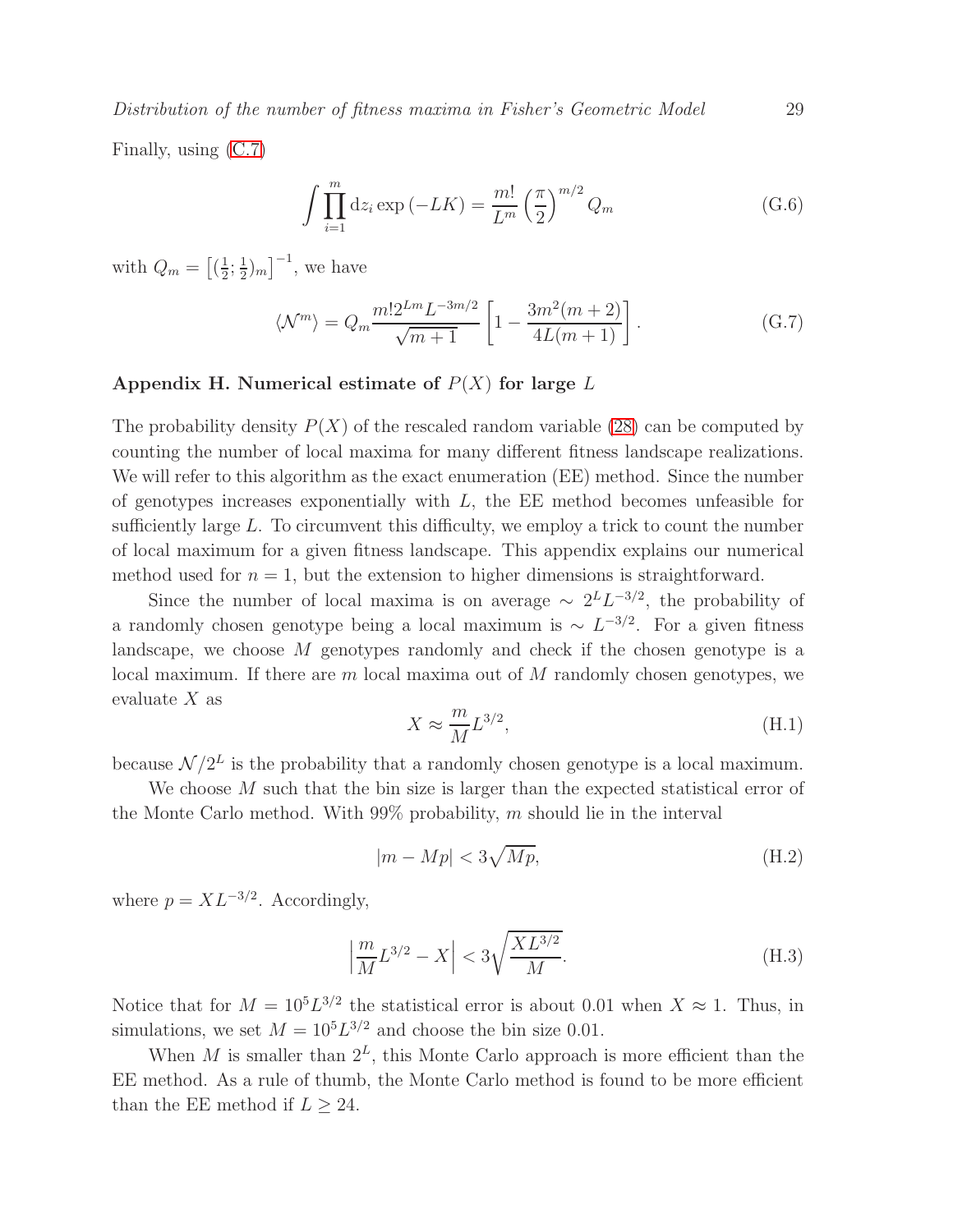#### <span id="page-29-0"></span>Appendix I. Anti-ferromagnetic Hopfield model for finite  $n$

In this section, we present an analytic expression for the moments of the number  $\mathcal N$  of local energy minima of the AFHM for finite n and derive the full distribution for  $n = 1$ . To exploit the similarity to FGM we rewrite the Hamiltonian [\(7\)](#page-4-2) in the form

$$
H_{\text{AFHM}}(\sigma) = \frac{1}{4L} |\vec{z}(\sigma)|^2, \quad \vec{z}(\sigma) \equiv \sum_{i} \vec{\xi}_i s_i(\sigma), \tag{I.1}
$$

where  $\sigma$  now denotes a configuration of Ising spins  $s_i \pm 1$  and the  $\vec{\xi}_i$ 's are i.i.d. random variables with a joint distribution  $p(\vec{\xi})$ . Since the calculations are largely analogous to those for FGM, we just sketch the procedure and present the results.

The condition for a spin configuration  $\sigma_{\alpha}$  to be a local maximum is  $(i = 1, 2, ..., L)$ 

$$
\left|\vec{z}_{\alpha} - 2s_i\vec{\xi}_i\right| = \left|2\vec{\xi}_i - s_i\vec{z}_{\alpha}\right| > \left|\vec{z}_{\alpha}\right|,\tag{I.2}
$$

where  $\vec{z}_{\alpha} \equiv \vec{z}(\sigma_{\alpha})$ . Thus the condition for m configurations to be simultaneous local minima can be written as

$$
\vec{\xi}_i \in \widetilde{\mathcal{A}}_i \equiv \bigcap_{\alpha=1}^m \mathcal{D}\left[\frac{1}{2} s_{i,\alpha} \vec{z}_{\alpha}\right],\tag{I.3}
$$

where  $\mathcal D$  is defined in [\(20\)](#page-6-1). By replacing  $\tau_i \mapsto s_i$  and  $\mathcal A \mapsto \mathcal A$  in the calculations for FGM, it is straightforward to find the mth moment of  $N$ , which is given by

$$
\langle \mathcal{N}^m \rangle = \int_{\mathbb{R}^n} \prod_{\alpha=1}^m \frac{\mathrm{d}\vec{z}_{\alpha} \mathrm{d}\vec{k}_{\alpha}}{(2\pi)^n} \exp\left(\mathrm{i}\vec{k}_{\alpha} \cdot \vec{z}_{\alpha}\right) (S_m)^L \tag{I.4}
$$

with

$$
S_m \equiv \sum_{\tilde{a}} \int_{\tilde{\mathcal{A}}(a)} d\vec{\xi} p(\vec{\xi}) \exp\left(-i\vec{\xi} \cdot \sum_{\beta=1}^m \vec{k}_{\beta} a_{\beta}\right), \quad \sum_{\tilde{a}} = \sum_{a_1=-1}^1 \cdots \sum_{a_m=-1}^1, \qquad (I.5)
$$

and the domain of integration

$$
\widetilde{\mathcal{A}}(a) \equiv \bigcap_{\alpha=1}^{m} \mathcal{D} \left[ \frac{1}{2} a_{\alpha} \vec{z}_{\alpha} \right]. \tag{I.6}
$$

Note that  $a_{\alpha}$  now takes the values  $\pm 1$ .

The calculation of  $S_m$  is almost identical to that in [Appendix B.](#page-19-0) Decomposing  $S_m$ into two parts

$$
S_m = 2^m \tilde{F} - 2^m \tilde{K},
$$
  
\n
$$
\tilde{F} = \frac{1}{2^m} \sum_{\tilde{a}} G\left(\sum_{\beta=1}^m \vec{k}_{\beta} a_{\beta}\right), \quad \tilde{K} = \frac{1}{2^m} \sum_{\tilde{a}} \int_c d\vec{\xi} p(\vec{\xi}) \exp\left(-i\vec{\xi} \cdot \sum_{\beta=1}^m \vec{k}_{\beta} a_{\beta}\right),
$$
\n(I.7)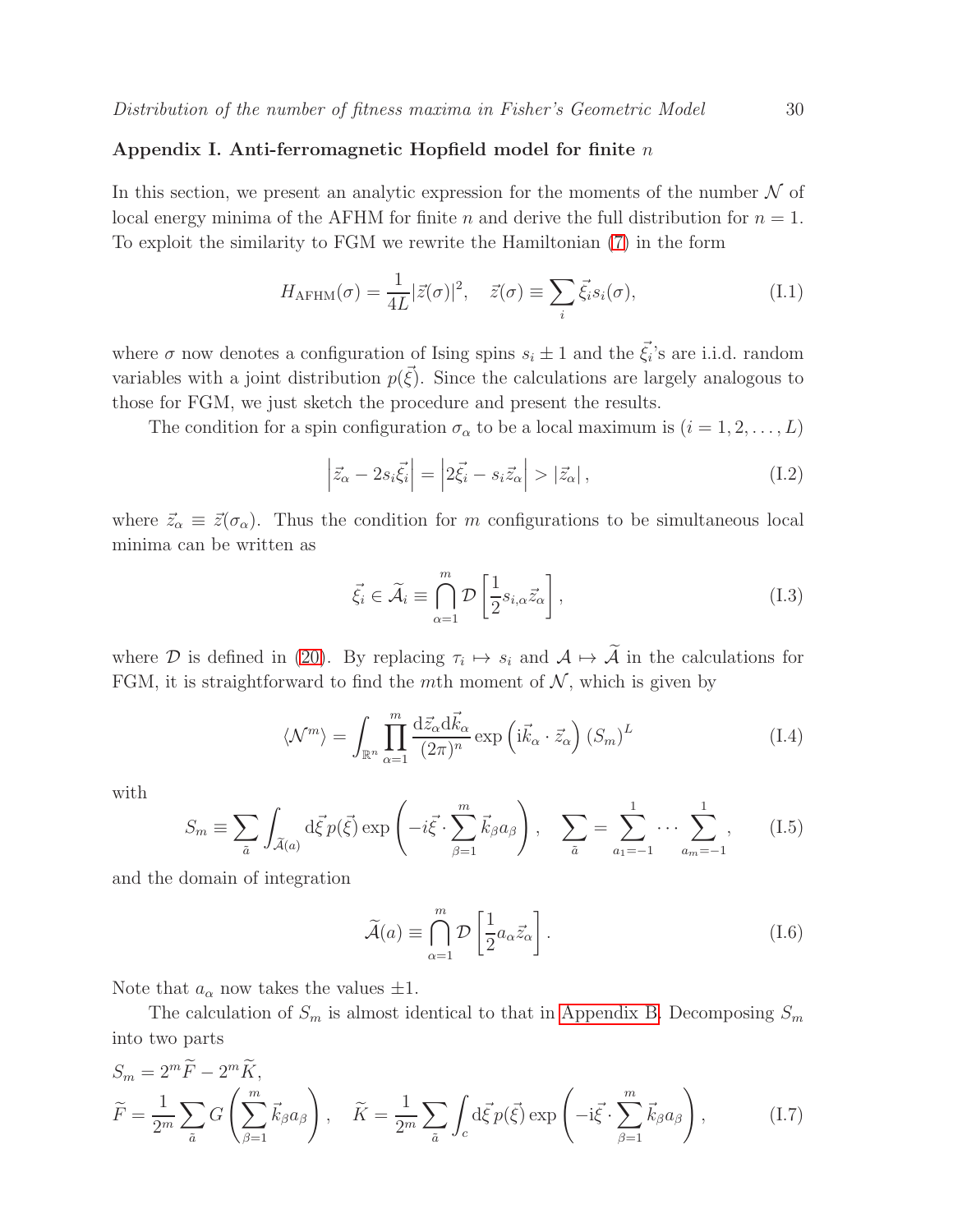Distribution of the number of fitness maxima in Fisher's Geometric Model 31

where  $G(\vec{k})$  is the Fourier transform of  $p(\vec{\xi})$  and  $\int_c$  represents the integral over the complement  $\mathbb{R}^n \setminus \widetilde{\mathcal{A}}(a)$ , we can write

$$
\langle \mathcal{N}^m \rangle = \frac{2^{mL}}{(2\pi)^{mn}} \int \prod_{\alpha=1}^m d\vec{z}_{\alpha} d\vec{k}_{\alpha} \exp\left[i\vec{k}_{\alpha} \cdot \vec{z}_{\alpha} + L \ln(\widetilde{F} - \widetilde{K})\right]. \tag{I.8}
$$

Repeating the same procedure as in [Appendix B,](#page-19-0) we get

$$
\widetilde{F} \approx \frac{1}{2^m} \sum_{\tilde{a}} \left[ 1 - \frac{1}{2} \left( \sum_{\beta=1}^m \vec{k}_{\beta} a_{\beta} \right)^2 \right] = \frac{1}{2^m} \left( 2^m - \frac{1}{2} \sum_{\alpha,\beta} \vec{k}_{\alpha} \cdot \vec{k}_{\beta} \sum_{\tilde{a}} a_{\alpha} a_{\beta} \right)
$$

$$
= 1 - \frac{1}{2^{m+1}} \sum_{\alpha,\beta} \vec{k}_{\alpha} \cdot \vec{k}_{\beta} \delta_{\alpha\beta} 2^m = 1 - \frac{1}{2} \sum_{\alpha} \vec{k}_{\alpha}^2,
$$

$$
\widetilde{K} \approx 2^{-m} p(0) \widetilde{V}, \quad \widetilde{V} \equiv \sum_{\tilde{a}} \int_{c} d\vec{\xi} \sim O(|\vec{z}_{\alpha}|^n).
$$
(I.9)

Note that  $\hat{V} = V(\vec{z}/2)$  and, accordingly,  $\hat{K} \approx K2^{-nm}$ , where V and K are defined in [\(B.8\)](#page-20-2). Integration over the  $\vec{k}_{\alpha}$ 's followed by the integration over the  $\vec{z}_{\alpha}$ 's gives

$$
\langle \mathcal{N}^m \rangle \approx \left[ \frac{2^L}{(2\pi L)^{n/2}} \right]^m \int \prod_{\alpha} d\vec{z}_{\alpha} e^{-L\widetilde{K}} = \left( \frac{2^L}{L^{1+n/2}} \right)^m (m+1)^{n/2} \mu_m, \tag{I.10}
$$

where we have changed the variables  $L^{1/n} z_{\alpha}^k/2 \mapsto z_{\alpha}^k$  and  $\mu_m$  is defined in [\(B.11\)](#page-21-0).

Since the explicit form of  $\mu_m$  for  $n = 1$  is known, the moments for the onedimensional AFHM are given by

<span id="page-30-1"></span><span id="page-30-0"></span>
$$
\langle \mathcal{N}^m \rangle \approx \left(\frac{2^L}{L^{3/2}}\right)^m Q_m m!,\tag{I.11}
$$

where  $Q_m$  is defined in [\(30\)](#page-8-0). Defining again the rescaled random variable X through [\(32\)](#page-8-4) for  $L \to \infty$ , we can write down its generating function as

$$
\mathcal{G}(k) = \sum_{m=0}^{\infty} Q_m(\mathrm{i}k)^m = S \sum_{m=0}^{\infty} (\mathrm{i}k)^m \sum_{l=0}^{\infty} \frac{2^{-lm}}{(2;2)_l}
$$
\n
$$
= S \sum_{l=0}^{\infty} \frac{1}{(2;2)_l} \sum_{m=0}^{\infty} (\mathrm{i}k2^{-l})^m = S \sum_{l=0}^{\infty} \frac{1}{(2;2)_l} \frac{1}{1 - \mathrm{i}k2^{-l}},
$$
\n(1.12)

where the analytic continuation has been easily attained. It is now straightforward to find the probability density  $P(x)$ , which is given by [\(56\)](#page-12-2) in the main text.

Next we discuss the asymptotic behaviour of  $P(x)$ . For large x the term with l = 0 dominates, which gives  $P(x) \sim Se^{-x}$ . To find the asymptotics for small x, we first note that  $P(0) = S(1; \frac{1}{2})_{\infty} = 0$ ; see [\(D.3\)](#page-22-5). In fact, the kth derivative of  $P(x)$  at  $x = 0$  is  $P^{(k)}(0) = (-1)^k S(2^{k-1}; \frac{1}{2})$  $(\frac{1}{2})_{\infty} = 0$ , so  $P(x)$  near  $x = 0$  is hardly discernible from 0. For small  $0 < x \ll 1$ , the dominant contribution is expected when  $2^l x \leq 1$ , or  $l \leq -\ln x/\ln 2 \equiv l_x$ . By approximating  $\exp(-2^l x) \approx \theta(l_x - l)$ , we have

$$
P(x) \approx \left| -S \sum_{l=l_x}^{\infty} \frac{2^l}{(2;2)_l} \right| \approx S 2^{-l_x(l_x+3)/2} = \exp(-a(\ln x)^2 + b \ln x + c), \tag{I.13}
$$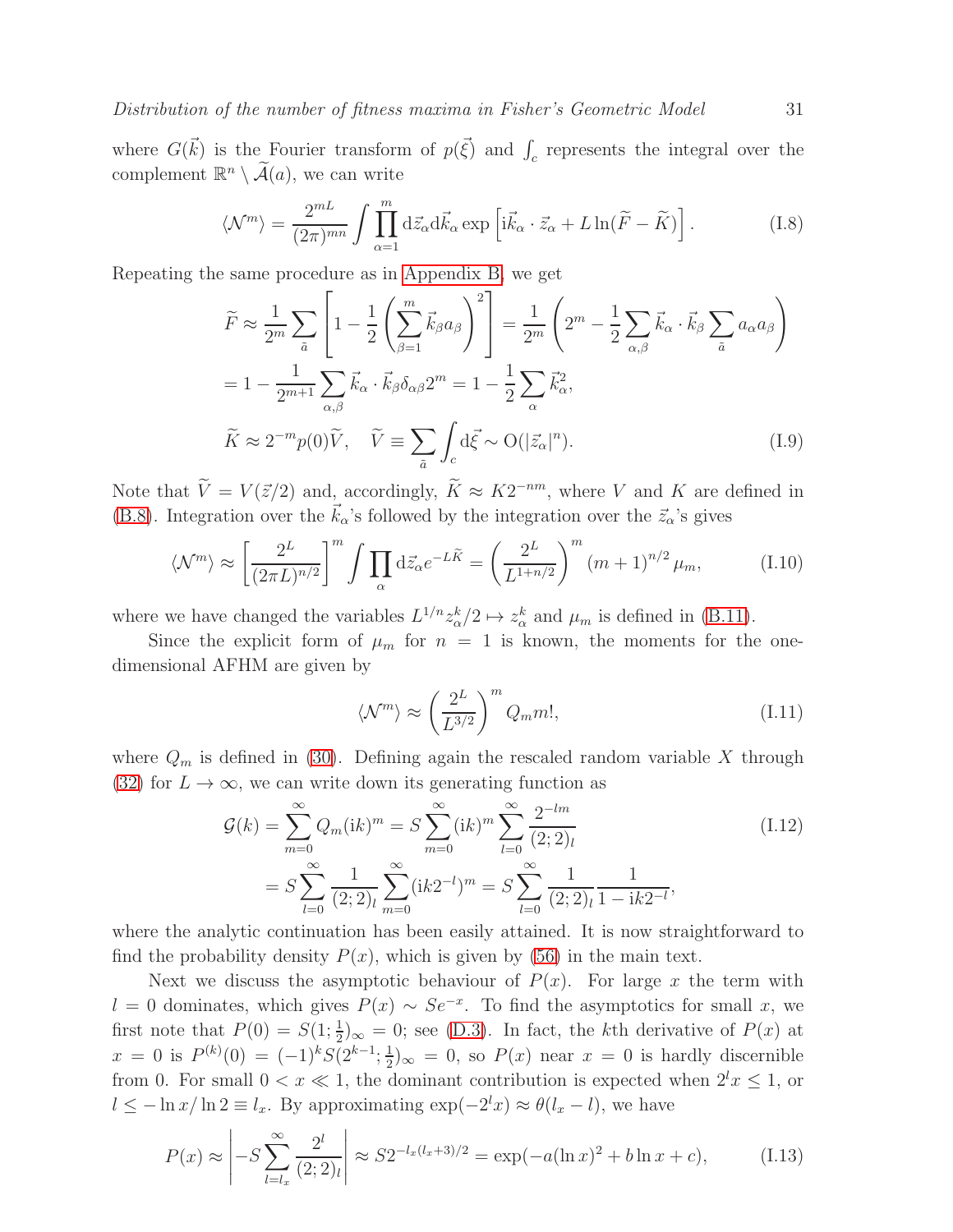where we use that  $\sum_{l=0}^{\infty}$  $2^l$  $\frac{2^l}{(2;2)_l} = 0$ ,  $2^{-l_x} = x$ , and we neglect the sign because  $P(x)$ should be positive. Although we cannot find an analytic form of the parameters a and b, fitting gives a reasonable result with  $a = 0.851$ ,  $b = 1.64$ ,  $c = -0.215$ . Figure [4](#page-13-1) shows the probability density in comparison to the asymptotic behaviour.

As a minimal check of the validity of these results, we calculated a few moments using Monte Carlo simulations along the lines of [Appendix H.](#page-28-0) Note that  $\langle (XL^{-3/2})^m \rangle$  is the probability that  $m$  randomly chosen configurations are all local minima for a random Hamiltonian. To calculate moments, we first generate L random variables  $\xi_i$ , and then choose one set of m random configurations, to check if these configurations are all local minima. If e sets of configurations are found to be local minima among  $E$  such attempts (that is, E random Hamiltonians), we estimate  $\langle X^m \rangle$  as  $L^{3m/2}e/E$ . For  $L = 500$ , we get  $\langle X \rangle \approx 1.996$   $(E = 2 \times 10^{10})$  and  $\langle X^2 \rangle \approx 5.29$   $(E = 4 \times 10^{11})$ , which should be compared to the prediction for infinite L,  $\langle X \rangle = 2$  and  $\langle X^2 \rangle = \frac{16}{3} \approx 5.33$ . Considering that the finite size correction should be  $O(1/L)$  (see section [5.2\)](#page-10-2), our simulation results are consistent with the predictions.

#### <span id="page-31-1"></span>Appendix J. Derivation of [\(63\)](#page-14-1)

In this appendix, we calculate the joint probability  $P_2(\sigma_1, \sigma_2)$  that two genotypes  $\sigma_1, \sigma_2$ are both local fitness maxima for FGM with  $n = 1$ . Let us consider two genotypes with the following sequences,

<span id="page-31-0"></span>
$$
\sigma_1 = \{ \overbrace{1, 1, \cdots, 1}^{u_3}, \overbrace{1, 1, \cdots, 1}^{u_2}, \overbrace{0, 0, \cdots, 0}^{u_1}, \overbrace{0, 0, \cdots, 0}^{u_0}, \}
$$
\n
$$
\sigma_2 = \{ \overbrace{1, 1, \cdots, 1}^{u_3}, \overbrace{0, 0, \cdots, 0}^{u_2}, \overbrace{1, 1, \cdots, 1}^{u_1}, \overbrace{0, 0, \cdots, 0}^{u_0} \},
$$
\n(J.1)

where the  $u_i$ 's have the same meaning as in [\(60\)](#page-14-2). We denote the random phenotype variables associated with the sites in the regions of size  $u_0$ ,  $u_1$ ,  $u_2$ , and  $u_3$  by  $\xi_i$ ,  $\zeta_j$ ,  $\eta_k$ , and  $\nu_l$ , respectively. Accordingly, the phenotypes x and y corresponding to the genotypes  $\sigma_1$  and  $\sigma_2$  are

$$
x = \sum_{k=1}^{u_2} \eta_k + \sum_{l=1}^{u_3} \nu_l, \quad y = \sum_{j=1}^{u_1} \zeta_j + \sum_{l=1}^{u_3} \nu_l.
$$
 (J.2)

Defining

$$
\mathcal{D}(w, v) = \{ z \in \mathbb{R} | |z - w| > |w| \& |z - v| > |v| \},\tag{J.3}
$$

 $P_2(\sigma_1, \sigma_2)$  can be formally written as

$$
P_2 = \int dx dy \prod_{i=1}^{u_0} \int_{\mathcal{D}(-x,-y)} d\xi_i p(\xi_i) \prod_{j=1}^{u_1} \int_{\mathcal{D}(-x,y)} d\zeta_j p(\zeta_j) \prod_{k=1}^{u_2} \int_{\mathcal{D}(x,-y)} d\eta_k p(\eta_k)
$$

$$
\prod_{l=1}^{u_3} \int_{\mathcal{D}(x,y)} d\nu_l p(\nu_l) \delta\left(x - \sum_{k=1}^{u_2} \eta_k - \sum_{l=1}^{u_3} \nu_l\right) \delta\left(y - \sum_{j=1}^{u_1} \zeta_j - \sum_{i=1}^{u_3} \nu_l\right).
$$
(J.4)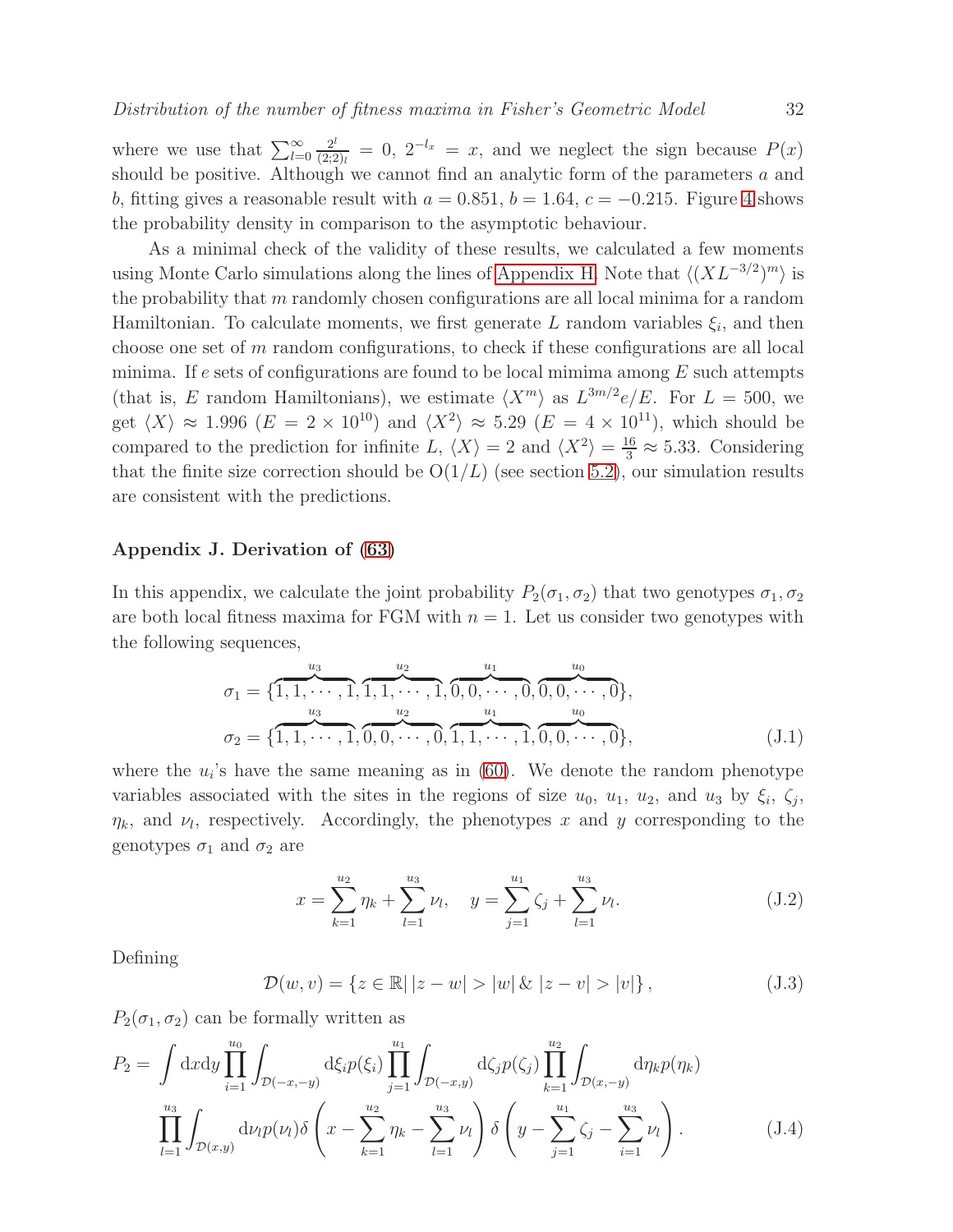Using the integral representation of the delta function, we get

<span id="page-32-1"></span>
$$
P_2 = \int \frac{dk_x dk_y dx dy}{(2\pi)^2} \exp\left(ik_x x + ik_y y\right)
$$
  

$$
I(-x, -y, 0)^{u_0} I(-x, y, k_y)^{u_1} I(x, -y, k_x)^{u_2} I(x, y, k_x + k_y)^{u_3}, \qquad (J.5)
$$

where

$$
I(x, y, k) = \int_{\mathcal{D}(x, y)} dz p(z) \exp(-ikz).
$$
 (J.6)

As discussed in [Appendix B,](#page-19-0) the dominant contribution for large  $u_i$  comes from the region of small x, y,  $k_x$ ,  $k_y$ . Expanding the integrand for small x, y, and k, we have

$$
I(x, y, k) = \exp\left(-\frac{k^2}{2}\right) - p(0)\epsilon(x, y)[1 + O(k)],
$$
\n(J.7)

where

$$
\epsilon(x,y) = \int_{\mathbb{R}\setminus\mathcal{D}(x,y)} \frac{p(z)}{p(0)} dz \approx \int_{\mathbb{R}\setminus\mathcal{D}(x,y)} dz
$$
  
= max (|x| - x, |y| - y) + max (x + |x|, y + |y|). (J.8)

Using these results, the leading contribution to [\(J.5\)](#page-32-1) becomes

$$
P_2 \approx \int \frac{dk_x dk_y}{2\pi} \exp\left[-\frac{u_3}{2}(k_x + k_y)^2 - \frac{u_1}{2}k_x^2 - \frac{u_2}{2}k_y^2\right]
$$

$$
\int dx dy \exp\left[-u_0\epsilon(-x, -y) - u_1\epsilon(-x, y) - u_2\epsilon(x, -y) - u_3\epsilon(x, y)\right]
$$

$$
= \frac{3}{\sqrt{(\epsilon - \epsilon)(2\epsilon - \epsilon)(2\epsilon - \epsilon)(2\epsilon - \epsilon)(2\epsilon - \epsilon)(2\epsilon - \epsilon)(2\epsilon - \epsilon)(2\epsilon - \epsilon)(2\epsilon - \epsilon)(2\epsilon - \epsilon)(2\epsilon - \epsilon)(2\epsilon - \epsilon)(2\epsilon - \epsilon)(2\epsilon - \epsilon)(2\epsilon - \epsilon)(2\epsilon - \epsilon)(2\epsilon - \epsilon)(2\epsilon - \epsilon)(2\epsilon - \epsilon)(2\epsilon - \epsilon)(2\epsilon - \epsilon)(2\epsilon - \epsilon)(2\epsilon - \epsilon)(2\epsilon - \epsilon)(2\epsilon - \epsilon)(2\epsilon - \epsilon)(2\epsilon - \epsilon)(2\epsilon - \epsilon)(2\epsilon - \epsilon)(2\epsilon - \epsilon)(2\epsilon - \epsilon)(2\epsilon - \epsilon)(2\epsilon - \epsilon)(2\epsilon - \epsilon)(2\epsilon - \epsilon)(2\epsilon - \epsilon)(2\epsilon - \epsilon)(2\epsilon - \epsilon)(2\epsilon - \epsilon)(2\epsilon - \epsilon)(2\epsilon - \epsilon)(2\epsilon - \epsilon)(2\epsilon - \epsilon)(2\epsilon - \epsilon)(2\epsilon - \epsilon)(2\epsilon - \epsilon)(2\epsilon - \epsilon)(2\epsilon - \epsilon)(2\epsilon - \epsilon)(2\epsilon - \epsilon)(2\epsilon - \epsilon)(2\epsilon - \epsilon)(2\epsilon - \epsilon)(2\epsilon - \epsilon)(2\epsilon - \epsilon)(2\epsilon - \epsilon)(2\epsilon - \epsilon)(2\epsilon - \epsilon)(2\epsilon - \epsilon)(2\epsilon - \epsilon)(2\epsilon - \epsilon)(2\epsilon - \epsilon)(2\epsilon - \epsilon)(2\epsilon - \epsilon)(2\epsilon - \epsilon)(2\epsilon - \epsilon)(2\epsilon - \epsilon)(2\epsilon - \epsilon)(2\epsilon - \epsilon)(2\epsilon - \epsilon)(2\epsilon - \epsilon)(2\epsilon - \epsilon)(2\epsilon - \epsilon)(2\epsilon - \epsilon)(2\epsilon - \epsilon)(2\epsilon - \epsilon)(2\epsilon - \epsilon)(2\epsilon - \epsilon)(2\epsilon - \epsilon)(2\epsilon - \epsilon)(2\epsilon - \epsilon)(2\epsilon - \epsilon)(2\epsilon - \epsilon)(2\epsilon - \epsilon)(2\epsilon - \epsilon)(2\epsilon - \epsilon)(2\epsilon - \epsilon)(2\epsilon -
$$

 $(u_0 + 2u_1 + 2u_2 + u_3)(2u_0 + u_1 + u_2 + 2u_3)\sqrt{u_1u_2 + u_1u_3 + u_2u_3}$ 

Calculating  $P_1$  can be done in a similar manner:

$$
P_1(\sigma_1) = \int \frac{dkdx}{2\pi} \exp(ikx) I_1(-x, 0)^{L-d_1} I_2(x, k)^{d_1}, \qquad (J.10)
$$

where  $d_1 = u_2 + u_3$  and

$$
I_1(x,k) = \int_{\mathcal{D}[x]} \mathrm{d}z p(z) \exp(-\mathrm{i}k z) = \exp\left(-\frac{k^2}{2}\right) - 2p(0)|x| \left[1 + \mathrm{O}(k)\right]. \tag{J.11}
$$

For large  $d_1$  and  $L - d_1$ , we obtain

$$
P_1 = \frac{1}{L\sqrt{d_1}}.\tag{J.12}
$$

Using  $u_0 + u_1 + u_2 + u_3 = L$ , we arrive at [\(63\)](#page-14-1).

## <span id="page-32-0"></span>References

[1] H. Allen Orr. The genetic theory of adaptation: A brief history. *Nat. Rev. Genet.*, 6:119–127, 2005.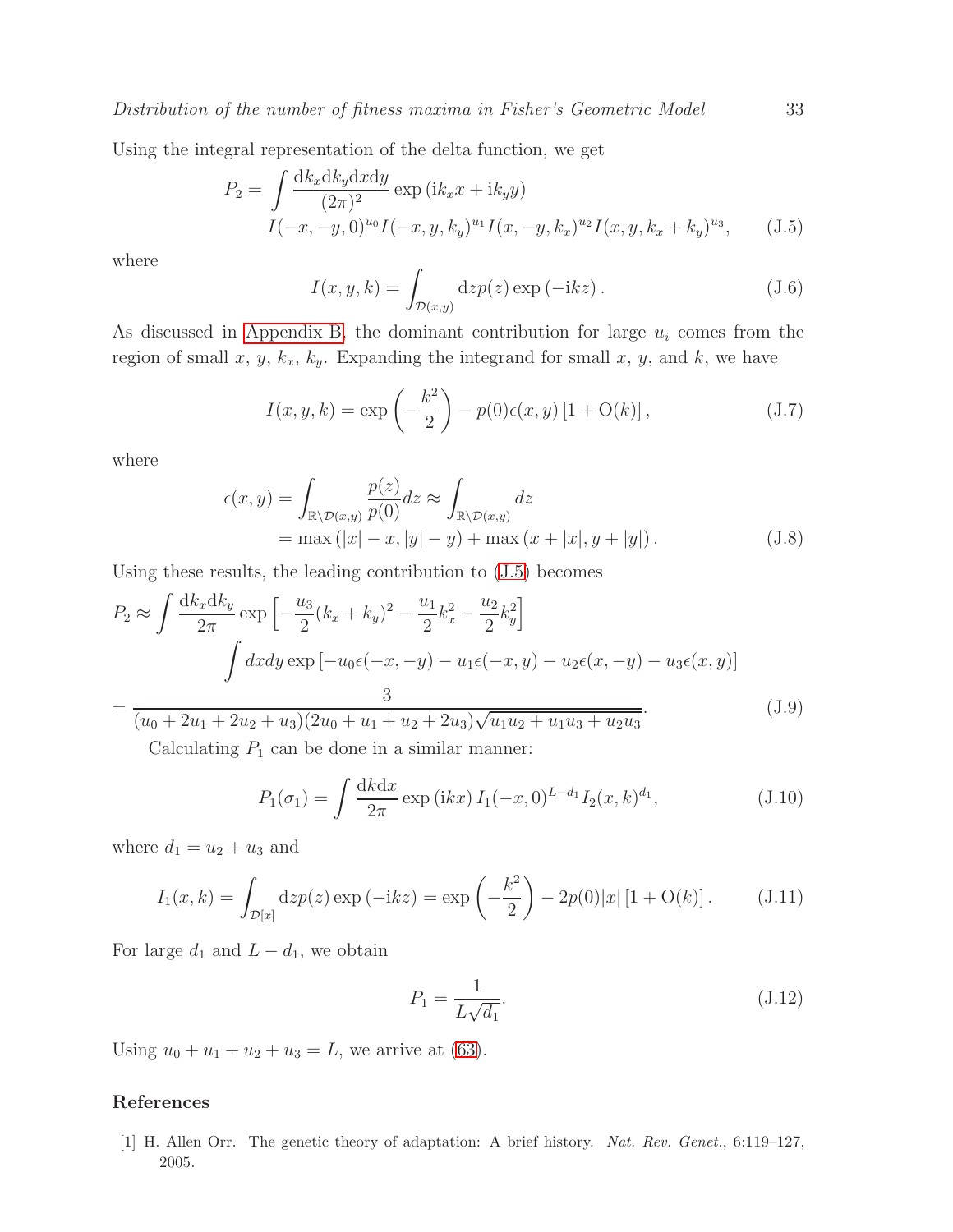- <span id="page-33-1"></span><span id="page-33-0"></span>[2] J. A. G. M. de Visser and Joachim Krug. Empirical fitness landscapes and the predictability of evolution. *Nat. Rev. Genet.*, 15:480–490, 2014.
- <span id="page-33-2"></span>[3] I. Fragata, A. Blanckaert, M. A. Dias Louro, D. A. Liberles, and C. Bank. Evolution in the light of fitness landscape theory. *Trends Ecol. Evol.*, 34:69–82, 2019.
- <span id="page-33-3"></span>[4] S. Wright. Evolution in Mendelian populations. *Genetics*, 16:97–159, 1931.
- [5] Ivan G. Szendro, Martijn F. Schenk, Jasper Franke, Joachim Krug, and J. Arjan G.M. de Visser. Quantitative analyses of empirical fitness landscapes. *J. Stat. Mech.:Theory Exp.*, page P01005, 2013.
- <span id="page-33-5"></span><span id="page-33-4"></span>[6] John H. Gillespie. Molecular evolution over the mutational landscape. *Evolution*, 38:1116–1129, 1984.
- <span id="page-33-6"></span>[7] H. Allen Orr. The population genetics of adaptation: the adaptation of DNA sequences. *Evolution*, 56:1317–1330, 2002.
- <span id="page-33-7"></span>[8] G. Sella and A. E. Hirsh. The application of statistical physics to evolutionary biology. *Proc. Nat. Acad. Sci. USA*, 102:9541–9546, 2005.
- <span id="page-33-8"></span>[9] P. F. Stadler and R. Happel. Random field models for fitness landscapes. *J. Math. Biol.*, 38:435– 478, 1999.
- <span id="page-33-9"></span>[10] S. Hwang, B. Schmiegelt, L. Ferretti, and J. Krug. Universality classes of interaction structures for NK fitness landscapes. *J. Stat. Phys.*, 172:226–278, 2018.
- [11] J. Domingo, P. Baeza-Centurion, and B. Lehner. The causes and consequences of genetic interactions (epistasis). *Ann. Rev. Genom. Hum. Genet.*, 20:17.1–17.28, 2019.
- <span id="page-33-10"></span>[12] S. Manrubia, J.A. Cuesta, J. Aguirre, S.E. Ahnert, L. Altenberg, A.V. Cano, P. Catal´an, R. Diaz-Uriarte, S.F. Elena, J.A. García-Martín, P. Hogeweg, B.S. Khatri, J. Krug, A.A. Louis, N.S. Martin, J.L. Payne, M.J. Tarnowski, and M. Weiß. From genotypes to organisms: State-of-theart and perspectives of a cornerstone in evolutionary dynamics. *Preprint*, arXiv:2002.00363, 2020.
- <span id="page-33-12"></span><span id="page-33-11"></span>[13] R. A. Fisher. *The Genetical Theory of Natural Selection*. Clarendon Press, Oxford, 1930.
- <span id="page-33-13"></span>[14] Guillaume Martin, Santiago F. Elena, and Thomas Lenormand. Distributions of epistasis in microbes fit predictions from a fitness landscape model. *Nat. Gen.*, 39:555–560, 2007.
- [15] Pierre-Alexis Gros, Hervé Le Nagard, and Olivier Tenaillon. The evolution of epistasis and its links with genetic robustness, complexity and drift in a phenotypic model of adaptation. *Genetics*, 182:277–293, 2009.
- <span id="page-33-15"></span><span id="page-33-14"></span>[16] Guillaume Martin. Fisher's geometric model emerges as a property of complex integrated phenotypic networks. *Genetics*, 197:237–255, 2014.
- [17] Francois Blanquart, Guillaume Achaz, Thomas Bataillon, and Olivier Tenaillon. Properties of selected mutations and genotypic landscapes under Fisher's geometric model. *Evolution*, 68:3537–3554, 2014.
- <span id="page-33-16"></span>[18] Olivier Tenaillon. The utility of Fisher's geometric model in evolutionary genetics. *Annu. Rev. Ecol. Evol. Syst.*, 45:179–201, 2014.
- <span id="page-33-17"></span>[19] Sungmin Hwang, Su-Chan Park, and Joachim Krug. Genotypic complexity of Fisher's geometric model. *Genetics*, 206(2):10491079, 2017.
- <span id="page-33-18"></span>[20] Sijmen Schoustra, Sungmin Hwang, Joachim Krug, and J. Arjan G.M. de Visser. Diminishingreturns epistasis among random beneficial mutations in a multicellular fungus. *Proc. R. Soc. Lond. Ser. B*, 283:20161376, 2016.
- <span id="page-33-19"></span>[21] J. J. Hopfield. Neural networks and physical systems with emergent collective computational abilities. *Proc. Nat. Acad. Sci. USA*, 79(8):2554–2558, April 1982.
- <span id="page-33-20"></span>[22] Daniel J. Amit. *Modeling brain function: The world of attractor neural networks*. Cambridge University Press, Cambridge, UK, 1989.
- <span id="page-33-21"></span>[23] J. A. Hertz, A. Krogh, and R. G. Palmer. *Introduction to the theory of neural computation*. Taylor-Francis, Boca Raton, 1991.
- <span id="page-33-23"></span><span id="page-33-22"></span>[24] Kazuo Nokura. Spin glass states of the anti-Hopfield model. *J. Phys. A*, 31:7447–7459, 1998.
- [25] R. Cherrier, D. S. Dean, and A. Lefèvre. The number of metastable states in the generalized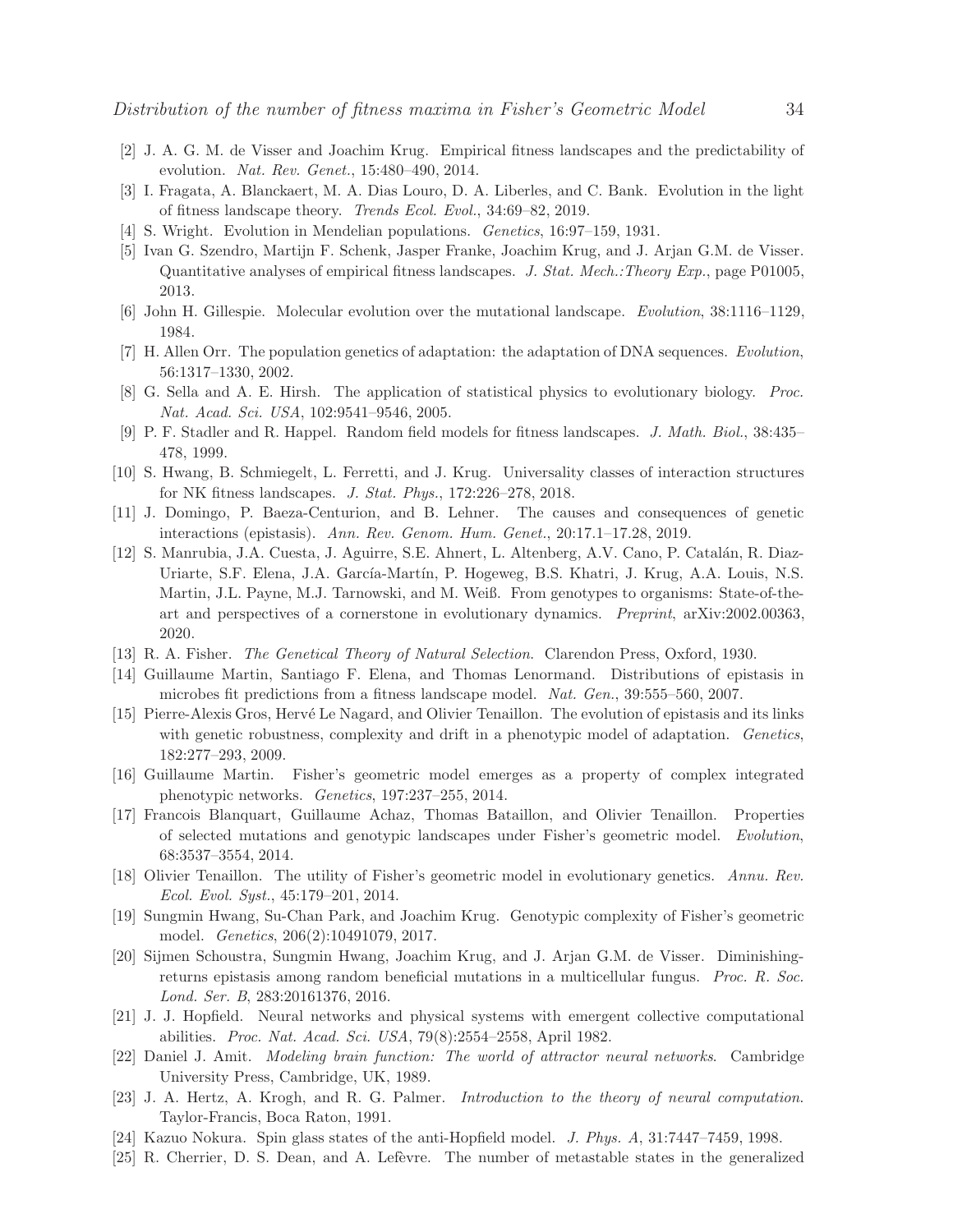random orthogonal model. *J. Phys. A: Math. Gen.*, 36(14):3935, 2003.

- <span id="page-34-1"></span><span id="page-34-0"></span>[26] D. Challet and Y. C. Zhang. Emergence of cooperation and organization in an evolutionary game. *Physica A*, 246(3):407–418, December 1997.
- <span id="page-34-2"></span>[27] Matteo Marsili, Damien Challet, and Riccardo Zecchina. Exact solution of a modified El Farol's bar problem: Efficiency and the role of market impact. *Physica A*, 280(34):522–553, June 2000.
- <span id="page-34-3"></span>[28] Damien Challet, Matteo Marsili, and Riccardo Zecchina. Statistical Mechanics of Systems with Heterogeneous Agents: Minority Games. *Phys. Rev. Lett.*, 84(8):1824–1827, February 2000.
- [29] Anirban Chakraborti, Damien Challet, Arnab Chatterjee, Matteo Marsili, Yi-Cheng Zhang, and Bikas K. Chakrabarti. Statistical mechanics of competitive resource allocation using agent-based models. *Physics Reports*, 552:1 – 25, 2015.
- <span id="page-34-5"></span><span id="page-34-4"></span>[30] F. F. Ferreira and J. F. Fontanari. Probabilistic analysis of the number partitioning problem. *J. Phys. A*, 31:3417–3428, 1998.
- <span id="page-34-6"></span>[31] S. Mertens. Random costs in combinatorial optimization. *Phys. Rev. Lett.*, 84:1347–1350, 2000.
- <span id="page-34-7"></span>[32] F Tanaka and S F Edwards. Analytic theory of the ground state properties of a spin glass. I. Ising spin glass. *J. Phys. F: Met. Phys.*, 10(12):2769, 1980.
- <span id="page-34-8"></span>[33] A J Bray and M A Moore. Metastable states in spin glasses. *J. Phys. C: Solid State Phys.*, 13(19):L469–L476, 1980.
- <span id="page-34-9"></span>[34] A. J. Bray and M. A. Moore. Metastable states in spin glasses with short-ranged interactions. *J. Phys. C: Solid State Phys.*, 14(9):1313, 1981.
- [35] E. Gardner. Structure of metastable states in the Hopfield model. *J. Phys. A: Math. Gen.*, 19(16):L1047, 1986.
- <span id="page-34-10"></span>[36] A. Treves and D. J. Amit. Metastable states in asymmetrically diluted Hopfield networks. *J. Phys. A: Math. Gen.*, 21(14):3155, 1988.
- <span id="page-34-11"></span>[37] Manoranjan P. Singh, Zhang Chengxiang, and Chandan Dasgupta. Fixed points in a Hopfield model with random asymmetric interactions. *Phys. Rev. E*, 52(5):5261–5272, November 1995.
- <span id="page-34-12"></span>[38] Francois Blanquart and Thomas Bataillon. Epistasis and the structure of fitness landscapes: are experimental fitness landscapes compatible with Fisher's geometric model? *Genetics*, 203:847– 862, 2016.
- <span id="page-34-13"></span>[39] Daniel M. Weinreich and Jennifer L. Knies. Fisher's geometric model of adaptation meets the functional synthesis: Data on pairwise epistasis for fitness yields insights into the shape and size of phenotype space. *Evolution*, 67:2957–2972, 2013.
- <span id="page-34-15"></span><span id="page-34-14"></span>[40] A Erd´elyi, editor. *Higher Transcendental Functions*, volume 1. McGraw-Hill, New York, 1955.
- <span id="page-34-16"></span>[41] Stefan Nowak and Joachim Krug. Analysis of adaptive walks on NK fitness landscapes with different interaction schemes. *J. Stat. Mech.:Theory Exp.*, 2015:P06014, 2015.
- <span id="page-34-17"></span>[42] J. F. C. Kingman. A simple model for the balance between selection and mutation. *J. Appl. Prob.*, 15:1–12, 1978.
- [43] S. Kauffman and S. Levin. Towards a general theory of adaptive walks on rugged landscapes. *J. Theor. Biol.*, 128:11–45, 1987.
- <span id="page-34-18"></span>[44] B. Derrida. Random-energy model - an exactly solvable model of disordered systems. *Phys. Rev. B*, 24(5):2613–2626, 1981.
- <span id="page-34-19"></span>[45] C. A. Macken and A. S. Perelson. Protein evolution on rugged landscapes. *Proc. Nat. Acad. Sci. USA*, 86:6191–6195, 1989.
- <span id="page-34-20"></span>[46] P. Baldi and Y. Rinott. Asymptotic normality of some graph-related statistics. *J. Appl. Prob.*, 26:171–175, 1989.
- <span id="page-34-21"></span>[47] A. S. Perelson and C. A. Macken. Protein evolution on partially correlated landscapes. *Proc. Nat. Acad. Sci. USA*, 92:9657–9661, 1995.
- <span id="page-34-22"></span>[48] B. Schmiegelt and J. Krug. Evolutionary accessibility of modular fitness landscapes. *J. Stat. Phys.*, 154:334–355, 2014.
- <span id="page-34-24"></span><span id="page-34-23"></span>[49] S Hwang, D. S. Dean, and J Krug. (unpublished).
- [50] Marcin Zagorski, Zdzislaw Burda, and Bartlomiej Waclaw. Beyond the hypercube: Evolutionary accessibility of fitness landscapes with realistic mutational networks. *PLoS Comp. Biol.*,